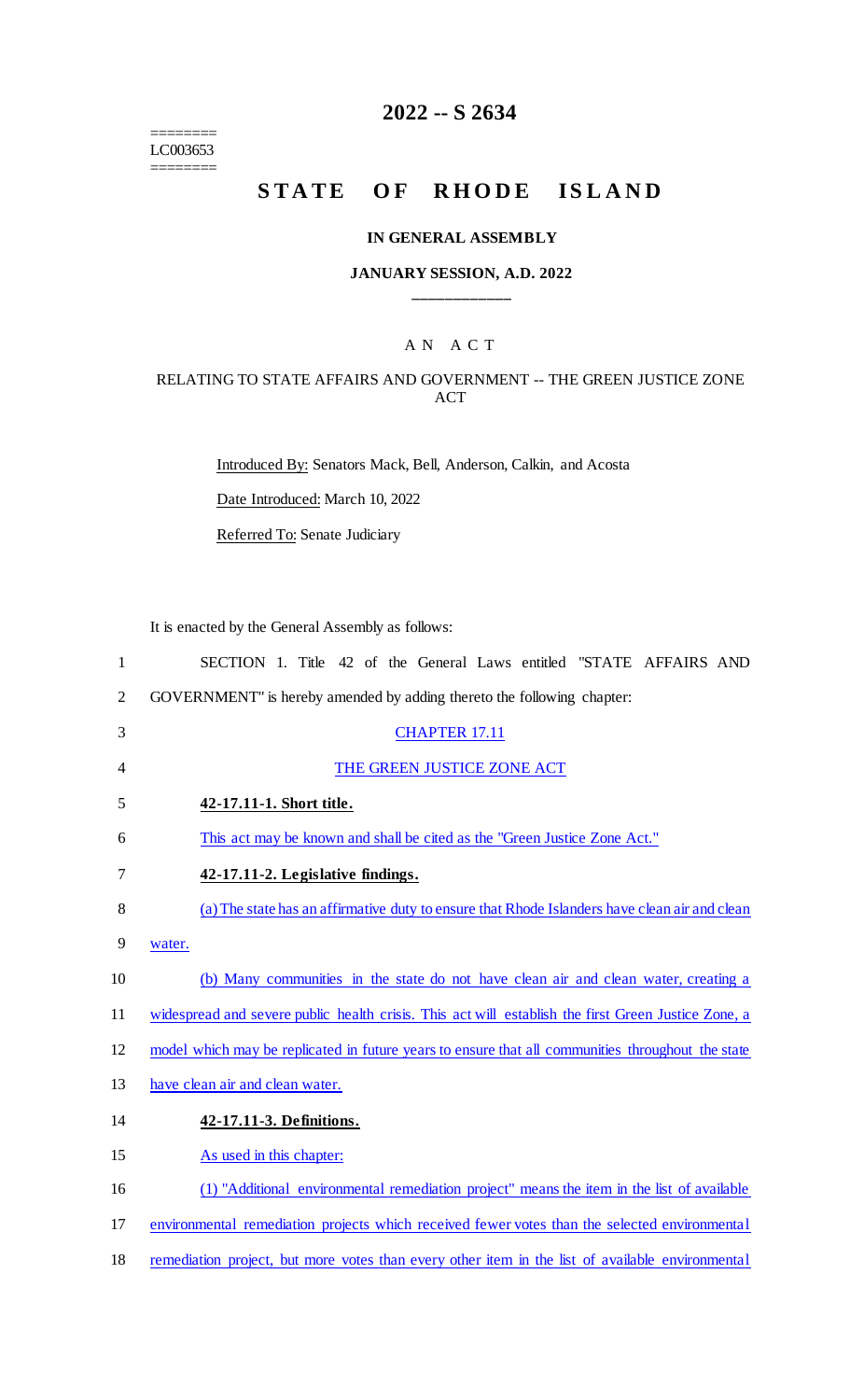remediation projects, during the most recent environmental justice referendum. (2) "Available environmental remediation projects" means the list of environmental 3 remediation projects enumerated in § 42-17.11-17. (3) "Board" means the board of the Green Justice Zone. (4) "Census block group" means a geographic region identified as and referred to as a "census block group" by the U.S. Census Bureau in the 2010 census. (5) "Census tract" means a geographic region identified as and referred to as a "census tract" by the U.S. Census Bureau in the 2010 census. (6) "Chemical manufacturing plant" means a facility that produces or processes chemicals for wholesale or retail distribution. (7) "Chemical storage facility" means a facility that stores chemicals which are intended for wholesale or retail distribution. (8) "Community meetings" means the series of community meetings described in § 42- 17.11-18. (9) "Employment administrator" means the employment administrator appointed by the board, as provided in § 42-17.11-11. (10) "Environmental justice referendum" means the referendum described in § 42-17.11- 19. (11) "Environmental remediation workers" means workers who work on the selected environmental remediation project or the additional environmental remediation project within the Green Justice Zone, including employees, contractors, and subcontractors. (12) "Fossil fuel storage facility" means a facility that stores fossil fuel for wholesale distribution. (13) "Green Justice Zone" means the special district encompassing the geographic area specified in § 42-17.11-4. (14) "Green Justice Zone permit" means the permit created in § 42-17.11-12. (15) "Green Justice Zone permit applicant" means any corporation, business, firm, partnership, or individual who has submitted a Green Justice Zone permit application. 29 (16) "Green Justice Zone permit application" means the application to receive a Green Justice Zone permit, as described in § 42-17.11-13. (17) "Industrial facility" means any land, any building or other improvement, and all real and personal property which is designed to be used or routinely is used for industrial, manufacturing, wholesale commercial product distribution, wholesale commercial product transportation, wholesale commercial product storage, or wholesale commercial product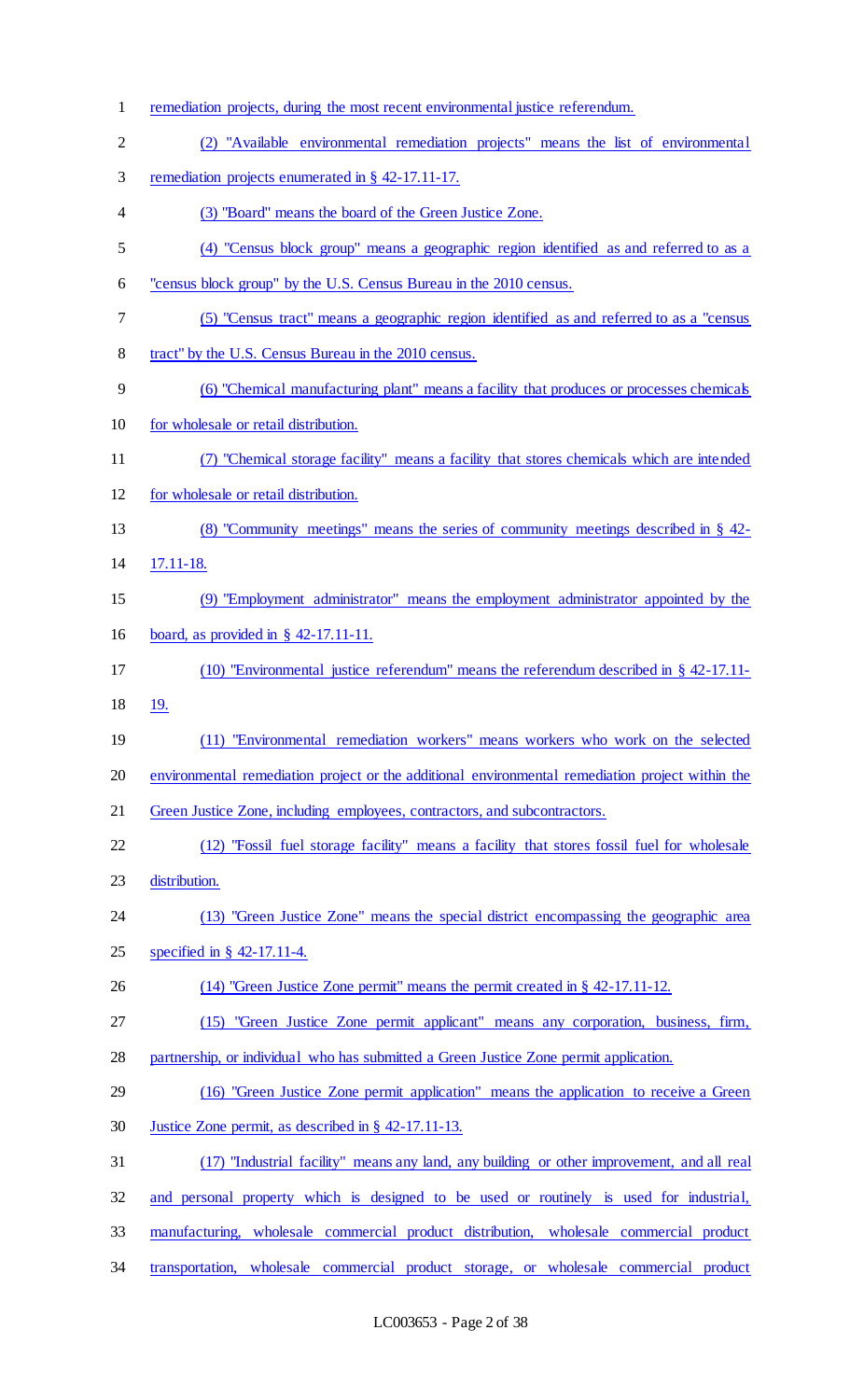| $\mathbf{1}$   | warehousing purposes. Any residential building including, but not limited to, a condominium, a           |
|----------------|----------------------------------------------------------------------------------------------------------|
| $\overline{2}$ | single family housing unit, a multifamily housing unit, an apartment complex, a public housing           |
| 3              | project, and a residential shelter shall not be considered to be an Industrial facility for the purposes |
| $\overline{4}$ | of this chapter. Any building with the primary purpose or use of providing medical treatment,            |
| 5              | healthcare, medicine, pharmaceutical drugs, physical therapy, massage therapy, psychiatry, or            |
| 6              | psychotherapy to patients shall not be considered to be an industrial facility for the purposes of this  |
| 7              | chapter. Any educational facility, including a school, university, tutoring center, or continuing        |
| 8              | education center shall not be considered to be an industrial facility for the purposes of this chapter.  |
| 9              | Any gym, recreational center, park, museum, gallery, or library shall not be considered to be an         |
| 10             | Industrial Facility for the purposes of this chapter. Any retail store shall not be considered to be an  |
| 11             | Industrial Facility for the purposes of this chapter. Any restaurant, grocery store, convenience store,  |
| 12             | food pantry, or gas station shall not be considered to be an industrial facility for the purpose of this |
| 13             | chapter. Any place of religious worship or observance including, but not limited to, a mosque,           |
| 14             | synagogue, temple, or church shall not be considered to be an Industrial facility for the purpose of     |
| 15             | this chapter. Any building designed for the purpose of transporting, shipping, or receiving solar        |
| 16             | panels, solar panel components, wind turbines, wind turbine components, electric rechargeable            |
| 17             | batteries, electric rechargeable battery components, or any other item or product related to             |
| 18             | renewable energy production or storage shall not be considered to be an industrial facility for the      |
| 19             | purpose of this chapter. Any land, any building or other improvement, and all real and personal          |
| 20             | property shall be considered to be an industrial facility if it is used as:                              |
| 21             | (i) An electric power plant that produces electricity by combusting any fossil fuel;                     |
| 22             | (ii) A waste storage facility;                                                                           |
| 23             | (iii) A toxic material storage facility;                                                                 |
| 24             | (iv) A fossil fuel storage facility, excluding gas stations which sell gas only at the retail            |
| 25             | level for use in automobiles, and excluding facilities that store fossil fuels that are used exclusively |
| 26             | for transporting wholesale goods, including, but not limited to, into the Port of Providence and out     |
| 27             | of the Port of Providence;                                                                               |
| 28             | (v) A fossil fuel production facility;                                                                   |
| 29             | (vi) A fossil fuel refinery;                                                                             |
| 30             | (vii) A chemical manufacturing plant;                                                                    |
| 31             | (viii) A chemical storage facility;                                                                      |
| 32             | (ix) A commercial manufacturing facility;                                                                |
| 33             | $(x)$ A scrap metal storage facility;                                                                    |
| 34             | (xi) A scrap metal processing facility;                                                                  |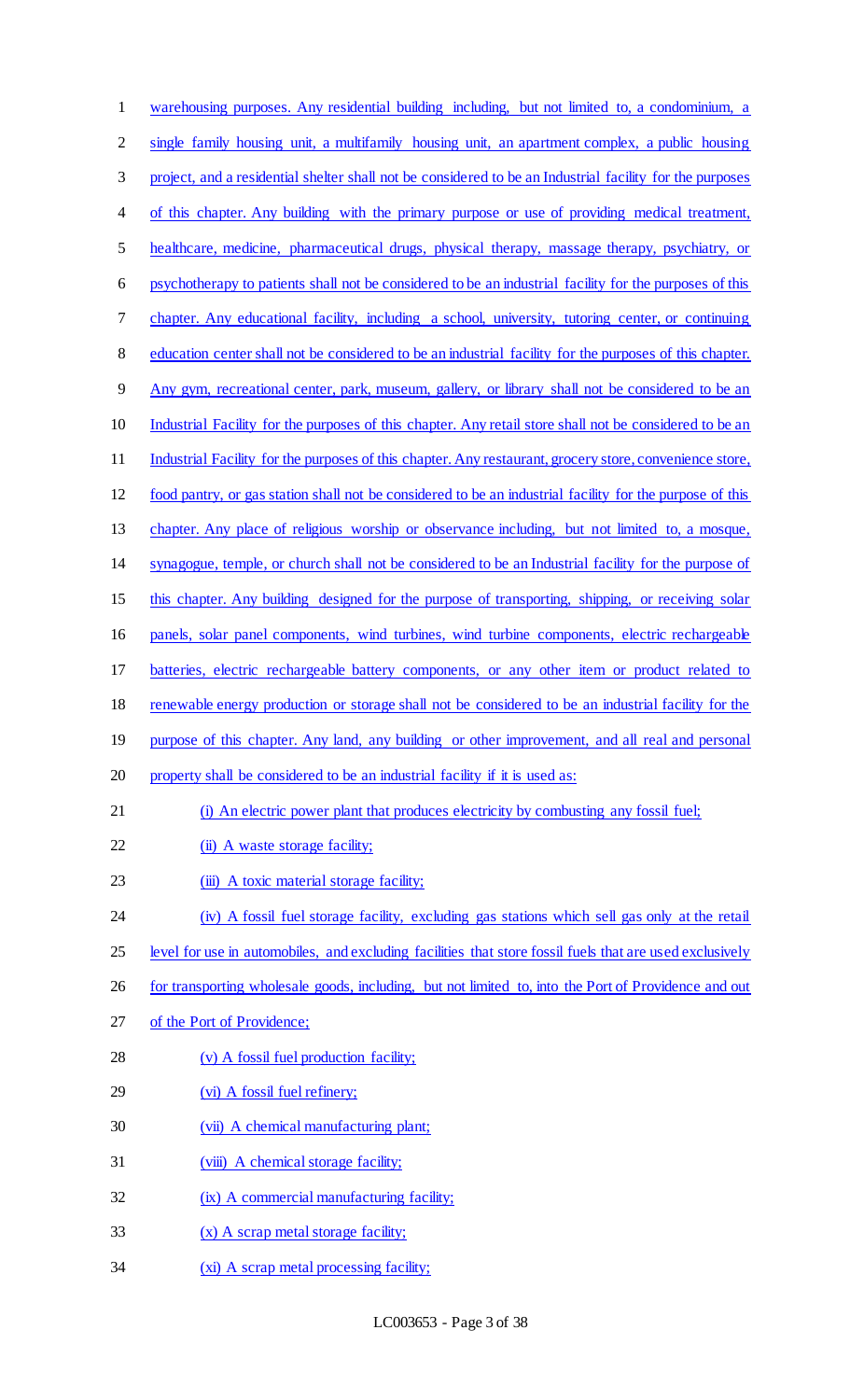| $\mathbf{1}$   | (xii) A cement, concrete, or asphalt storage facility;                                        |
|----------------|-----------------------------------------------------------------------------------------------|
| $\overline{2}$ | (xiii) A cement, concrete, or asphalt processing facility;                                    |
| 3              | (xiv) A cement, concrete, or asphalt production facility;                                     |
| 4              | (xv) An incinerator, including, but not limited to, a medical waste incinerator;              |
| 5              | (xvi) A resource recovery facility;                                                           |
| 6              | $(xvii)$ A combustor;                                                                         |
| 7              | (xviii) A transfer station or other solid waste facility;                                     |
| 8              | (xviv) A landfill, including, but not limited to, a landfill that accepts ash, construction   |
| 9              | debris, demolition debris, or solid waste; or                                                 |
| 10             | (xvv) A recycling facility capable of receiving twenty (20) tons or more of recyclable        |
| 11             | material per day.                                                                             |
| 12             | (18) "Office of employee benefits" means the office of employee benefits of the state of      |
| 13             | Rhode Island.                                                                                 |
| 14             | (19) "Selected environmental remediation project" means the item in the list of available     |
| 15             | environmental remediation projects which received the most votes during the most recent       |
| 16             | environmental justice referendum.                                                             |
| 17             | (20) "Treasurer" means the treasurer appointed by the board, as provided in $\S$ 42-17.11-11. |
| 18             | (21) "Zone resident" means any registered voter living within the Green Justice Zone.         |
| 19             | 42-17.11-4. Establishment of the Green Justice Zone.                                          |
| 20             | (a) It is hereby created a special district to be known as the Green Justice Zone.            |
| 21             | (b) The area encompassed by the following Census Block Groups from the 2010 census,           |
| 22             | and no others, shall collectively constitute the Green Justice Zone:                          |
| 23             | (1) Census Tract 1.01, Block Group 1, Providence County, Rhode Island;                        |
| 24             | (2) Census Tract 1.01, Block Group 2, Providence County, Rhode Island;                        |
| 25             | (3) Census Tract 1.01, Block Group 3, Providence County, Rhode Island;                        |
| 26             | (4) Census Tract 1.01, Block Group 4, Providence County, Rhode Island;                        |
| 27             | (5) Census Tract 1.02, Block Group 1, Providence County, Rhode Island;                        |
| 28             | (6) Census Tract 1.02, Block Group 2, Providence County, Rhode Island;                        |
| 29             | (7) Census Tract 1.02, Block Group 3, Providence County, Rhode Island;                        |
| 30             | (8) Census Tract 4, Block Group 1, Providence County, Rhode Island;                           |
| 31             | (9) Census Tract 4, Block Group 2, Providence County, Rhode Island;                           |
| 32             | (10) Census Tract 4, Block Group 3, Providence County, Rhode Island;                          |
| 33             | (11) Census Tract 4, Block Group 4, Providence County, Rhode Island;                          |
| 34             | (12) Census Tract 5, Block Group 1, Providence County, Rhode Island;                          |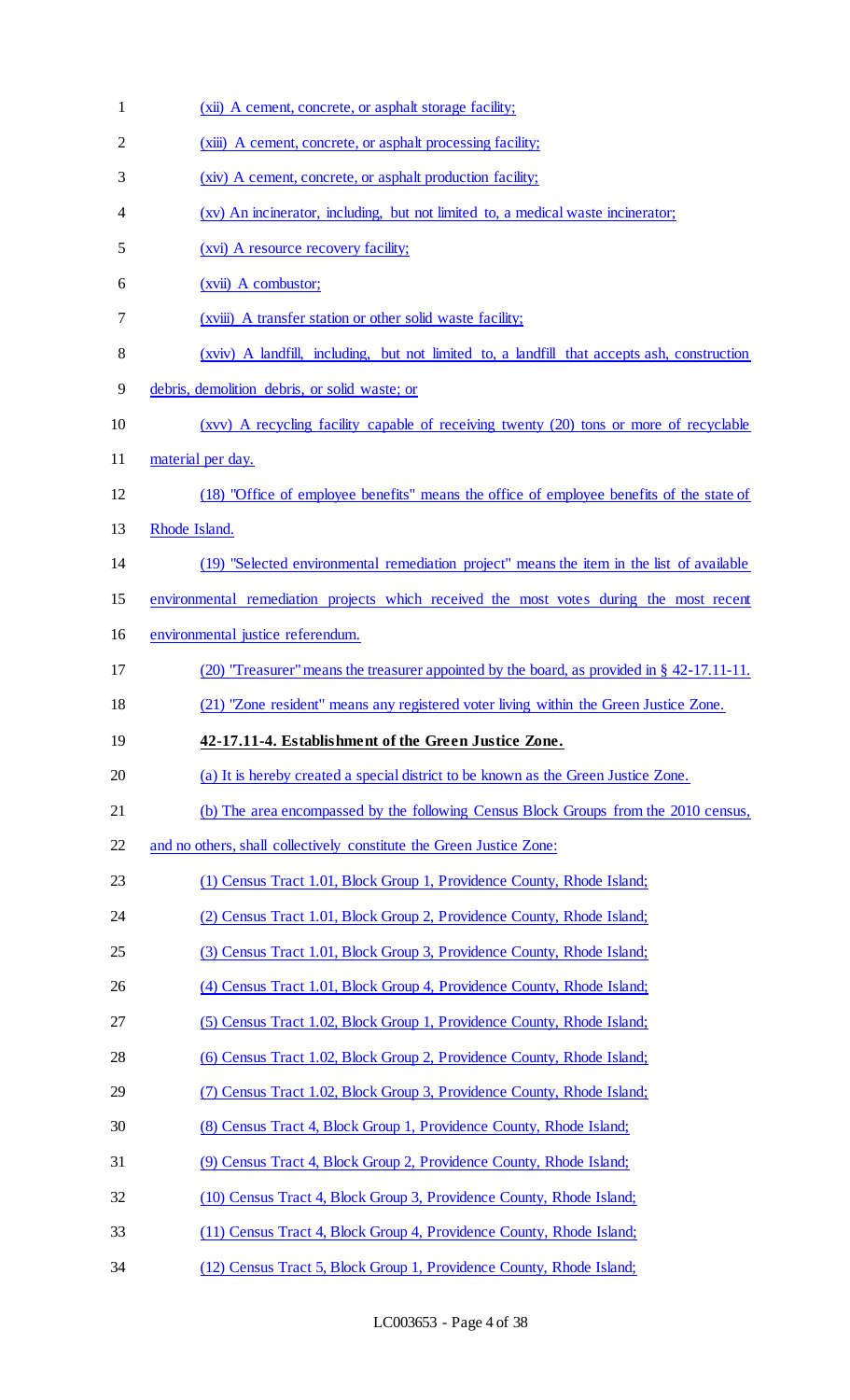| $\mathbf{1}$   | (13) Census Tract 5, Block Group 2, Providence County, Rhode Island;                                 |  |
|----------------|------------------------------------------------------------------------------------------------------|--|
| $\overline{2}$ | (14) Census Tract 5, Block Group 3, Providence County, Rhode Island;                                 |  |
| 3              | (15) Census Tract 6, Block Group 1, Providence County, Rhode Island;                                 |  |
| 4              | (16) Census Tract 6, Block Group 2, Providence County, Rhode Island;                                 |  |
| 5              | (17) Census Tract 7, Block Group 1, Providence County, Rhode Island;                                 |  |
| 6              | (18) Census Tract 7, Block Group 2, Providence County, Rhode Island; and                             |  |
| 7              | (19) Census Tract 7, Block Group 3, Providence County, Rhode Island.                                 |  |
| 8              | 42-17.11-5. Green Justice Zone board.                                                                |  |
| 9              | (a) The board of the Green Justice Zone shall consist of five (5) board members.                     |  |
| 10             | (b) All functions, services, and duties of the Green Justice Zone shall be carried out by the        |  |
| 11             | board, including:                                                                                    |  |
| 12             | (1) With regard to the operations, maintenance, and management of the Green Justice Zone             |  |
| 13             | program; and                                                                                         |  |
| 14             | (2) With regard to the employees employed to complete work related to the Green Justice              |  |
| 15             | Zone program.                                                                                        |  |
| 16             | (c) Three (3) members of the board shall constitute a quorum and a vote of three (3)                 |  |
| 17             | members shall be necessary for any action taken by the board.                                        |  |
| 18             | (d) All meetings of the board shall be subject to chapter 46 of title 42 (the "open meetings"        |  |
| 19             | $act$ ").                                                                                            |  |
| 20             | 42-17.11-6. Election of the Green Justice Zone board.                                                |  |
| 21             | (a) Five (5) months after the enactment of this chapter, and every two (2) years thereafter,         |  |
| 22             | there shall be an election by ballot, organized by the secretary of state, to elect the board of the |  |
| 23             | Green Justice Zone. The five (5) candidates who receive the highest number of votes in an election   |  |
| 24             | shall be elected to the board.                                                                       |  |
| 25             | (b) All registered voters who reside within the Green Justice Zone shall be eligible to vote         |  |
| 26             | in an election to elect the board of the Green Justice Zone.                                         |  |
| 27             | (c) Only registered voters who reside within the Green Justice Zone shall be eligible to vote        |  |
| 28             | in an election to elect the board of the Green Justice Zone.                                         |  |
| 29             | (d) No individual shall be eligible to be a board member of the Green Justice Zone unless            |  |
| 30             | they have been a resident of the Green Justice Zone for the past five (5) years, continuously.       |  |
| 31             | (e) A board member of the Green Justice Zone shall, at all times, be a resident of the Green         |  |
| 32             | Justice Zone for the entirety of the time that they serve as a board member.                         |  |
| 33             | (f) Board members shall receive an annual salary equivalent to one hundred forty percent             |  |
| 34             | (140%) of the statewide per capita income as determined by the U.S. Census Bureau.                   |  |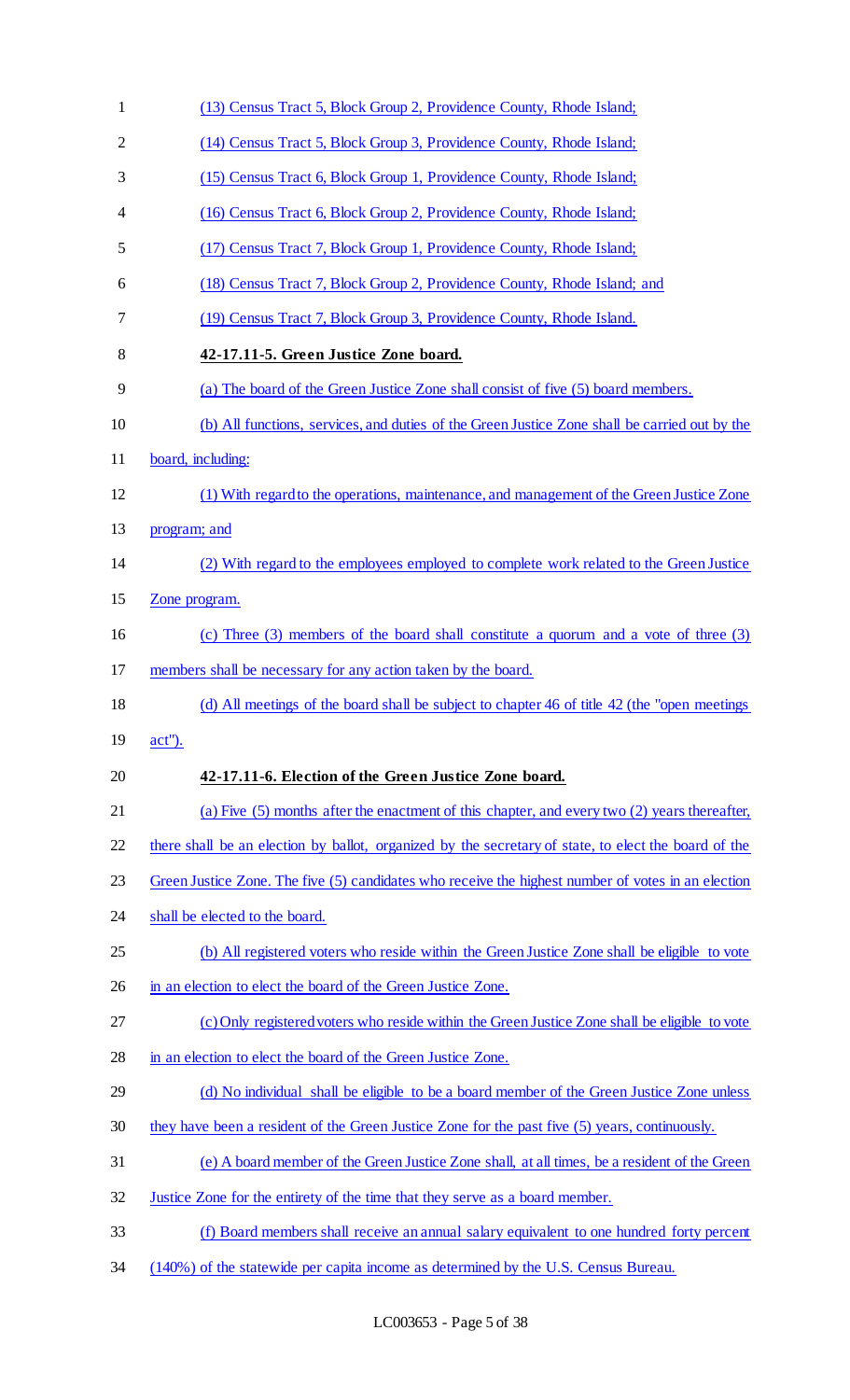(g) The board shall ensure that each board member receives health insurance and dental

insurance.

### **42-17.11-7. Appointment of employees.**

- (a) The board shall appoint an employment administrator who shall be the appointing
- authority for all employees of the board. The board may dismiss an employment administrator at
- any time and for any lawful reason.
- (b) The employment administrator may hire employees and contractors to carry out tasks
- pertaining to the mission, purpose, and duties of the Green Justice Zone or to perform
- administrative or custodial tasks for the Green Justice Zone. The employment administrator may
- dismiss employees and contractors.
- (c) The board may dismiss an employment administrator at any time and for any lawful reason.
- (d) The employment administrator shall make all feasible, appropriate, and lawful efforts
- to ensure diversity among the employees of the board, including with regard to race, color, national
- origin, religion, sex, sexual orientation, gender identity or expression, marital status, military status
- 16 as a veteran with an honorable discharge or an honorable or general administrative discharge,
- service member in the armed forces, country of ancestral origin, disability, age, housing status,
- familial status, or immigration status.

## **42-17.11-8. Compensation of employees.**

- The employment administrator shall determine annual compensation and benefits for all
- employees, contractors, and subcontractors of the board, provided that no employee, contractor, or
- subcontractor earns less than one hundred forty percent (140%) of the statewide per capita income
- as determined by the U.S. Census Bureau, and provided that every employee shall receive health
- 24 insurance, dental insurance, at least two (2) weeks of paid vacation time, and at least one paid sick
- 25 day off of work for every twenty (20) days in which they work more than six (6) hours.
- **42-17.11-9. Powers of the board.**
- 27 The board shall have the authority to enter contracts, hire employees, hire contractors,

promulgate rules and regulations, levy fines, adjudicate administrative cases, or take any other

- 29 lawful action in order to achieve any purpose of the Green Justice Zone program. The board may
- delegate these powers.
- **42-17.11-10. Offices of the department.**

The department of administration shall furnish the board with offices in which to transact

- 33 its business and keep its records. The offices shall be open for business each day of the year, except
- 34 Sundays and legal holidays, during such hours as may be prescribed by the board. The department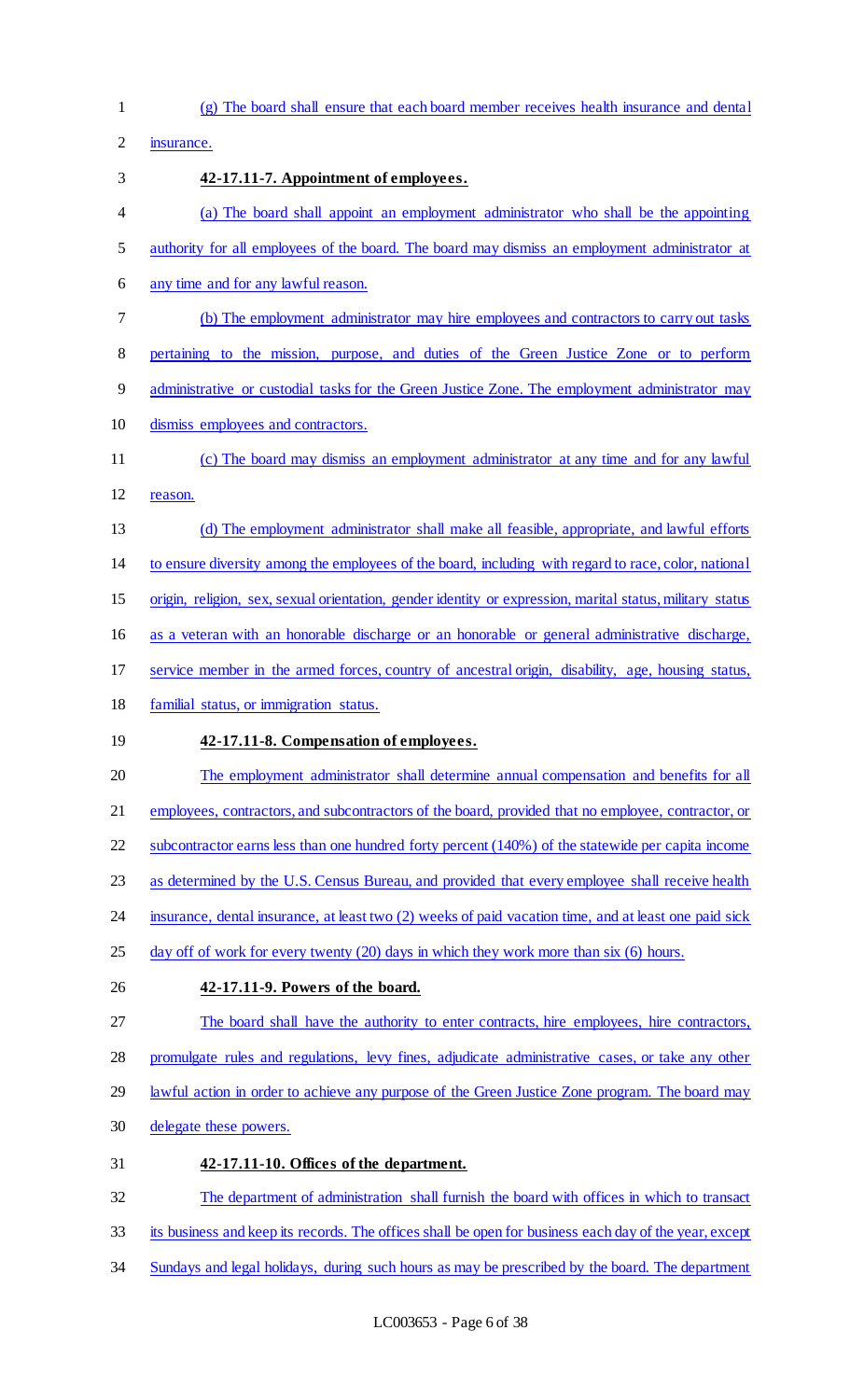- of administration shall make all feasible and appropriate efforts to ensure that the offices furnished to the board are within the Green Justice Zone, as defined by § 42-17.11-4. **42-17.11-11. Receipt and use of funds.**  4 (a) The board shall have the authority to receive and expend monies from any sources, public or private, including, but not limited to, legislative enactments, bond issues, devises, grants, or bequests. The board is authorized to enter into any contracts necessary to obtain and expend those funds. (b) The board shall appoint a treasurer to receive and expend monies, and to enter into any contracts necessary to obtain and expend funds. The treasurer shall be a full-time employee. (c) The board may dismiss a treasurer at any time and for any lawful reason. **42-17.11-12. Creation of Green Justice Zone permits.**  (a) There is hereby created a new license called a Green Justice Zone permit. (b) The board, and no other body, shall have the power to issue a Green Justice Zone permit. The board may not delegate the power to issue a Green Justice Zone permit. **42-17.11-13. Creation of Green Justice Zone permit application.**  (a) The board shall create an application, called a Green Justice Zone permit application, with which corporations, businesses, firms, partnerships, or individuals may apply for a Green Justice Zone permit. (b) The Green Justice Zone permit application shall require Green Justice Zone permit applicants to: (1) Provide the name of the corporation, business, firm, partnership, or individual 22 submitting the Green Justice Zone permit application; (2) Specify the industrial facility for which the Green Justice Zone permit applicant seeks 24 a Green Justice Zone permit; (3) Specify the commercial purpose of the industrial facility; and (4) Provide the full address of the industrial facility. 27 (c) The Green Justice Zone permit application shall be easily and conveniently accessible to corporations, businesses, firms, partnerships, or individuals who own industrial facilities within the Green Justice Zone. (d) The board shall create a system through which a Green Justice Zone permit application 31 can be submitted. (e) A Green Justice Zone permit application which has been submitted to the board shall be made publicly accessible on the website of the board no later than fourteen (14) calendar days
- 34 after the board receives the Green Justice Zone permit application.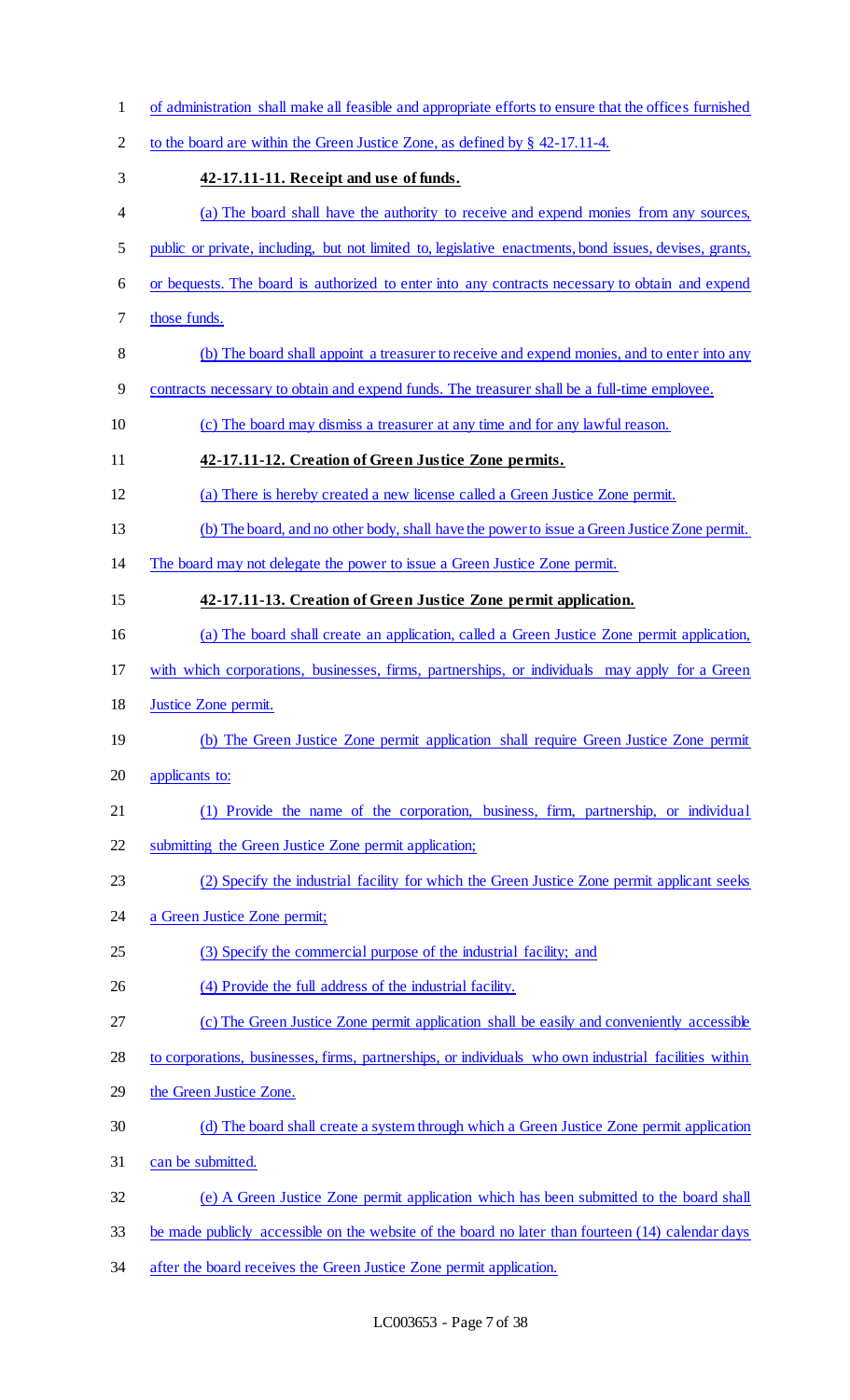| $\mathbf{1}$   | 42-17.11-14. Requirement to possess a Green Justice Zone permit.                                       |
|----------------|--------------------------------------------------------------------------------------------------------|
| $\overline{2}$ | After the first day of December, in the calendar year of 2023, it shall be illegal to operate          |
| $\mathfrak{Z}$ | any industrial facility within the Green Justice Zone unless that industrial facility has been granted |
| $\overline{4}$ | a Green Justice Zone permit.                                                                           |
| 5              | 42-17.11-15. Approval and denial of Green Justice Zone permits.                                        |
| 6              | (a) The board shall not grant a Green Justice Zone permit for any industrial facility that is          |
| 7              | used as:                                                                                               |
| 8              | (1) An electric power plant that produces electricity by combusting any fossil fuel;                   |
| 9              | (2) A waste storage facility;                                                                          |
| 10             | (3) A toxic material storage facility;                                                                 |
| 11             | (4) A fossil fuel storage facility, excluding gas stations which sell gas only at the retail           |
| 12             | level for use in automobiles and excluding sites that store fossil fuels that are used exclusively for |
| 13             | transporting goods or other items into the port of Providence or out of the port of Providence;        |
| 14             | (5) A fossil fuel production facility;                                                                 |
| 15             | (6) A fossil fuel refinery;                                                                            |
| 16             | (7) A chemical manufacturing plant;                                                                    |
| 17             | (8) A chemical storage facility;                                                                       |
| 18             | (9) A commercial manufacturing facility;                                                               |
| 19             | (10) A scrap metal storage facility;                                                                   |
| 20             | (11) A scrap metal processing facility;                                                                |
| 21             | (12) A cement, concrete, or asphalt storage facility;                                                  |
| 22             | (13) A cement, concrete, or asphalt processing facility;                                               |
| 23             | (14) A cement, concrete, or asphalt production facility;                                               |
| 24             | (15) An incinerator, including, but not limited to, a medical waste incinerator;                       |
| 25             | (16) A resource recovery facility;                                                                     |
| 26             | $(17)$ A combustor;                                                                                    |
| 27             | (18) A transfer station or other solid waste facility;                                                 |
| 28             | (19) A landfill, including, but not limited to, a landfill that accepts ash, construction debris,      |
| 29             | demolition debris, or solid waste;                                                                     |
| 30             | (20) A scrap metal recycling facility capable of receiving five (5) tons or more of recyclable         |
| 31             | material per day; or                                                                                   |
| 32             | (21) A wood recycling facility capable of receiving five (5) tons or more of recyclable                |
| 33             | material per day.                                                                                      |
| 34             | (b) The board shall grant a Green Justice Zone permit for any industrial facility with a               |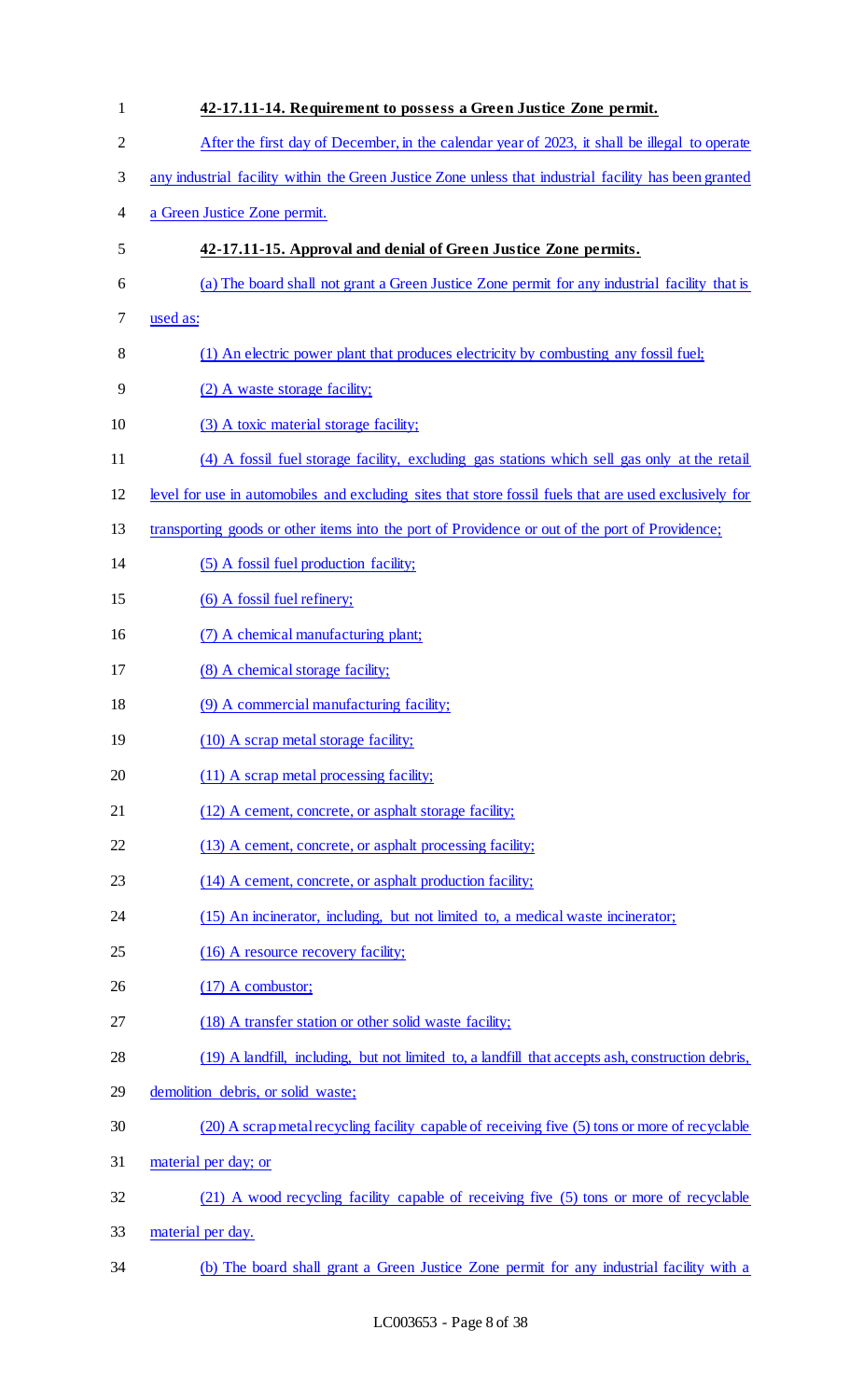1 purpose or type not enumerated in § 42-17.11-15(a), within forty five (45) days of receiving the

Green Justice Zone permit application.

 **42-17.11-16. Fines and Penalties.**  (a) Every individual day in which any corporation, business, firm, partnership, or individual operates an Industrial Facility which has not received a Green Justice Zone permit in the Green Justice Zone, in violation of § 42-17.11-14, shall count as an environmental justice violation. (b) The board shall fine any corporation, business, firm, partnership, or individual one 8 million (1,000,000) dollars for each environmental justice violation, no later than ten (10) days from the day on which the Environmental Justice Violation occurred. The entirety of the money collected from these fines shall be held in a restricted funds account to be used exclusively by the 11 treasurer for the selected environmental remediation project or the additional environmental remediation project. **42-17.11-17. Available environmental remediation projects within the Green Justice Zone.**  (a) The following items constitute the full and complete list of available environmental remediation projects: (1) Improving ventilation and air filtration in residential homes and residential buildings within the Green Justice Zone; (2) Installing photovoltaic solar panels on residential homes and residential buildings within the Green Justice Zone; (3) Retrofitting residential homes and residential buildings within the Green Justice Zone 22 to improve their energy efficiency; (4) Replacing lead service pipes connected to residential homes and residential buildings within the Green Justice Zone; (5) Lead abatement in soil or paint within the Green Justice Zone; 26 (6) Cleaning up pollution within the Green Justice Zone; and (7) Cultivating public green spaces within the Green Justice Zone. **42-17.11-18. Community meetings and discussion.**  (a) Between the enactment of this chapter and the zone referendum, the board shall organize no fewer than six (6) community meetings in which zone residents shall have the opportunity to discuss the zone referendum and the relative merits of different options within the 32 available environmental remediation projects. The final community meeting must take place within eight (8) months of the enactment of this chapter. (b) The board shall provide a clean, well-lit venue easily accessible to zone residents for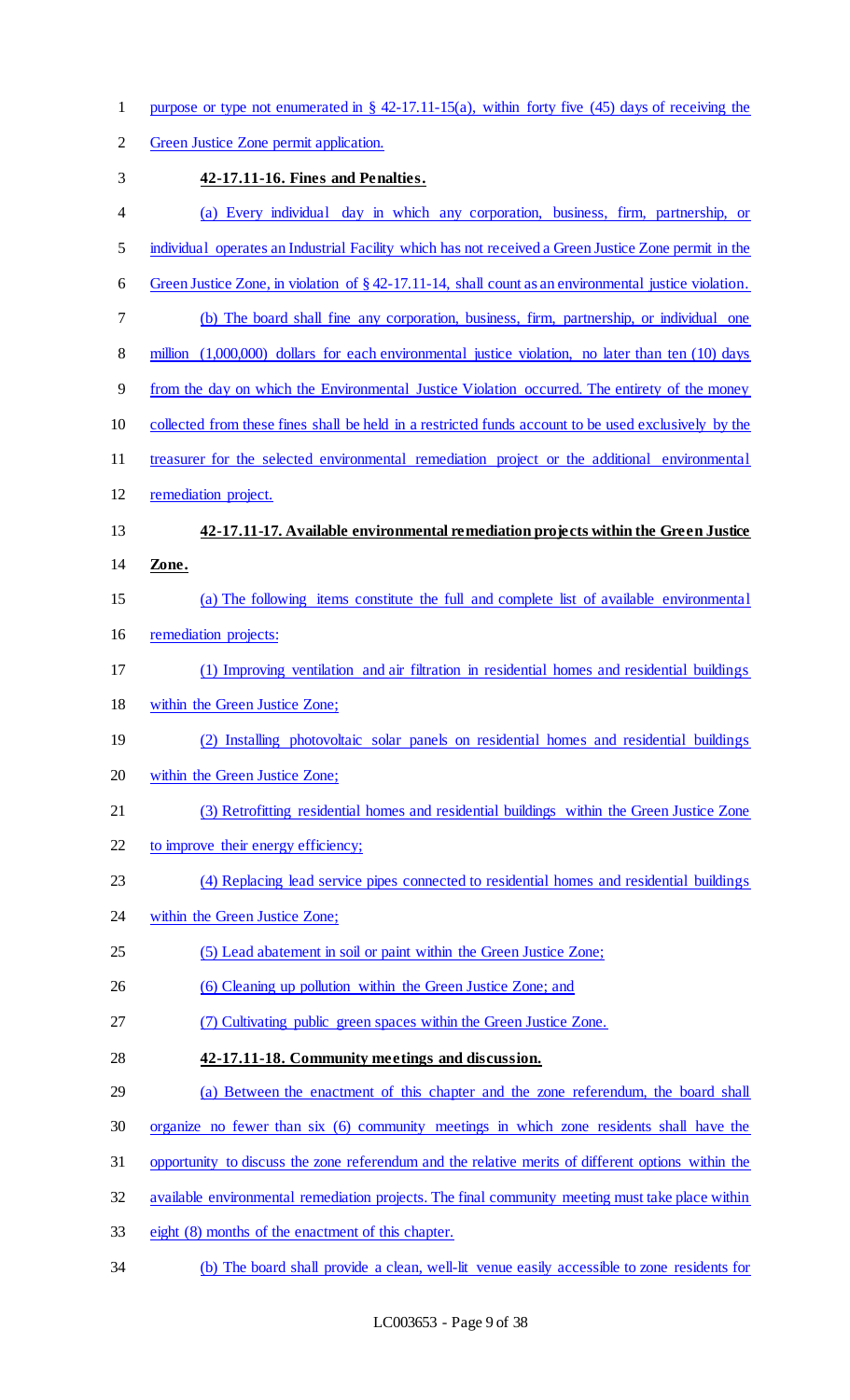| $\mathbf{1}$   | the community meetings. The Treasurer shall pay the full and complete cost of securing the venue,     |
|----------------|-------------------------------------------------------------------------------------------------------|
| $\overline{2}$ | as well as any reasonable transportation expenses incurred by zone residents traveling to the venue.  |
| $\mathfrak{Z}$ | (c) The board shall ensure that each community meeting has at least one translator capable            |
| $\overline{4}$ | of translating between English and any other language spoken by at least ten (10) percent of the      |
| 5              | Rhode Island population, as determined by the U.S. Census Bureau. The translator shall receive an     |
| 6              | hourly wage that is not less than the quotient of one divided by one thousand nine hundred twenty     |
| $\tau$         | $(1/1,920)$ , multiplied by one hundred forty percent $(140%)$ of the statewide per capita income, as |
| $8\,$          | calculated by the U.S. Census Bureau, and not more than the quotient of one divided by one            |
| 9              | thousand nine hundred twenty $(1/1,920)$ , multiplied by one hundred and eighty percent $(180%)$ of   |
| 10             | the statewide per capita income, as calculated by the U.S. Census Bureau. The Treasurer shall pay     |
| 11             | the full and complete cost of the translator's fee.                                                   |
| 12             | (d) Zone residents shall not be charged for any costs related to organizing a community               |
| 13             | meeting.                                                                                              |
| 14             | (e) Zone residents shall receive no less than twenty dollars (\$20.00) and no more than               |
| 15             | twenty-five dollars (\$25.00) for each hour that they spend attending a community meeting.            |
| 16             | (f) The board shall ensure that each community meeting includes nutritious food and clean             |
| 17             | drinking water, freely available to all zone residents in attendance at the community meeting.        |
|                |                                                                                                       |
| 18             | 42-17.11-19. Environmental justice referendum.                                                        |
| 19             | (a) The secretary of state shall organize and conduct a referendum by ballot, which shall             |
| 20             | be known as the environmental justice referendum, to take place fourteen (14) days after the final    |
| 21             | community meeting.                                                                                    |
| 22             | (b) Zone residents shall be permitted to cast an in-person ballot, cast an absentee ballot, or        |
| 23             | cast a mail-in ballot in the environmental justice referendum, and shall not be required to provide   |
| 24             | a reason for casting an in-person ballot, casting an absentee ballot, or casting a mail-in ballot.    |
| 25             | (c) Only zone residents shall be eligible to vote in the environmental justice referendum.            |
| 26             | (d) The environmental justice referendum ballot shall present the full list of available              |
| 27             | environmental remediation projects from which each voter shall select exactly one.                    |
| 28             | (e) The total number of votes earned by each item on the list of available environmental              |
| 29             | remediation projects during the referendum shall be made publicly available within ten (10) days      |
| 30             | of the environmental justice referendum.                                                              |
| 31             | 42-17.11-20. Implementation of environmental remediation projects.                                    |
| 32             | (a) The selected environmental remediation project shall be implemented by the board as               |
| 33             | promptly as possible after the environmental justice referendum.                                      |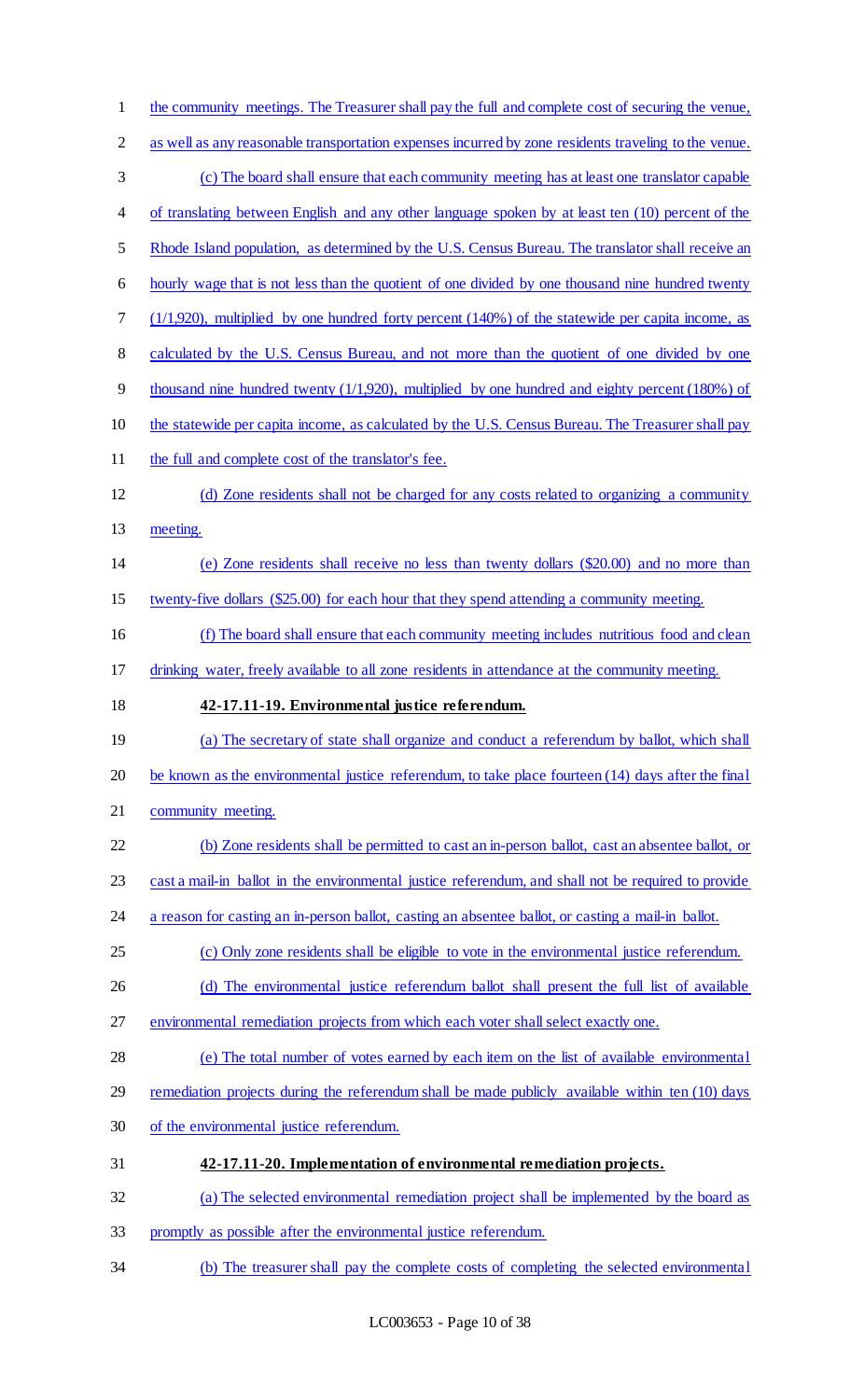remediation project and, if applicable, the additional environmental remediation project.

 (c) If, after fully completing the selected environmental remediation project, the treasurer has remaining funds earmarked for the Green Justice Zone program, the treasurer shall use the 4 remaining funds to implement or partially implement the additional environmental remediation project. None of the environmental remediation projects enumerated in §§ 42-17.11-17(a)(1) 6 through  $42-17.11-17(a)(4)$ , inclusive, shall be considered complete unless they have been offered to every residential home owner and every residential building owner within the Green Justice Zone. (d) In order to implement the selected environmental remediation project or the additional environmental remediation project, the employment administrator may hire environmental 11 remediation workers. **42-17.11-21. Labor standards.**  (a) The employment administrator shall ensure that all environmental remediation workers, including contractors, subcontractors, and employees of the board, receive an hourly wage that is not less than the equivalent of one divided by one thousand nine hundred twenty (1/1,920), multiplied by one hundred forty percent (140%) of the statewide per capita income, as calculated by the U.S. Census Bureau, and not more than the equivalent of one divided by one thousand nine hundred twenty (1/1,920), multiplied by one hundred eighty percent (180%) of the statewide per capita income, as calculated by the U.S. Census Bureau. (a) The employment administrator shall ensure that all environmental remediation workers 21 receive health insurance, dental insurance, and at least one paid sick day off of work for every 22 twenty (20) days in which they work more than four (4) hours. (b) The board must provide all environmental remediation workers with at least one total hour of paid time off each day, provided that the environmental remediation worker is working 25 more than five (5) hours in that day. The one hour may be divided into separate segments. (c) The employment administrator shall establish a detailed and generous worker compensation plan to fairly compensate all environmental remediation workers who are injured while working, provided that they were injured while engaging in activities that they could be reasonably expected to engage in, in furtherance of the work that they were hired by the employment administrator to complete. The worker compensation plan shall apply identically to employees of the board, contractors, and subcontractors. **42-17.11-22. Employment prioritization.**  (a) When hiring employees, hiring contractors, awarding contracts, designing project labor agreements, promulgating rules and regulations, and enforcing rules and regulations, the housing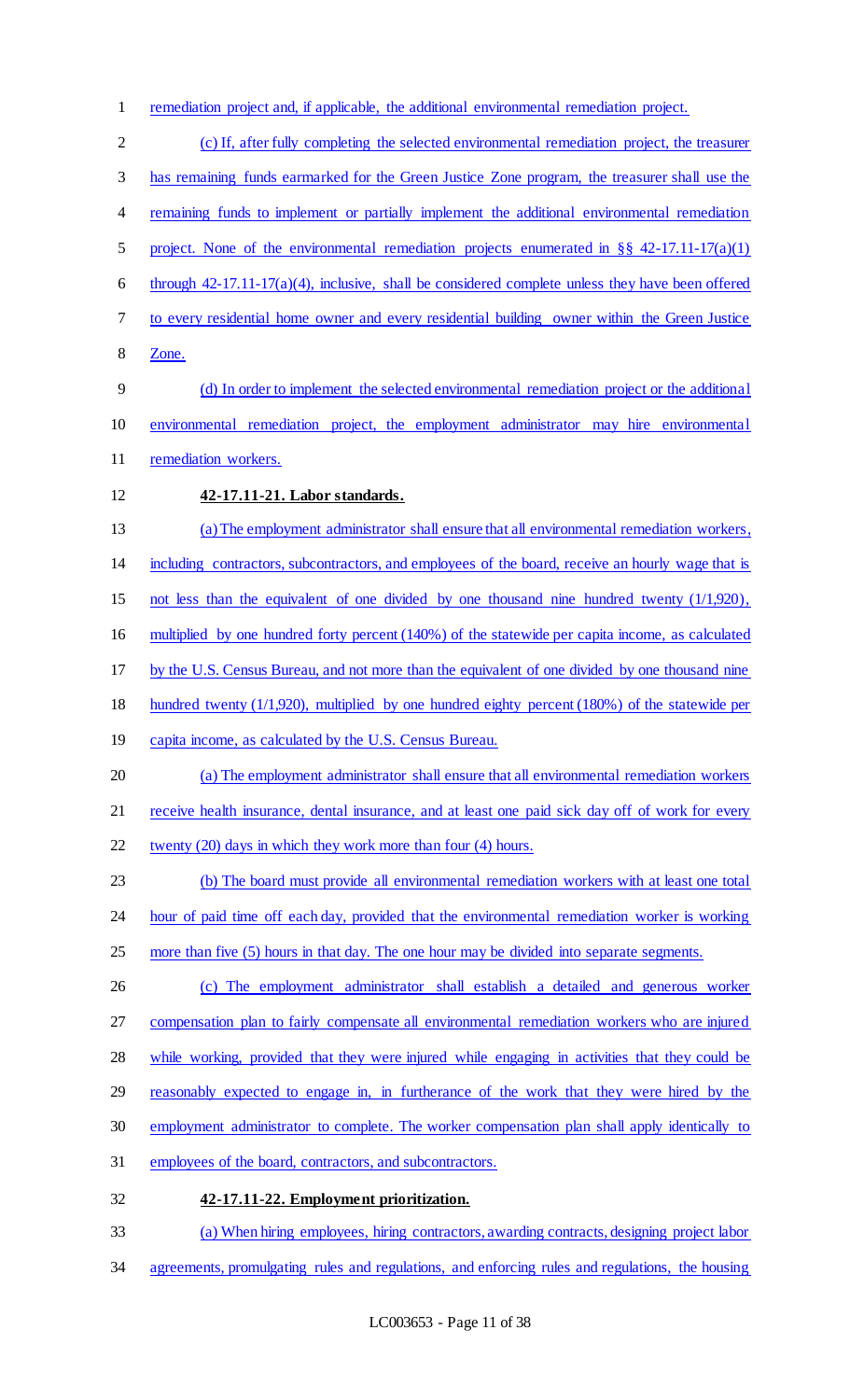1 jobs department shall:

| $\overline{2}$   | (1) Prioritize, to the greatest extent feasible, lawful, and appropriate, in the judgment of the      |
|------------------|-------------------------------------------------------------------------------------------------------|
| 3                | board, providing employment to workers who are enrolled in or who were enrolled in the Just           |
| 4                | Transition Program administered by the department of labor and training, pursuant to $\S$ 42-16.1-    |
| 5                | 21:                                                                                                   |
| 6                | (2) Prioritize, to the greatest extent feasible, lawful, and appropriate, in the judgment of the      |
| 7                | board, hiring individuals who are zone residents; and                                                 |
| $8\,$            | (3) Maximize, to the greatest extent feasible, lawful, and appropriate, racial and gender             |
| $\boldsymbol{9}$ | equity within the hiring processes for projects involving the Green Justice Zone program.             |
| 10               | (b) Contractors, subcontractors, firms, corporations, partnerships, and all other entities            |
| 11               | working under contract with the board shall, at all times, make good faith efforts to promote         |
| 12               | workforce diversity for projects involving the Green Justice Zone program, including with regard      |
| 13               | to race and gender. If the board determines that a contractor, subcontractor, firm, corporation,      |
| 14               | partnership, or other entity is not making good faith efforts to achieve workforce diversity, the     |
| 15               | director may prohibit that entity from bidding on contracts or being awarded contracts involving      |
| 16               | the Green Justice Zone program for two (2) years.                                                     |
| 17               | 42-17.11-23. Consent required.                                                                        |
| 18               | The board shall not perform any environmental remediation project on a residential home               |
| 19               | without that homeowner's informed consent, nor shall the board change or modify a residential         |
| 20               | home, install anything on a residential home, or remove anything from a residential home as part      |
| 21               | of an environmental remediation project without obtaining the homeowner's informed consent.           |
| 22               | 42-17.11-24. Severability.                                                                            |
| 23               | (a) If any provision of this chapter is held invalid, the remainder of this chapter shall not         |
| 24               | be affected thereby.                                                                                  |
| 25               | (b) If the application of any provision of this chapter to any person or circumstance is held         |
| 26               | invalid, the application of such provision to other persons or circumstances shall not be affected    |
| 27               | thereby.                                                                                              |
| 28               | SECTION 2. Sections 23-23-23, 23-23-3, 23-23-5, 23-23-5.2, 23-23-14 and 23-23-15 of the               |
| 29               | General Laws in Chapter 23-23 entitled "Air Pollution" are hereby amended to read as follows:         |
| 30               | 23-23-2. Declaration of policy.                                                                       |
| 31               | It is declared to be the public policy in the state of Rhode Island to preserve, protect, and         |
| 32               | improve the air resources of the state to promote the public health, welfare, and safety, to prevent  |
| 33               | injury or detriment to human, plant, and animal life, physical property and other resources, and to   |
| 34               | foster the comfort and convenience of the state's inhabitants. The director is authorized to exercise |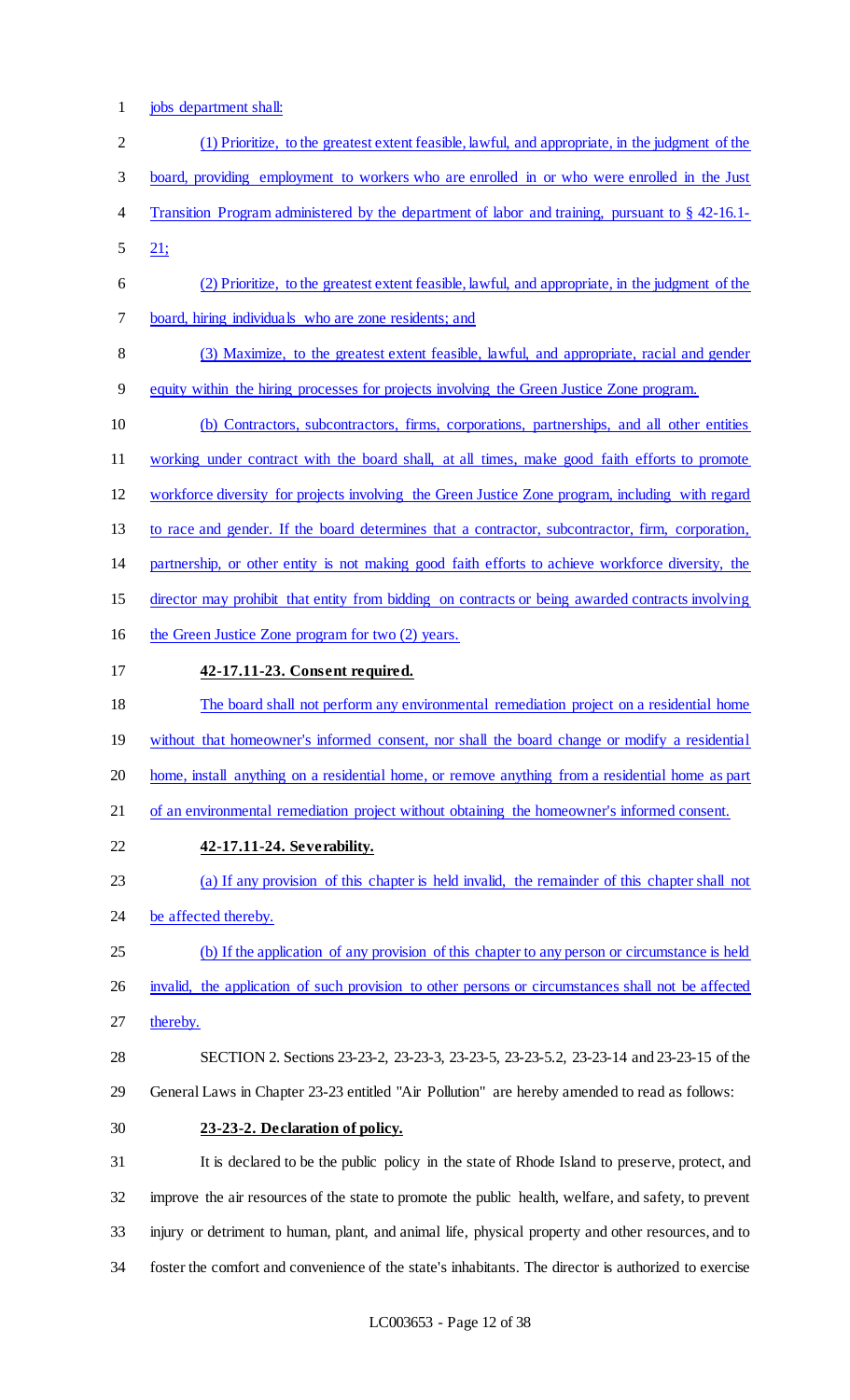all powers, direct or incidental, necessary to improve the air quality and reduce airborne pollution, including to carry out the purposes of this chapter to assure that the state of Rhode Island complies with and exceeds the requirements of the federal Clean Air Act, 42 U.S.C. § 7401 et seq., and retains maximum control under this chapter, and receives all desired federal grants, aid, and other benefits.

# **23-23-3. Definitions.**

 As used in this chapter, the following terms shall, where the context permits, be construed as follows:

 (1) "Air contaminant" means soot, cinders, ashes, any dust, fumes, gas, mist, smoke, vapor, odor, toxic or radioactive material, particulate matter, or any combination of these.

 (2) "Air pollution" means presence in the outdoor atmosphere of one or more air contaminants in sufficient quantities that either alone or in connection with other emissions by reason of their concentration and duration, may be injurious to human, plant, or animal life or cause damage to property or unreasonably interfere with the enjoyment of life and property.

(3) "Chemical manufacturing plant" means a facility that produces or processes chemicals

16 for wholesale or retail distribution.

(4) "Chemical storage facility" means a facility that stores chemicals which are intended

for wholesale or retail distribution.

19  $\left(\frac{3}{5}\right)$  "Director" means the director of environmental management or any subordinate or subordinates to whom he or she has delegated the powers and duties vested in him or her by this chapter.

  $(4)(6)$  "Extremely toxic air contaminant" means any air contaminant that has been classified as a potential carcinogen by the International Agency for Research on Cancer (IARC), Environmental Protection Agency (EPA), Occupational Safety and Health Administration (OSHA), National Institute of Occupational Safety and Health (NIOSH), American Conference of Governmental Industrial Hygienists (ACGIH), or the National Toxicology Program (NTP); or any air contaminant that induces mutagenic or teratogenic effects; or any air contaminant that, when inhaled, has caused significant chronic adverse effects in test animals; or any air contaminant having an acute toxicity of:

(i) LD50 (oral) less than 500mg/kg;

(ii) LD50 (inhalation) less than 2000ppm; or

(iii) LD50 (dermal) less than 1000mg/kg;

and/or has been adopted by the director pursuant to the provisions of chapter 35 of title 42.

In addition to the above, it may also include any hazardous air pollutant as defined in § 112(b) of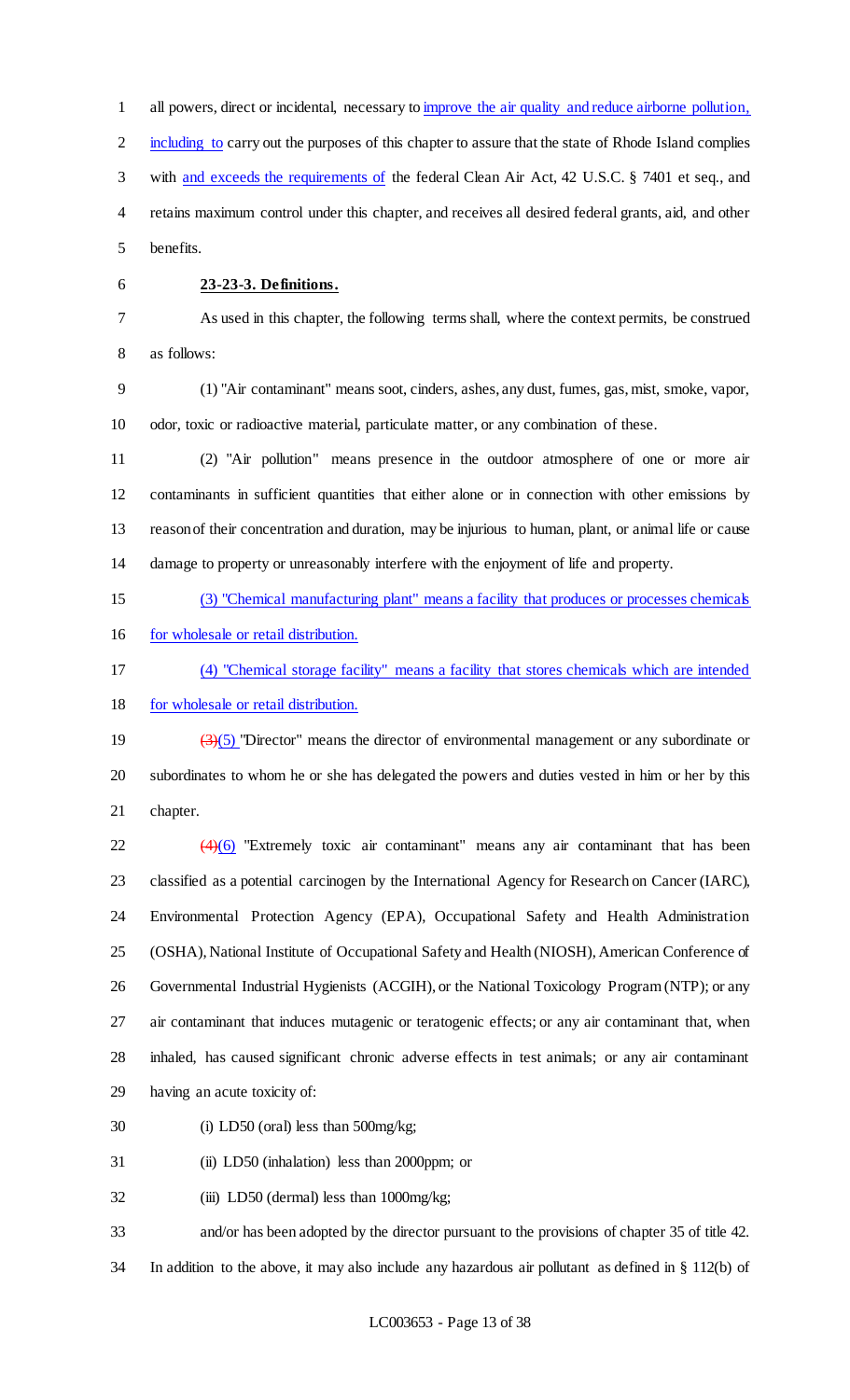| $\mathbf{1}$   | the federal Clean Air Act, $42$ U.S.C. $\S$ 7412(b).                                                                          |
|----------------|-------------------------------------------------------------------------------------------------------------------------------|
| $\overline{2}$ | "Fossil fuel storage facility" means a facility that stores fossil fuel for wholesale                                         |
| 3              | distribution.                                                                                                                 |
| 4              | (8) "Fossil fuel" means fuel composed of or derived from coal, petroleum, oil, natural gas,                                   |
| 5              | oil shales, bitumen, or tar sands.                                                                                            |
| 6              | $\left(\frac{5}{2}\right)\left(9\right)$ "Motor vehicle" means every vehicle that is self-propelled and every vehicle that is |
| 7              | propelled by electric power obtained from overhead trolley wires, but not operated upon rails,                                |
| $8\,$          | except vehicles moved exclusively by human power and motorized wheelchairs.                                                   |
| 9              | $\left(\frac{6}{10}\right)$ "Open fire" means any fire from which the products of combustion are emitted                      |
| 10             | directly into the open air without passing through a stack or chimney.                                                        |
| 11             | $(7)(11)$ "Person" means an individual, trust, firm, joint stock company, corporation                                         |
| 12             | (including a quasi-governmental corporation), partnership, association, syndicate, municipality,                              |
| 13             | municipal or state agency, fire district, club, non-profit agency or any subdivision, commission,                             |
| 14             | department, bureau, agency, or department of state or federal government (including quasi-                                    |
| 15             | government corporation), or of any interstate body.                                                                           |
| 16             | (12) "Polluting Facility" means:                                                                                              |
| 17             | (i) An electric power plant that produces electricity by combusting any fossil fuel;                                          |
| 18             | (ii) A waste storage facility;                                                                                                |
| 19             | (iii) A toxic material storage facility;                                                                                      |
| 20             | (iv) A fossil fuel storage facility, excluding gas stations which sell gas only at the retail                                 |
| 21             | level for use in automobiles and excluding sites that store fossil fuels that are used exclusively for                        |
| 22             | transporting goods or other items into the Port of Providence or out of the Port of Providence;                               |
| 23             | (v) A fossil fuel production facility;                                                                                        |
| 24             | (vi) A fossil fuel refinery;                                                                                                  |
| 25             | (vii) A chemical manufacturing plant;                                                                                         |
| 26             | (viii) A chemical storage facility;                                                                                           |
| 27             | (ix) A commercial manufacturing facility;                                                                                     |
| 28             | $(x)$ A scrap metal storage facility;                                                                                         |
| 29             | (xi) A scrap metal processing facility;                                                                                       |
| 30             | (xii) A cement, concrete, or asphalt storage facility;                                                                        |
| 31             | (xiii) A cement, concrete, or asphalt processing facility;                                                                    |
| 32             | (xiv) A cement, concrete, or asphalt production facility;                                                                     |
| 33             | (xv) An incinerator, including, but not limited to, a medical waste incinerator;                                              |
| 34             | (xvi) A resource recovery facility;                                                                                           |
|                |                                                                                                                               |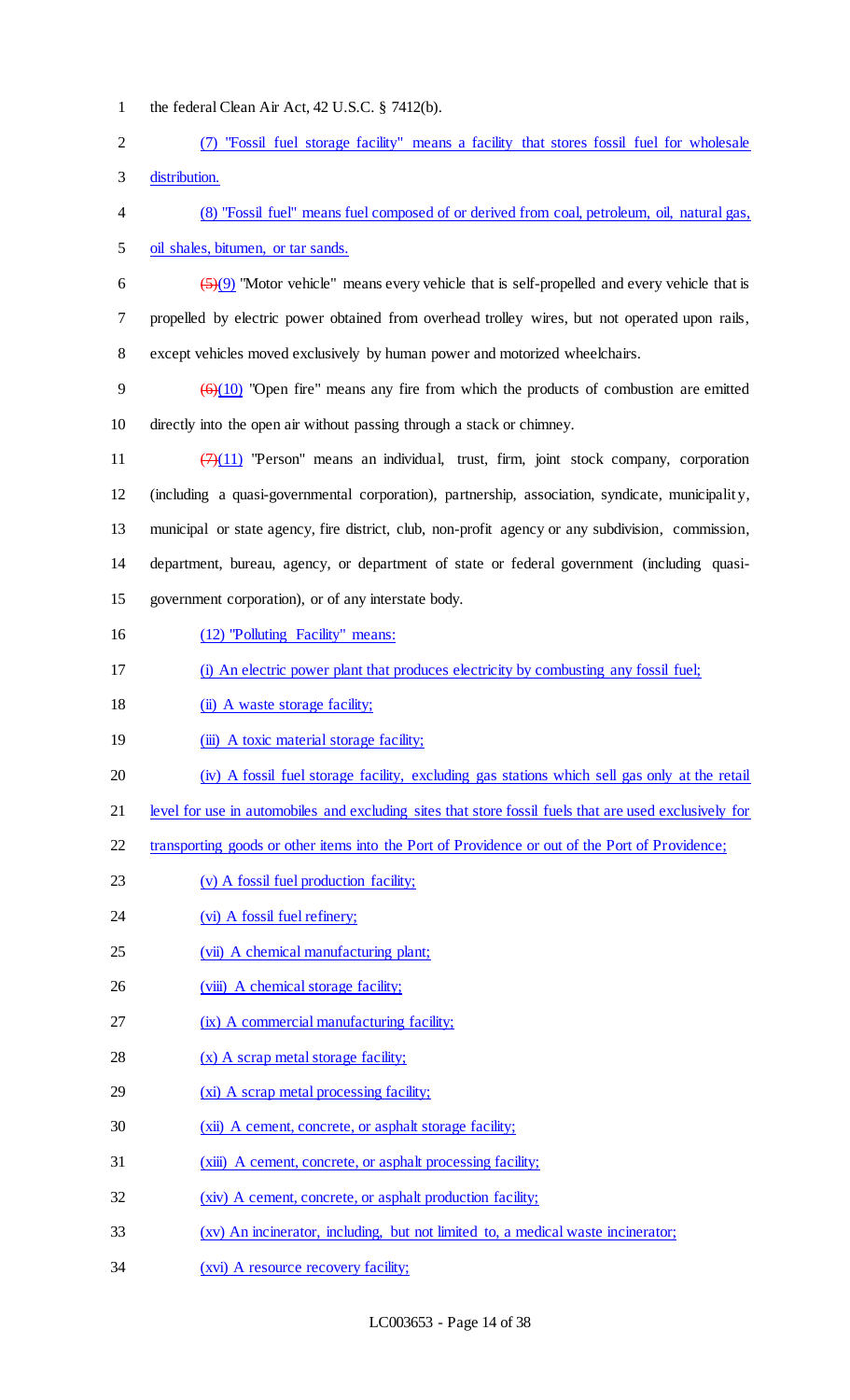| $\mathbf{1}$   | (xvii) A combustor;                                                                                    |
|----------------|--------------------------------------------------------------------------------------------------------|
| $\overline{c}$ | (xviii) A transfer station or other solid waste facility;                                              |
| 3              | (xix) A landfill, including, but not limited to, a landfill that accepts ash, construction debris,     |
| 4              | demolition debris, or solid waste;                                                                     |
| 5              | (xx) A scrap metal recycling facility capable of receiving five (5) tons or more of recyclable         |
| 6              | material per day; or                                                                                   |
| 7              | (xxi) A wood recycling facility capable of receiving five (5) tons or more of recyclable               |
| $8\,$          | material per day.                                                                                      |
| 9              | $(8)(13)$ "Manufactured, unwashed sand" means product resulting from the mechanical                    |
| 10             | crushing of rock, boulders, or large cobblestones that has a gradation of fifty percent (50%) or more  |
| 11             | of coarse fraction passing the No. 4 sieve as referenced in the Standard Practice for Classification   |
| 12             | of Soils for Engineering Purposes (Unified Soil Classification System) and American Society of         |
| 13             | Testing and Materials Designations D-2487-06 which has not been subject to a mechanical process        |
| 14             | (using water) that is designed to substantially remove fine fractions passing the No. 200 sieve.       |
| 15             | 23-23-5. Powers and duties of the director.                                                            |
| 16             | In addition to the other powers and duties granted in this chapter, the director shall have            |
| 17             | and may exercise the following powers and duties:                                                      |
| 18             | (1) To exercise general supervision of the administration and enforcement of this chapter              |
| 19             | and all rules and regulations and orders promulgated under this chapter;                               |
| 20             | (2) To develop comprehensive programs, for the prevention, control, and abatement of new               |
| 21             | or existing pollution of the air resources of this state on the basis of air quality standards adopted |
| 22             | by the environmental standards board;                                                                  |
| 23             | (3) To advise, consult, and cooperate with the cities and towns and other agencies of the              |
| 24             | state, federal government, and other states and interstate agencies, and with effective groups in      |
| 25             | industries in furthering the purposes of this chapter;                                                 |
| 26             | (4) To promulgate standards of air quality adopted by the environmental standards board;               |
| 27             | (5) To hold hearings, to issue notices of hearings and subpoenas requiring the attendance              |
| 28             | of witnesses and the production of evidence, and to administer oaths and to take testimony as he or    |
| 29             | she may deem necessary;                                                                                |
| 30             | (6) To encourage and conduct studies and research on air pollution and to collect and                  |
| 31             | disseminate this information;                                                                          |
| 32             | (7) To enter at all reasonable times in or upon any private or public property, except private         |
| 33             | residences, and to detain and inspect any motor vehicle for the purpose of inspecting or               |
| 34             | investigating any condition which the director shall believe to be either an air pollution source or   |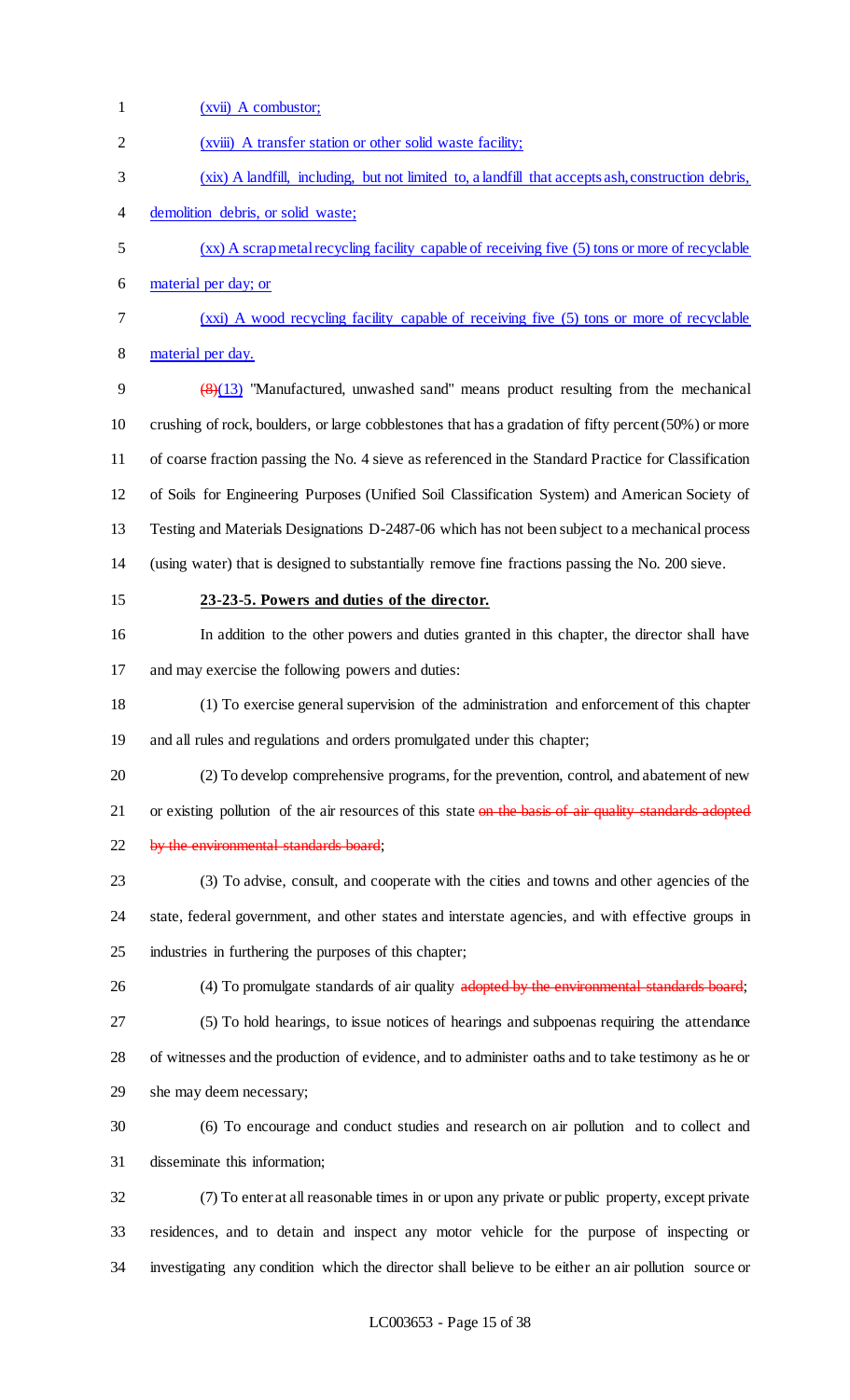in violation of any of the rules or regulations or orders promulgated under this chapter;

 (8) To issue, modify, amend, or revoke any orders prohibiting or abating air pollution in accordance with the purposes of this chapter and the rules and regulations promulgated under this chapter. In making the orders authorized by this chapter, the director shall consider all relevant factors including, but not limited to, population density, air pollution levels, and the character and degree of injury to health or physical property;

 (9) To accept, receive, and administer grants or other funds or gifts for the purpose of carrying out any of the functions of this chapter including any moneys given under any federal law to the state for air pollution control activities, surveys, or programs;

 (10) To require the prior submission and approval of plans, specifications, and other data relative to the construction, installation, and modification of air pollution control systems, devices, or any of its parts, and to inspect the installations, maintenance and modifications to insure compliance with the approved plans and to require approval to operate the system;

 (11) To require the prior submission and approval of plans, specifications, and other data 15 relative to the construction, installation, maintenance or modification of any machine, equipment, device, article, or facility capable of becoming a source of air pollution, subject to the promulgation of rules and regulations under this chapter defining the classes and types of machines, equipment, devices, articles, or facilities subject to this approval;

 (12) To make, issue, and amend rules and regulations consistent with this chapter for the prevention, control, abatement, and limitation of air pollution, and the enforcement of orders issued under this chapter. Those rules and regulations for the control of pollution need not be uniform 22 throughout the state. The director may prohibit emissions, discharges and/or releases from specific persons, machines, facilities, devices, or any other sources of air contaminants and may require specific control technology. In addition, the director may regulate the emission characteristics of all fuels used by stationary and mobile sources of air contaminants, provided, the specific control 26 technology and emission characteristics of fuels regulations shall not be more less stringent than 27 the mandatory standards established by federal law or regulation, unless it can be shown that the 28 control technology and emission characteristics of fuels are needed for the attainment or 29 maintenance of air quality standards. Variations of the standards may be based on considerations of population density, meteorological conditions, contaminant emissions, air quality, land development plans, and any other factors that may be relevant to the protection of the air resources of the state;

33 (13) To consult the board on the policies and plans for the control and prevention of air 34 pollution; The director may regulate the emission characteristics of all fuels used by mobile sources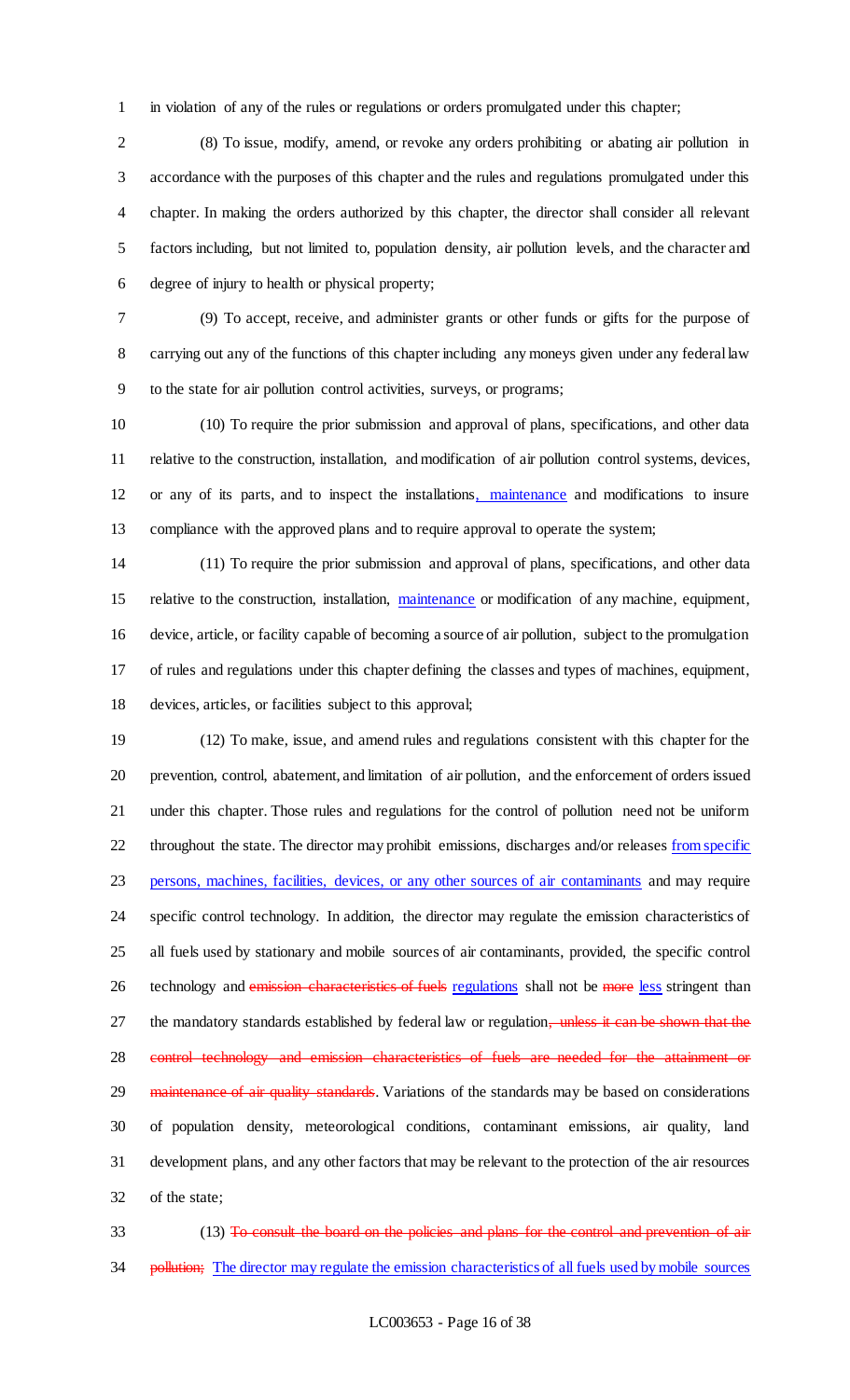of air contaminants, provided that those regulations are consistent with the federal law and federal

regulation. Variations of the standards may be based on considerations of population density,

3 meteorological conditions, contaminant emissions, air quality, land development plans, and any

- other factors that may be relevant to the protection of the air resources of the state;
- 

 (14) To exercise all incidental powers necessary to carry out the purposes of this chapter; (15) To require that an approval to operate be obtained for any machine, equipment, device, 7 article, or facility, or any source which is emitting any extremely toxic air contaminant of any air 8 contaminant, subject to the promulgation of rules and regulations under this chapter defining the categories and capacities of machines, equipment, devices, articles, or facilities subject to this permission. Such regulations need not be uniform across the state. Any approval issued may set forth inspection, monitoring, compliance certification and reporting requirements to assure compliance with approval terms and conditions;

 (16) To require any person who owns or operates any machine, equipment, device, article, 14 or facility which has the potential to emit any air contaminant, or which is emitting any extremely 15 toxic air contaminant, to install, maintain, and use air pollution emission monitoring devices and to submit periodic reports on the nature and amounts of air contaminant emission from the machine, equipment, device, article, or facility;

 (17) To require, as a condition, to the grant of any approval, license, or permit required by this chapter, that the person applying for an approval, license, or permit, first pay to the director a reasonable fee based on the costs of reviewing and acting upon the application and based on the costs of implementing and enforcing the terms of the approval, license, or permit;

 (18) In addition, the director shall collect an annual operating fee from sources subject to the requirements of an approval to operate under this chapter and subject to the requirements of title V of the Clean Air Amendments of 1990, 42 U.S.C. § 7661 et seq. The fee shall be calculated by the director on a weight basis for pollutants actually emitted, after controls. This operating fee 26 shall be determined by regulation and shall be consistent with the fee required under 42 U.S.C. § 7661a(b)(3)(B). The operating fees collected shall not be in excess of the amount needed to cover all reasonable (direct and indirect) costs required to develop and administer an operating permit program pursuant to the requirements of title V, of the Clean Air Act amendments of 1990;

 (19) No person shall operate any machine, facility, or device which is subject to approval or permit by the department without an approval or permit of the department. No source may operate after an approval or permit has been denied. Any approval or permit issued under this section may be suspended, revoked or amended by the director at any time upon a showing, after notice and hearing, that the permittee has failed to comply with the provisions of this chapter, rules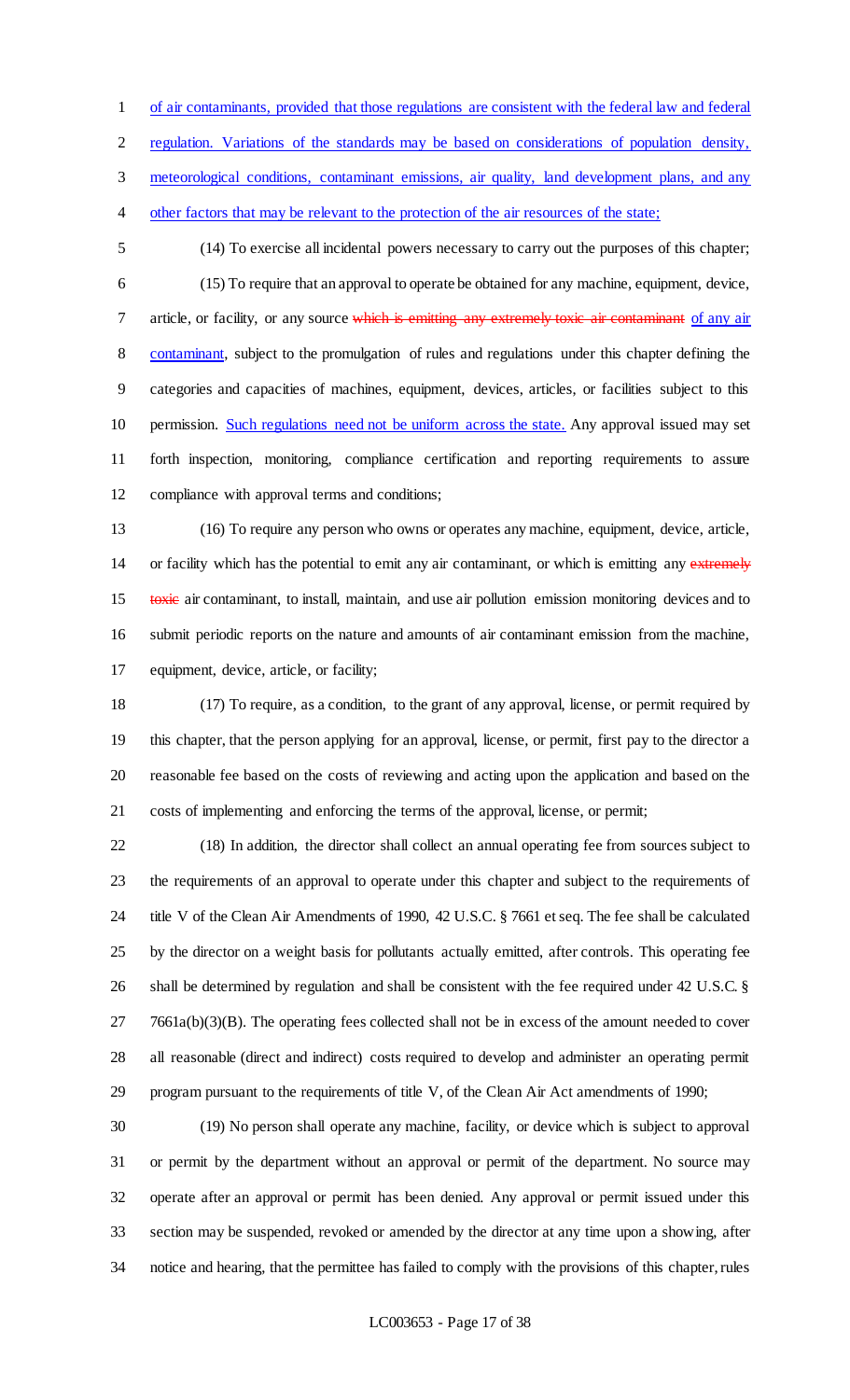and regulations promulgated by the director pursuant to this chapter, or the terms and conditions of the approval or permit, or upon a showing, after notice and hearing, that the continued operation of the approved or permitted source constitutes a threat to the health and safety of the public or to the environment. In any proceeding for revocation, suspension, or amendment of an approval or permit pursuant to this subsection, the director will provide the affected party with the opportunity for an adequate hearing. No revocation, annulment, or withdrawal of any approval or permit is lawful unless, the agency sent notice by mail to the permittee or possessor of an approval of the facts or conduct or violation which warrant the action, and the permittee or possessor of an approval is given an opportunity at hearing to show compliance with all lawful requirements for the retention of the license. If the agency finds that public health, safety, or welfare imperatively requires emergency action, and incorporates a finding to that effect in its order, summary suspension of approval or permit may be ordered pending proceedings for revocation or other action. These proceedings shall be promptly instituted and determined;

 (20) No approval or permit required under this chapter shall be issued by the director if the approval or permit contains provisions that are determined by the administrator of the Environmental Protection Agency not to be in compliance with the requirements of the federal Clean Air Act (42 U.S.C § 7401 et seq.). The administrator of the EPA shall provide a statement of the reasons for the objection to the director. A copy of the objection and statement shall be provided to the applicant. The director shall withhold the issuance of the approval or permit until the applicant has successfully satisfied the concerns of the administrator of EPA or his or her designee;

 (21) The department may establish a small business stationary source technical and environmental compliance assistance program. The department may use general revenue funding to cover the cost of administering this program. The department shall have the power to give grants, and conduct educational and/or outreach programs;

 (22) To promulgate regulations to apply at the earliest to the 1993 model year and beyond, relating to emission standards for new motor vehicles and new motor vehicle engines, warranties for motor vehicles and motor vehicle parts, recall of motor vehicles, accreditation of motor vehicle parts, and any other matters relating to the enforcement of these regulations, provided, the regulations so promulgated shall not be more stringent than the mandatory standards established by federal law or regulation, unless the regulations are needed for the attainment or maintenance of air quality standards;

 (23) Nothing in this section shall allow the department to administer an inspection and maintenance program for automobiles without approval of the general assembly;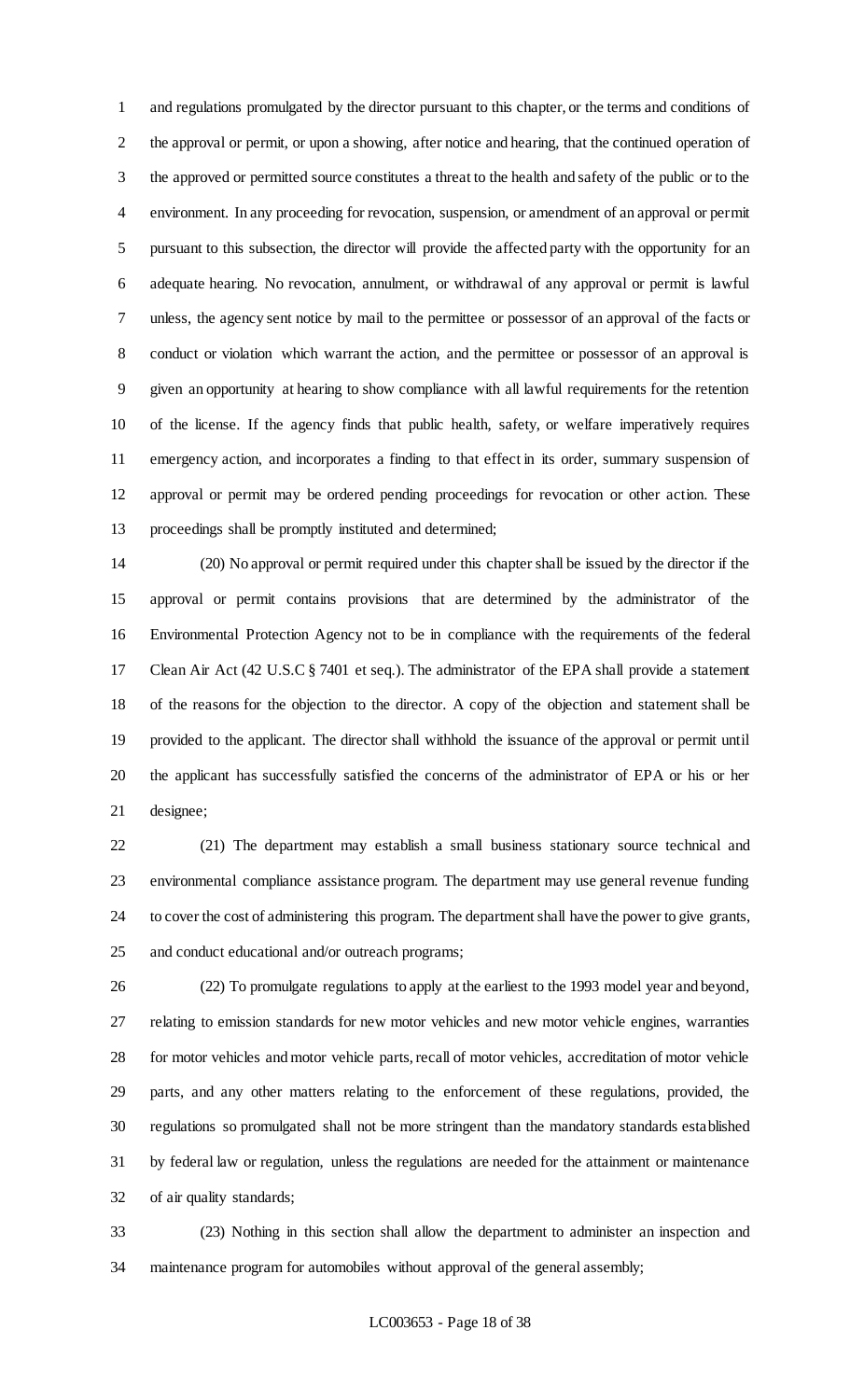(24) In addition to the powers and duties enumerated in this section, the director shall have all appropriate power to adopt rules, regulations, procedures, programs, and standards as mandated by the authorization of the federal Clean Air Act, 42 U.S.C. § 7401 et seq.

## **23-23-5.2. Mandamus.**

 In the event that the director shall fail to issue the permit or deny the license then the applicant or other interested person may petition the superior court to issue its writ of mandamus ordering the director or some suitable person to immediately issue the license or denial. In the event 8 that the director shall fail to revoke a license or permit, then any interested person may petition the superior court to issue a writ of mandamus ordering the director or some suitable person to immediately revoke the license.

# **23-23-14. Penalties.**

12 (a) Any Except as provided in subsection (f) of this section, any person who shall violate an order of the director or any rule, regulation, or other program requirement, or permit, or approval, or any of the prohibitions of this chapter shall be punished by an administrative or civil penalty of not more than ten thousand dollars (\$10,000) and every person shall be deemed guilty of a separate and distinct offense for each day during which the violation shall be repeated or continued.

 (b) The director or any agent or employee of the director or any person or his or her agent who shall, except in the enforcement of this chapter or in the performance of official duties under this chapter, disclose any information relating to secret processes or methods of manufacture or production obtained in the course of inspecting or investigating any source or alleged source of air pollution, or who shall violate § 23-23-13 shall be guilty of a misdemeanor and shall be punished by a fine not exceeding five hundred dollars (\$500).

 (c) Any person obstructing, hindering, or in any way causing to be obstructed or hindered, the director or any agent or employee of the director in the performance of their duties or who shall refuse to permit the director or any of his or her agents entrance into any premises, buildings, or other places belonging to or controlled by that person in the performance of his or her duties, or who shall refuse to furnish the information requested or to make a test provided for in this chapter shall be guilty of a misdemeanor and shall be fined not more than five hundred dollars (\$500).

 (d) Any person convicted under the provisions of § 23-23-11 shall be punished by a fine of not more than ten thousand dollars (\$10,000) or by imprisonment of one year, or both fine and imprisonment, and every person shall be deemed guilty of a separate and distinct offense for each day during which the violation shall be repeated or continued.

 (e) Any person who knowingly makes a false statement, representation, or certification in any application, record, report, plan, permit, or document filed, maintained and used for purposes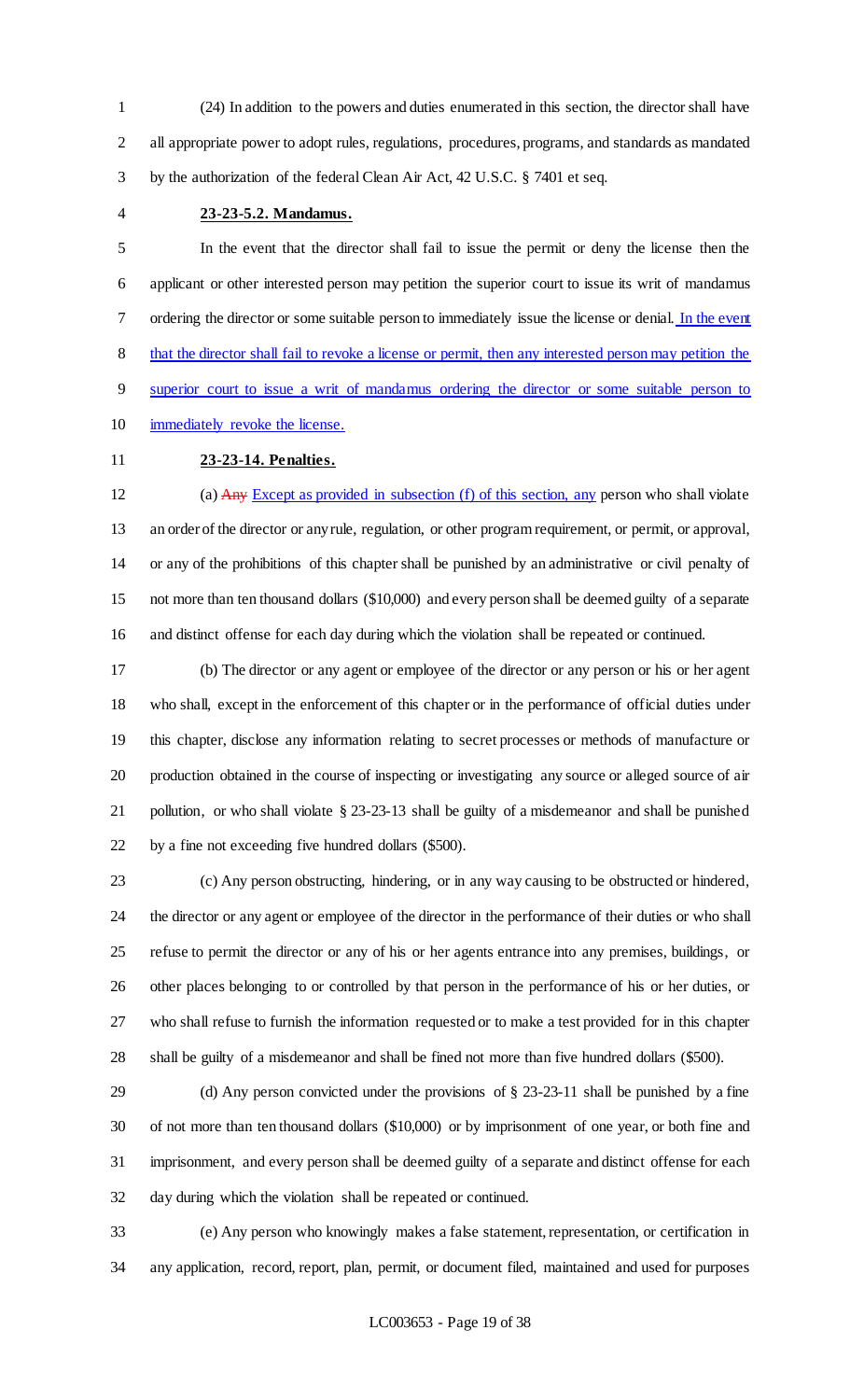under this chapter shall be guilty of a felony, and shall be punished by a fine of not more than ten thousand dollars (\$10,000) or by imprisonment of one year or both fine and imprisonment, and every person shall be guilty of a separate and distinct offense for each day during which the violation shall be repeated or continued.

 (f) Any person who violates an order, rule, or regulation promulgated by the director pursuant to § 23-23-32 shall be punished by an administrative or civil penalty of not less than ninety thousand dollars (\$90,000) and not more than one hundred thousand dollars (\$100,000), and every person shall be deemed guilty of a separate and distinct offense for each day during which the violation shall be repeated or continued. This civil penalty must be paid not more than fifteen (15) days from the day on which the violation occurred.

# **23-23-15. Variances.**

 (a) Upon application and after a hearing, the director may suspend the enforcement of the whole or any part of this chapter or of any rule or regulation promulgated under this chapter in the case of any person who shall show that the enforcement of this chapter would constitute undue hardship on that person without a corresponding benefit or advantage obtained by it; provided, that no suspension shall be entered deferring compliance with a requirement of this chapter or the rules and regulations promulgated under this chapter, unless that deferral is consistent with the provisions and procedures of the federal Clean Air Act, 42 U.S.C. § 7401 et seq. No suspension shall be 19 entered deferring compliance with a requirement of this chapter created by regulations pursuant to 20 § 23-23-32. No suspension shall be entered deferring compliance for any rule or regulation for an 21 Industrial Facility located within the area specified in § 23-23-32(a).

 (b) In determining under what conditions and to what extent the variance may be granted, the director shall give due recognition to the progress which the person requesting the variance shall have made in eliminating or preventing air pollution. In this case, the director shall consider the reasonableness of granting a variance conditioned on the person's effecting a partial abatement of the pollution or a progressive abatement of the pollution or any other circumstances that the director may deem reasonable. No variance shall be granted to any person applying for it who is causing air pollution which creates a danger to public health or safety.

 (c) Any variance granted under this chapter shall be granted for any period of time, not exceeding one year, as the director shall specify, but any variance may be continued from year to year. No variance shall be construed as to relieve the person receiving it from any liability imposed by law for the commission or maintenance of a nuisance nor shall there be any appeal from a denial of a variance.

(d) Notwithstanding the limitations of this section, the director may, upon application, defer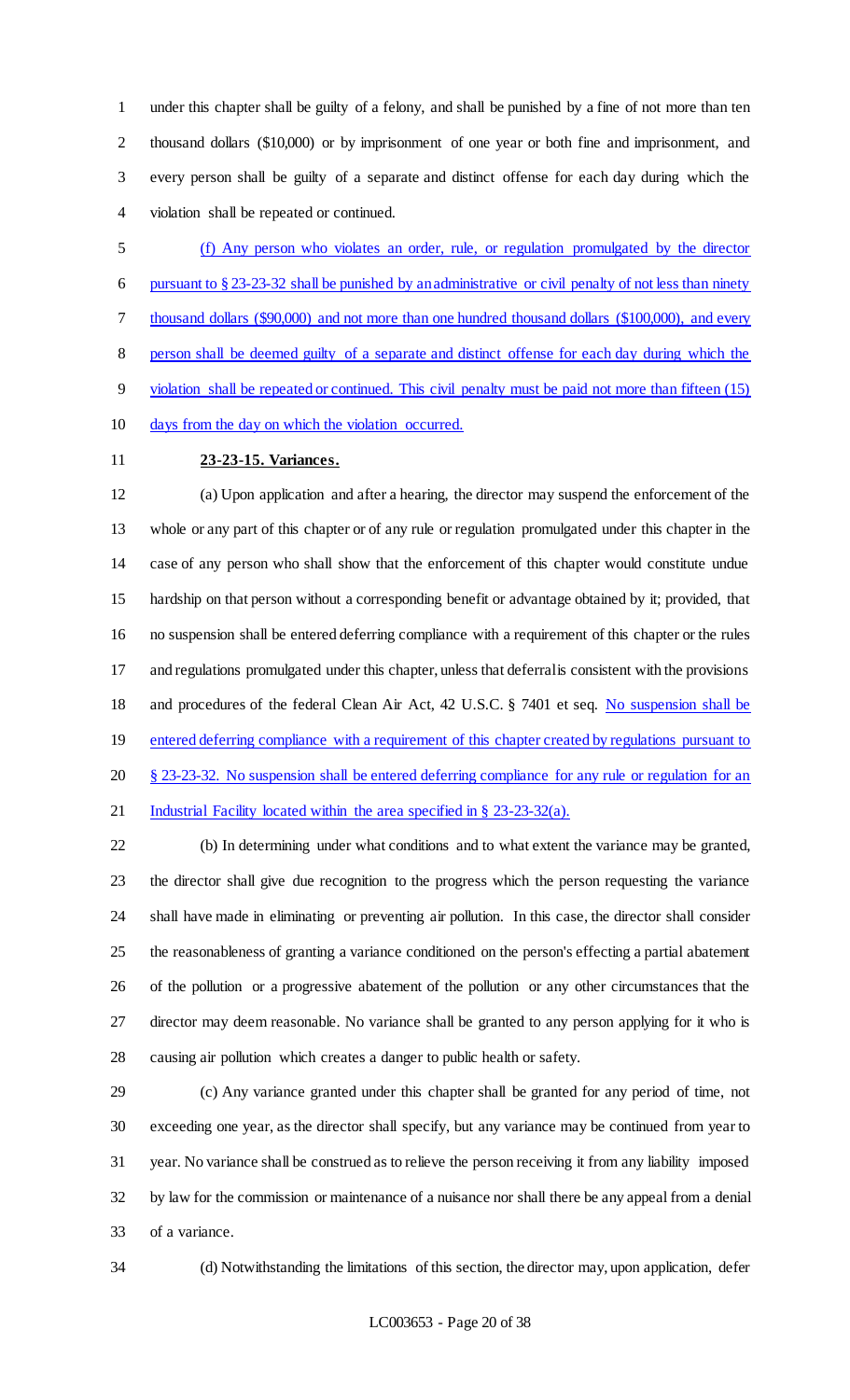compliance with the whole or any part of this chapter or of any rule or regulation promulgated under this chapter where compliance is not possible because of breakdowns or malfunctions of equipment, acts of God, or other unavoidable casualties; provided, that this order shall not defer compliance for more than three (3) months.

 SECTION 3. Chapter 23-23 of the General Laws entitled "Air Pollution" is hereby amended by adding thereto the following sections:

## **23-23-32. Specific air contaminant regulations.**

- (a) No later than the first day of November in the calendar year of 2023, the director shall
- adopt regulations that shall apply only to polluting facilities in the area composed of the following
- census block groups from the 2010 census:
- (1) Census Tract 1.01, Block Group 1, Providence County, Rhode Island;
- (2) Census Tract 1.01, Block Group 2, Providence County, Rhode Island;
- (3) Census Tract 1.01, Block Group 3, Providence County, Rhode Island;
- (4) Census Tract 1.01, Block Group 4, Providence County, Rhode Island;
- (5) Census Tract 1.02, Block Group 1, Providence County, Rhode Island;
- (6) Census Tract 1.02, Block Group 2, Providence County, Rhode Island;
- (7) Census Tract 1.02, Block Group 3, Providence County, Rhode Island;
- (8) Census Tract 4, Block Group 1, Providence County, Rhode Island;
- (9) Census Tract 4, Block Group 2, Providence County, Rhode Island;
- 20 (10) Census Tract 4, Block Group 3, Providence County, Rhode Island;
- (11) Census Tract 4, Block Group 4, Providence County, Rhode Island;
- (12) Census Tract 5, Block Group 1, Providence County, Rhode Island;
- (13) Census Tract 5, Block Group 2, Providence County, Rhode Island;
- (14) Census Tract 5, Block Group 3, Providence County, Rhode Island;
- (15) Census Tract 6, Block Group 1, Providence County, Rhode Island;
- (16) Census Tract 6, Block Group 2, Providence County, Rhode Island;
- (17) Census Tract 7, Block Group 1, Providence County, Rhode Island;
- 28 (18) Census Tract 7, Block Group 2, Providence County, Rhode Island; and
- (19) Census Tract 7, Block Group 3, Providence County, Rhode Island.
- (b) The regulations created by the director under § 23-23-32(a) shall prohibit all industrial
- facilities within the area specified in § 23-23-32(a) from emitting more than one pound per year of
- any of the following air pollutants:
- (1) Carbon monoxide;
- (2) Nitrogen dioxide;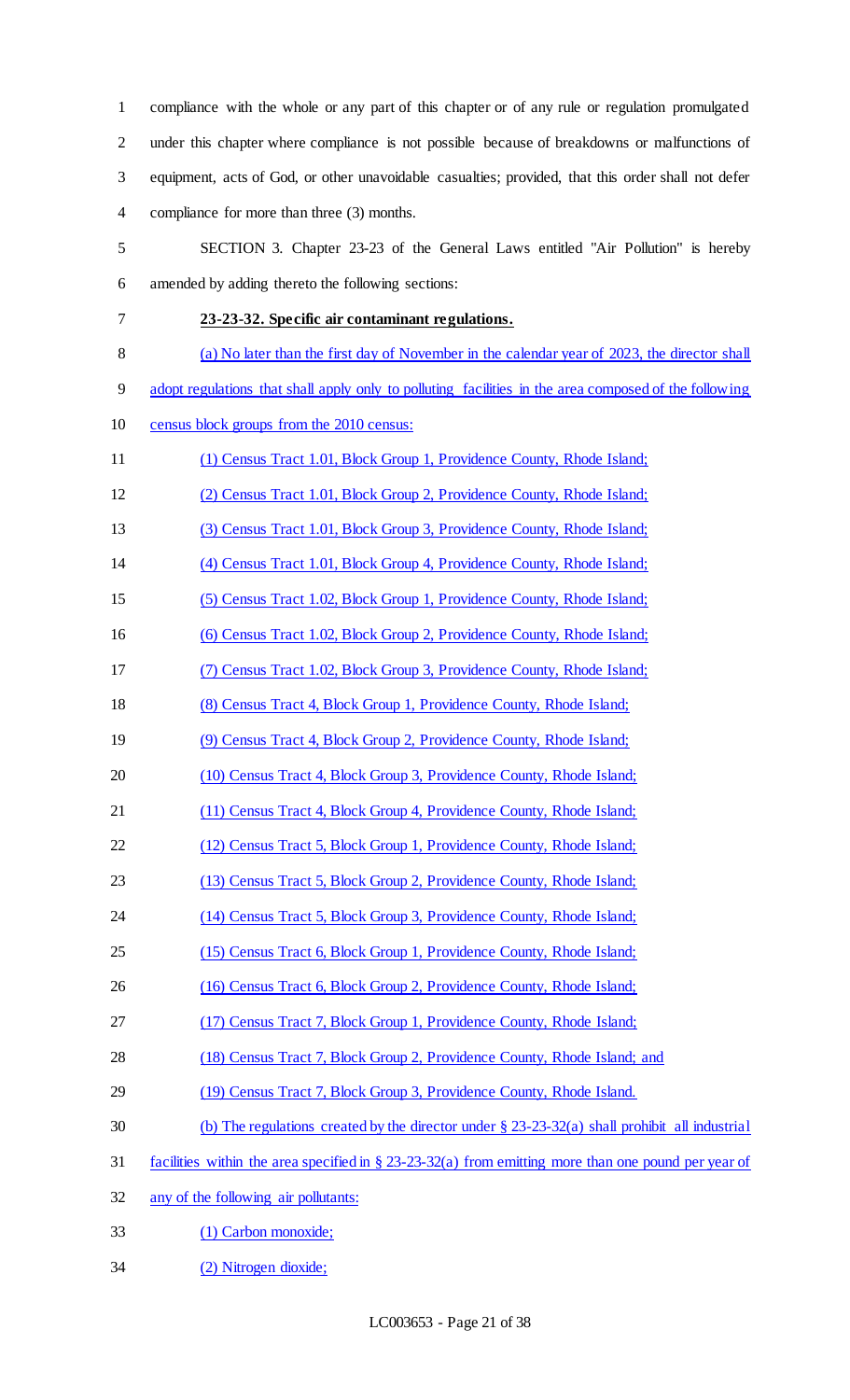- (3) Sulfur dioxide;
- (4) Lead;
- (5) Particulate matter with an aerodynamic diameter less than or equal to a nominal ten
- micrometers, as measured by a method used by the administrator of the U.S. environmental
- 5 protection agency to measure the size of particulate matter, pursuant to 42 U.S. Code § 7602;
- (6) Any air pollutant defined by the administrator of the U.S. Environmental Protection
- Agency as a "volatile organic compound" pursuant to 42. U.S. Code § 7412; and
- (7) Any air pollutant categorized by the administrator of the U.S. Environmental Protection
- Agency as a "hazardous air pollutant" pursuant to 42. U.S. Code § 7412.
- (c) The director shall, as appropriate, amend or revoke any licenses or permits previously
- provided to any Industrial Facilities to ensure that such facilities are in compliance with the
- emission limits specified in this section and any regulations promulgated thereunder.
- (d) The director shall, as appropriate, amend Rhode Island's state implementation plan
- under the federal Clean Air Act, 42 U.S. Code § 7401 et seq., to reflect and incorporate the emission
- limits specified in this section and any regulations promulgated thereunder.
- **23-23-33. Severability.**
- (a) If any provision of this chapter is held invalid, the remainder of this chapter shall not
- be affected thereby.
- (b) If the application of any provision of this chapter to any person or circumstance is held
- invalid, the application of such provision to other persons or circumstances shall not be affected
- 21 thereby.
- SECTION 4. Section 46-12-1 of the General Laws in Chapter 46-12 entitled "Water Pollution" is hereby amended to read as follows:
- **46-12-1. Definitions.**
- As used in this chapter the following terms shall, where the context permits, be construed as follows:
- (1) "Boat" means any vessel or water craft whether moved by oars, paddles, sails, or other power mechanism, inboard or outboard, or any other vessel or structure floating upon the water whether or not capable of self locomotion, including house boats, barges, and similar floating objects.
- (2) "Clean Water Act" refers to the federal law enacted under 33 U.S.C. § 1251 et seq., and all amendments thereto.
- (3) "Chemical manufacturing plant" means a facility that produces or processes chemicals for wholesale or retail distribution.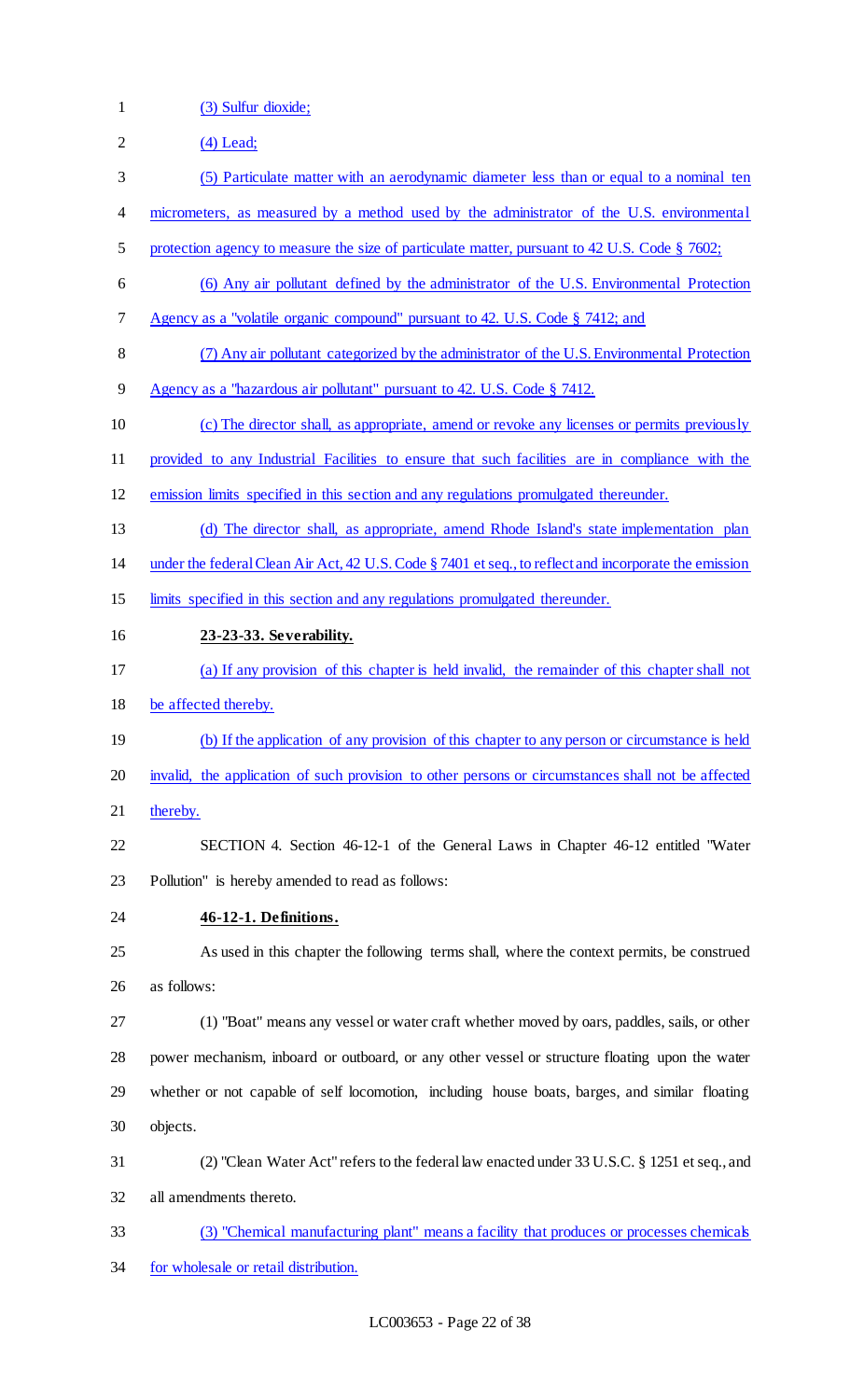(4) "Chemical storage facility" means a facility that stores chemicals which are intended for wholesale or retail distribution.  $\left(\frac{3}{5}\right)$ (5)(i) "Director" means the director of the department of environmental management or

 any subordinate or subordinates to whom the director has delegated the powers and duties vested in him or her by this chapter.

 (ii) Wherever reference is made in this chapter to any order of the director and the order shall have been modified by the court, the order referred to shall be taken to be the order of the director as so modified.

 (4)(6) "Discharge" means the addition of any pollutant to the waters from any point source.  $\left(\frac{5}{7}\right)$  "Effluent limitation" means any restriction or prohibitions, established in accord with the provisions of this chapter or under the federal Clean Water Act, 33 U.S.C. § 1251 et seq., on quantities, rates, and concentrations of chemical, physical, biological, radiological, and other constituents which are discharged into the waters.

- 14  $(6)(8)$  "Fecal coliform bacteria" means organisms within the intestines of warm blooded animals that indicate the presence of fecal material, and the potential presence of organisms capable of causing disease in humans.
- (9) "Fossil fuel storage facility" means a facility that stores fossil fuel for wholesale distribution.

 (10) "Fossil fuel" means fuel composed of or derived from coal, petroleum, oil, natural gas, oil shales, bitumens, or tar sands.

21  $\left(\frac{7}{11}\right)$  "Groundwaters" includes all underground waters of whatever nature.

22  $\left(\frac{8}{12}\right)$  "Marine Sanitation Device-Type I" means a marine toilet which, under prescribed test conditions, will produce an effluent that will not exceed a fecal coliform bacteria count of one thousand (1,000) parts per one hundred (100) milliliters and have no visible solids.

 $\left(\frac{9}{13}\right)$  "Marine Sanitation Device-Type II" means a marine toilet which, under prescribed test conditions will produce an effluent that does not exceed a fecal coliform bacteria count of two hundred (200) parts per one hundred (100) milliliters, and have suspended solids not greater than one hundred and fifty (150) milligrams per liter.

29  $(10)(14)$  "Marine Sanitation Device-Type III" means a marine toilet which is designed to prevent the discharge from the boat of any treated or untreated sewage, or any waste derived from sewage.

 $\frac{(11)(15)}{2}$  "Marine toilet" means any toilet on or within any boat as that term is defined herein.

 $\frac{(12)(16)}{12}$  "No discharge zone" means an environmentally sensitive area of the waters of the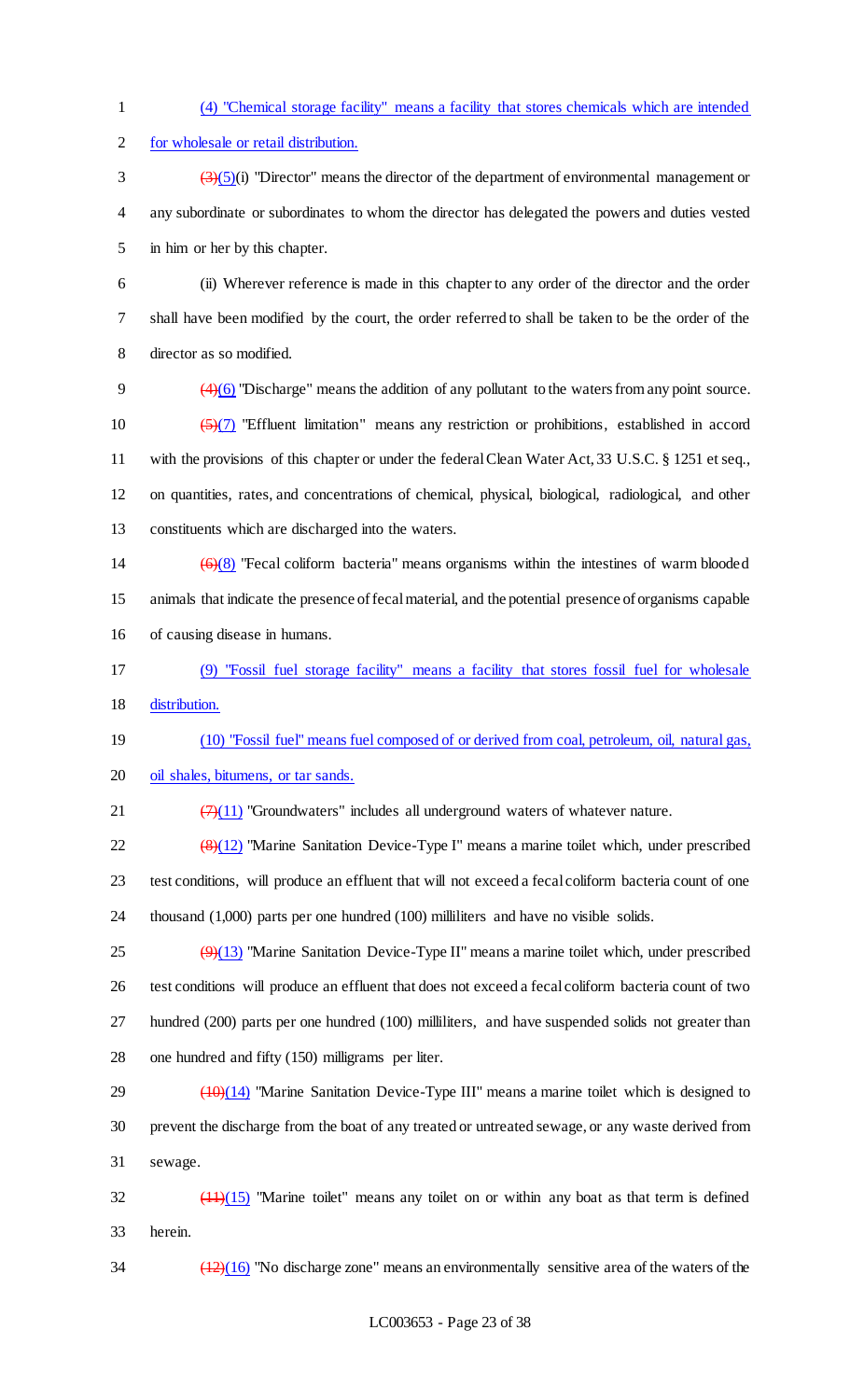state which has been declared by the department of environmental management pursuant to the Clean Water Act, 33 U.S.C. § 1251 et seq., to be an area in which any discharge of sewage is prohibited.

 (13)(17) "Person" includes an individual, trust, firm, joint stock company, corporation (including a quasi government corporation) partnership, association, syndicate, municipality, municipal or state agency, fire district, club, nonprofit agency, or any subdivision, commission, department, bureau, agency, or department of state or federal government (including any quasi government corporation) or of any interstate body.

 (14)(18) "Point source" means any discernible, confined, and discrete conveyance, including, but not limited to, any pipe, ditch, channel, tunnel, conduit, well, discrete fissure, container, rolling stock, concentrated animal feeding operation, or vessel or other floating craft from which pollutants are or may be discharged. This term does not include return flows from irrigated agriculture.

 (15)(19) "Pollutant" means any material or effluent which may alter the chemical, physical, biological, or radiological characteristics and/or integrity of water, including, but not limited to, dredged spoil, solid waste, incinerator residue, sewage, garbage, sewage sludge, munitions, chemical wastes, biological materials, radioactive materials, heat, wrecked or discarded equipment, cellar dirt or industrial, municipal, agricultural, or other waste petroleum or petroleum products,

including but not limited to oil.

20  $\left(\frac{16}{20}\right)$  "Polluting" means the causing of pollution.

21  $\left(\frac{(17)(21)}{21}\right)$  "Pollution" means the man made or man induced alteration of the chemical, physical, biological, and radiological integrity of water.

(22) "Polluting Facility" means:

24 (i) An electric power plant that produces electricity by combusting any fossil fuel;

- 25 (ii) A waste storage facility;
- 26 (iii) A toxic material storage facility;

(iv) A fossil fuel storage facility, excluding gas stations which sell gas only at the retail

- level for use in automobiles and excluding sites that store fossil fuels that are used exclusively for
- transporting goods or other items into the Port of Providence or out of the Port of Providence;
- (v) A fossil fuel production facility;
- (vi) A fossil fuel refinery;
- (vii) A chemical manufacturing plant;
- 33 (viii) A chemical storage facility;
- (ix) A commercial manufacturing facility;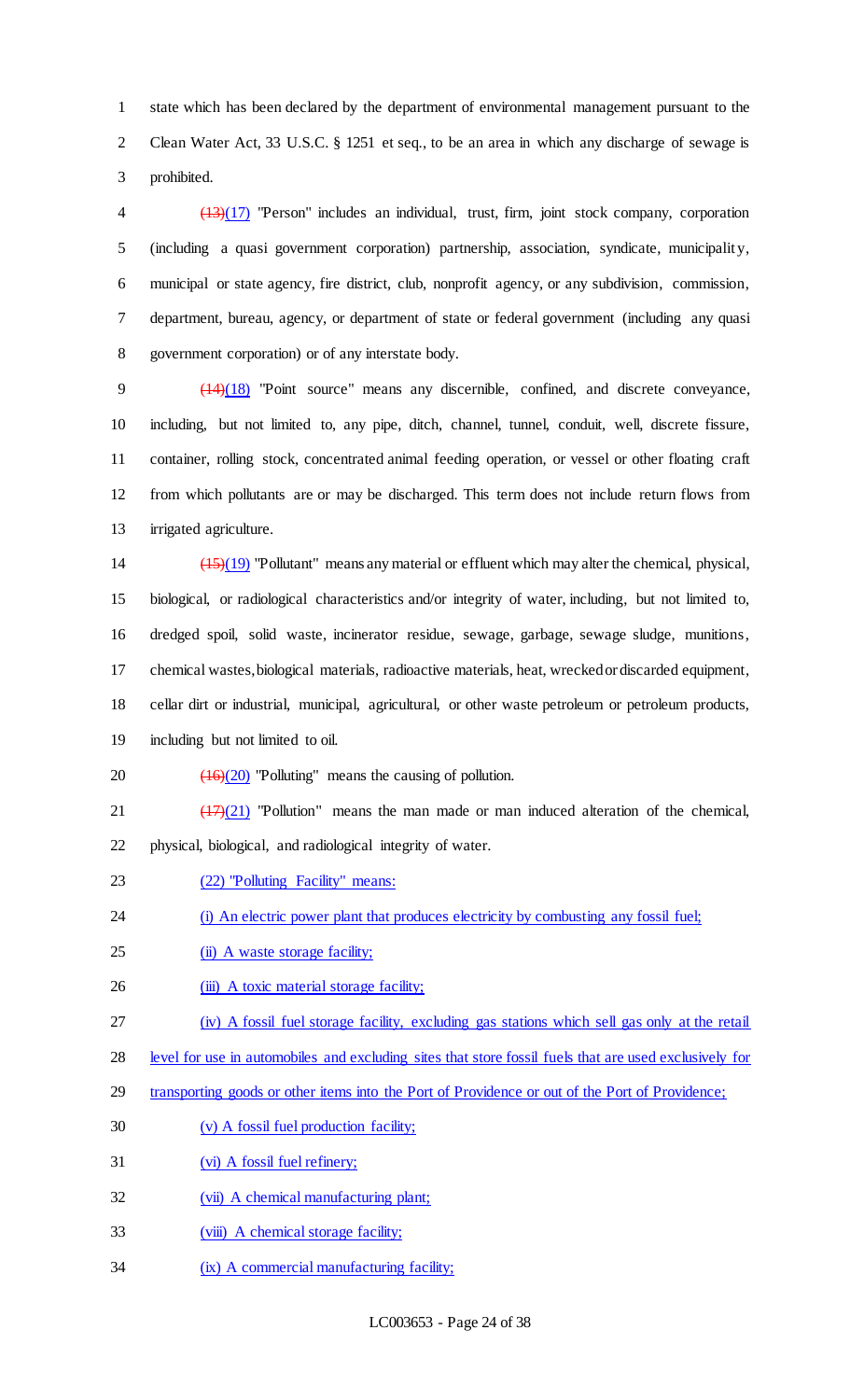- (x) A scrap metal storage facility;
- (xi) A scrap metal processing facility;
- 3 (xii) A cement, concrete, or asphalt storage facility;
- (xiii) A cement, concrete, or asphalt processing facility;
- (xix) A cement, concrete, or asphalt production facility;
- (xx) An incinerator, including, but not limited to, a medical waste incinerator;
- (xxi) A resource recovery facility;
- (xxii) A combustor;
- (xxiii) A transfer station or other solid waste facility;
- (xxiv) A landfill, including, but not limited to, a landfill that accepts ash, construction
- debris, demolition debris, or solid waste;
- (xxv) A scrap metal recycling facility capable of receiving five (5) tons or more of
- recyclable material per day; or
- (xxvi) A wood recycling facility capable of receiving five (5) tons or more of recyclable 15 material per day.
- (18)(23) "Publicly owned treatment works" means any facility for the treatment of pollutants owned by the state or any political subdivision thereof, municipality, or other public entity, including any quasi government corporation.
- 19 (19)(24) "Release" means any spilling, leaking, pumping, pouring, emitting, emptying, injecting, escaping, leaching, dumping, or disposing of any pollutant into a surface water or wetland, or onto or below the land surface.
- $\frac{(20)(25)}{20}$  "Schedule of compliance" means a schedule of remedial measures including an enforceable sequence of actions, or operations, leading to compliance with an effluent limitation or any other limitation, prohibition, or standard.
- $\left(\frac{21}{26}\right)$  "Sewage" means fecal material and human waste, or wastes from toilets and other receptacles intended to receive or retain body waste, and any wastes, including wastes from human households, commercial establishments, and industries, and storm water runoff, that are discharged to or otherwise enter a publicly owned treatment works.
- $\frac{(22)(27)}{22}$  "Underground storage tank" means any one or combination of tanks (including underground pipes connected thereto) which is used to contain an accumulation of petroleum product or hazardous materials, and the volume of which (including the volume of the underground pipes connected thereto) is ten percent (10%) or more beneath the surface of the ground.
- $\frac{(23)(28)}{23}$  "Waters" includes all surface waters including all waters of the territorial sea, tidewaters, all inland waters of any river, stream, brook, pond, or lake, and wetlands, as well as all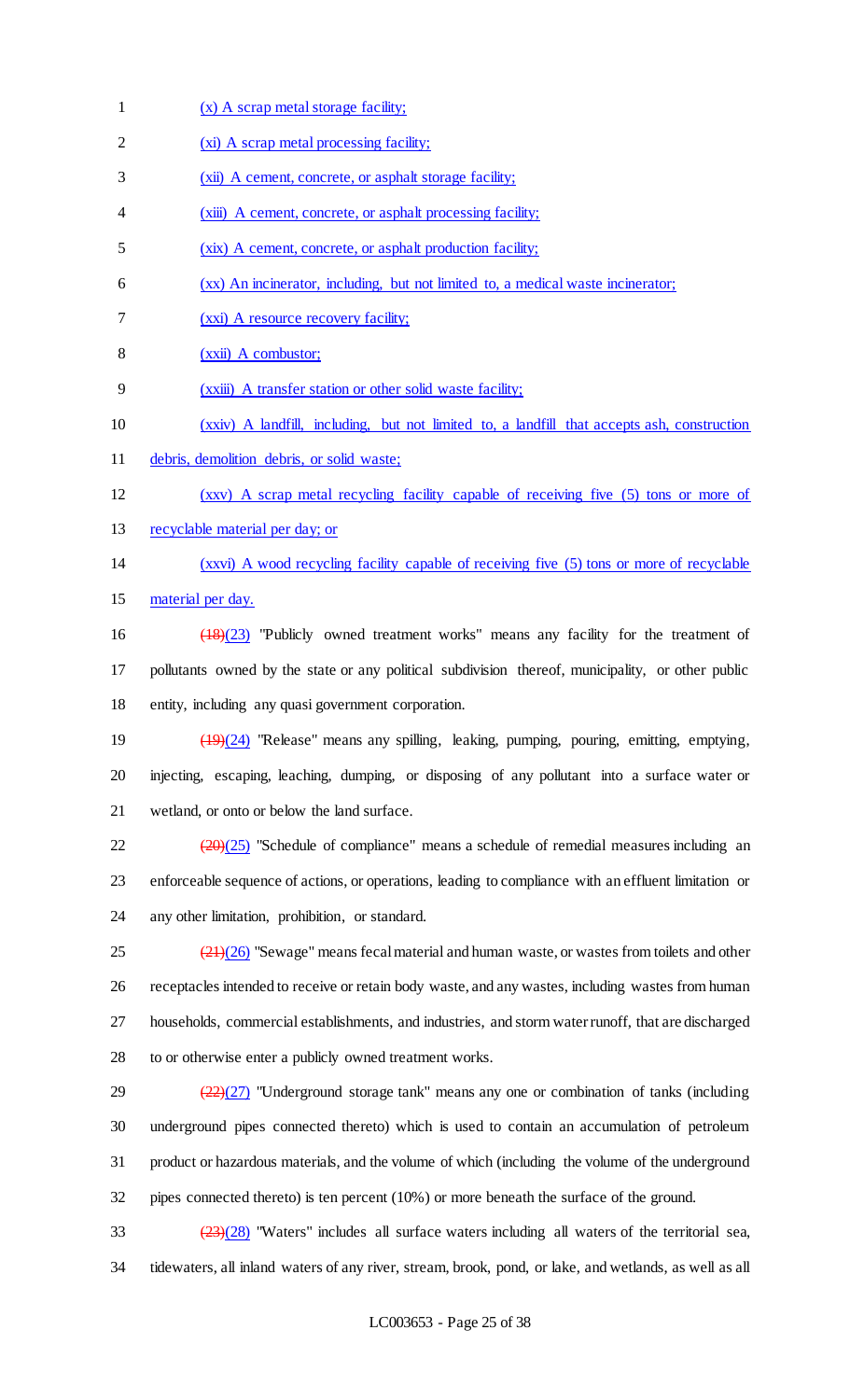groundwaters.

| $\overline{2}$ | $(24)(29)$ "Eutrophication" means a reduction of dissolved oxygen from excessive plant                  |
|----------------|---------------------------------------------------------------------------------------------------------|
| $\mathfrak{Z}$ | growth, chiefly algae, typically as an effect of increased nutrient loadings, to levels that impair the |
| 4              | viability of other aquatic life.                                                                        |
| 5              | $(25)(30)$ "Nutrient" means organic materials and chemicals, including especially nitrogen              |
| 6              | and phosphorous and their compounds, that are biologically reactive and necessary for life.             |
| 7              | SECTION 5. Chapter 46-12 of the General Laws entitled "Water Pollution" is hereby                       |
| $8\,$          | amended by adding thereto the following sections:                                                       |
| 9              | 46-12-42. Specific water pollution regulations.                                                         |
| 10             | (a) No later than the first day of November in the calendar year of 2023, the director shall            |
| 11             | adopt regulations that shall apply only to Polluting Facilities in the area composed of the following   |
| 12             | census block groups from the 2010 census:                                                               |
| 13             | (1) Census Tract 1.01, Block Group 1, Providence County, Rhode Island;                                  |
| 14             | (2) Census Tract 1.01, Block Group 2, Providence County, Rhode Island;                                  |
| 15             | (3) Census Tract 1.01, Block Group 3, Providence County, Rhode Island;                                  |
| 16             | (4) Census Tract 1.01, Block Group 4, Providence County, Rhode Island;                                  |
| 17             | (5) Census Tract 1.02, Block Group 1, Providence County, Rhode Island;                                  |
| 18             | (6) Census Tract 1.02, Block Group 2, Providence County, Rhode Island;                                  |
| 19             | (7) Census Tract 1.02, Block Group 3, Providence County, Rhode Island;                                  |
| 20             | (8) Census Tract 4, Block Group 1, Providence County, Rhode Island;                                     |
| 21             | (9) Census Tract 4, Block Group 2, Providence County, Rhode Island;                                     |
| 22             | (10) Census Tract 4, Block Group 3, Providence County, Rhode Island;                                    |
| 23             | (11) Census Tract 4, Block Group 4, Providence County, Rhode Island;                                    |
| 24             | (12) Census Tract 5, Block Group 1, Providence County, Rhode Island;                                    |
| 25             | (13) Census Tract 5, Block Group 2, Providence County, Rhode Island;                                    |
| 26             | (14) Census Tract 5, Block Group 3, Providence County, Rhode Island;                                    |
| 27             | (15) Census Tract 6, Block Group 1, Providence County, Rhode Island;                                    |
| 28             | (16) Census Tract 6, Block Group 2, Providence County, Rhode Island;                                    |
| 29             | (17) Census Tract 7, Block Group 1, Providence County, Rhode Island;                                    |
| 30             | (18) Census Tract 7, Block Group 2, Providence County, Rhode Island; and                                |
| 31             | (19) Census Tract 7, Block Group 3, Providence County, Rhode Island.                                    |
| 32             | (b) The regulations promulgated by the director under $\S$ 26-12-42(a) shall prohibit all               |
| 33             | industrial facilities within the area specified in § 26-12-42(a) from discharging more than one         |
| 34             | microgram per year of any of the following pollutants into the waters of the state:                     |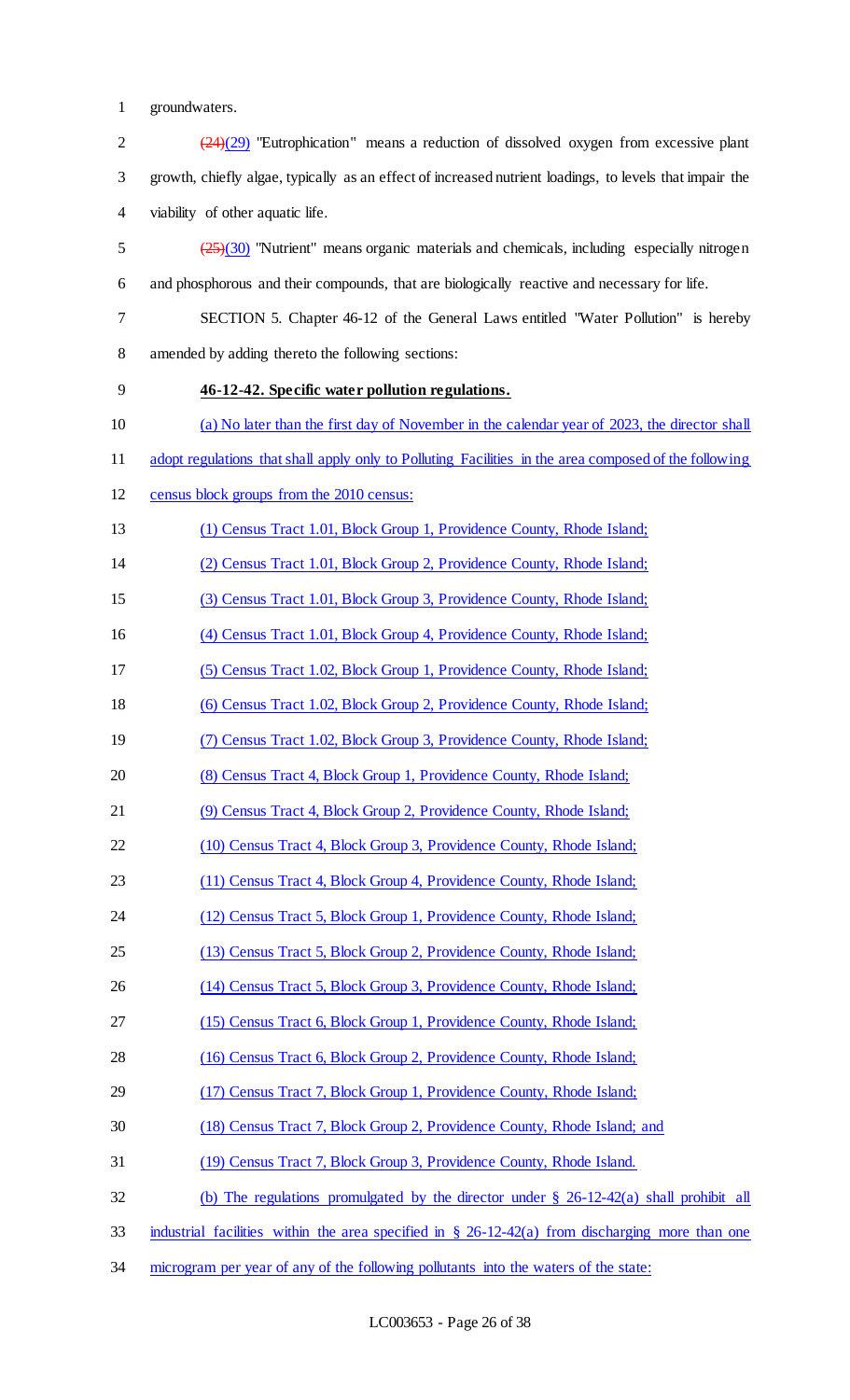| $\mathbf{1}$   | (1) Acenaphthene;           |
|----------------|-----------------------------|
| $\overline{2}$ | (2) Acetone;                |
| 3              | (3) Acrolein;               |
| $\overline{4}$ | (4) Acrylonitrile;          |
| 5              | $(5)$ Aldrin;               |
| 6              | (6) Aluminum;               |
| 7              | (7) Ammonia;                |
| 8              | (8) Antimony;               |
| 9              | (9) Arsenic;                |
| 10             | $(10)$ Asbestos;            |
| 11             | $(11)$ Benzene;             |
| 12             | (12) Benzidine;             |
| 13             | (13) Beryllium;             |
| 14             | (14) Butanone;              |
| 15             | $(15)$ Cadmium;             |
| 16             | (16) Carbon disulfide;      |
| 17             | (17) Carbon tetrachloride;  |
| 18             | (18) Chlordane;             |
| 19             | (19) Chlorine;              |
| 20             | (20) Chloroform;            |
| 21             | (21) Chloromethane;         |
| 22             | (22) Chromium               |
| 23             | $(23)$ Copper;              |
| 24             | (24) Cyanide;               |
| 25             | (25) Dichloroethane;        |
| 26             | (26) Dieldrin;              |
| 27             | (27) Endosulfan;            |
| 28             | $(28)$ Endrin;              |
| 29             | (29) Enterococcus Bacteria; |
| 30             | (30) Escherichia Coli;      |
| 31             | (31) Ethanol;               |
| 32             | (32) Ethylbenzene;          |
| 33             | (33) Fluoranthene;          |
| 34             | (34) Hexachlorobutadiene;   |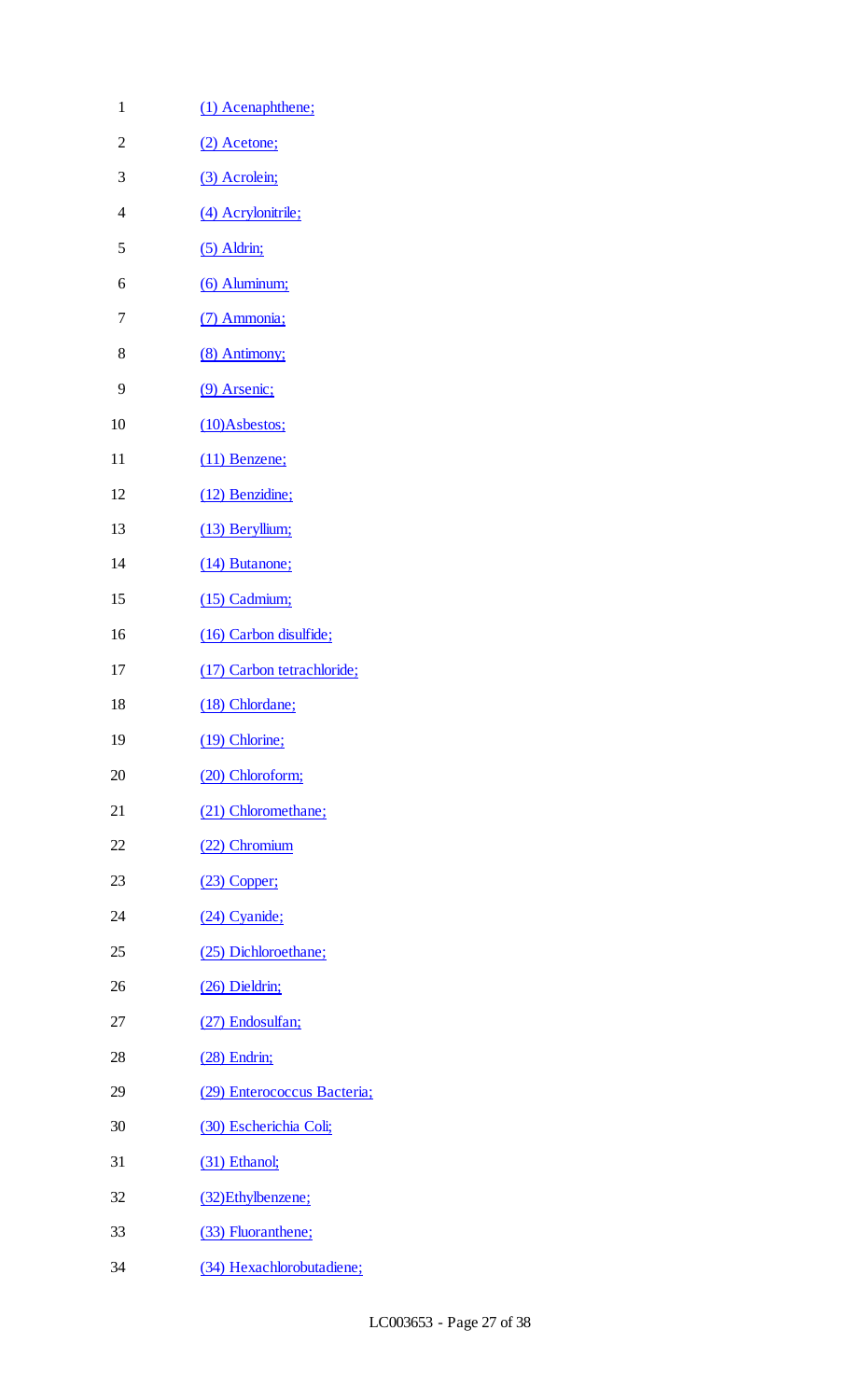| $\mathbf 1$  | (35) Hexachlorocyclopentadiene;                                                   |
|--------------|-----------------------------------------------------------------------------------|
| $\mathbf{2}$ | $(36)$ Iron;                                                                      |
| 3            | (37) Isophorone;                                                                  |
| 4            | (38) Isopropyltoluene;                                                            |
| 5            | (39) Lead;                                                                        |
| 6            | (40) Mercury;                                                                     |
| 7            | (41) Methyl tert-butyl ether;                                                     |
| 8            | $(42)$ Nickel;                                                                    |
| 9            | (43) Nitrobenzene;                                                                |
| 10           | (44) Pentachlorophenol;                                                           |
| 11           | $(45)$ Phenol;                                                                    |
| 12           | (46) Phosphorous;                                                                 |
| 13           | (47) Polychlorinated biphenyls;                                                   |
| 14           | (48) Selenium;                                                                    |
| 15           | $(49)$ Silver;                                                                    |
| 16           | (50) Tetrachloroethylene;                                                         |
| 17           | $(51)$ Thallium;                                                                  |
| 18           | (52) Toluene;                                                                     |
| 19           | (53) Toxaphene;                                                                   |
| 20           | (54) Trichlorobenzene;                                                            |
| 21           | (55) Trichloroethane;                                                             |
| 22           | (56) Trichloroethylene;                                                           |
| 23           | (57) Trimethylbenzene;                                                            |
| 24           | (58) Vinyl chloride;                                                              |
| 25           | $(59)$ Zinc;                                                                      |
| 26           | (60) Any compound that is a type of petroleum hydrocarbon;                        |
| 27           | (61) Any compound that is a type of polynuclear aromatic hydrocarbon;             |
| 28           | (62) Any compound that is a type of chloroalkyl ether;                            |
| 29           | (63) Any compound that is a type of nitrophenols;                                 |
| 30           | (64) Any compound that is a type of nitrosamines;                                 |
| 31           | (65) Any compound that is a type of hexachlorocyclohexane;                        |
| 32           | (66) Any compound that is a type of phthalate or phthalate ester;                 |
| 33           | (67) Any compound that is a type of xylene; and                                   |
| 34           | (68) Any other compound classified by the administrator of the U.S. Environmental |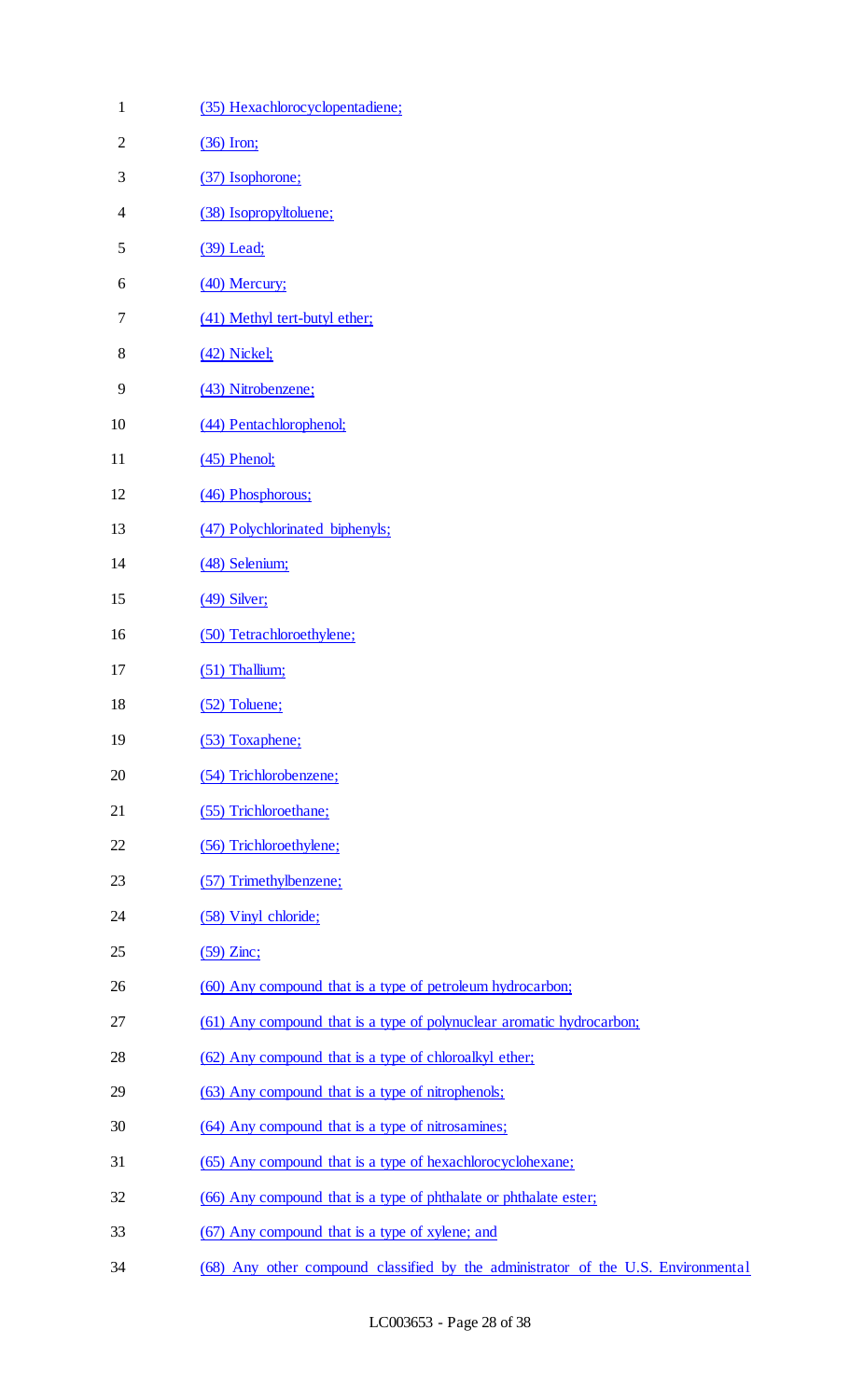Protection Agency as a "toxic pollutant" under 33 U.S. Code § 1317.

| $\mathbf{2}$ | (c) The regulations promulgated by the director under $\S$ 26-12-42(a) shall prohibit all            |
|--------------|------------------------------------------------------------------------------------------------------|
| 3            | Industrial Facilities within the area specified in $\S$ 26-12-42(a) from discharging more than one   |
| 4            | milligram per year of any of the following pollutants into the waters of the state of Rhode Island:  |
| 5            | (1) Oil and grease, which shall have the same meaning as the meaning assigned by the                 |
| 6            | administrator of the U.S. environmental protection agency to the term "oil and grease" in            |
| 7            | regulations promulgated under the Federal Water Pollution Control Act, 33 U.S.C. 1251 et seq.;       |
| $8\,$        | (2) Total suspended solids, which shall have the same meaning as the meaning assigned by             |
| 9            | the administrator of the U.S. environmental protection agency to the term "total suspended solids"   |
| 10           | in regulations promulgated under the Federal Water Pollution Control Act, 33 U.S.C. 1251 et seq.;    |
| 11           | and                                                                                                  |
| 12           | (3) Biochemical oxygen demand, which shall have the same meaning as the meaning                      |
| 13           | assigned by the administrator of the U.S. environmental protection agency to the term "biochemical"  |
| 14           | oxygen demand" in regulations promulgated under the Federal Water Pollution Control Act, 33          |
| 15           | U.S.C. 1251 et seq.                                                                                  |
| 16           | (d) The regulations promulgated by the director under $\S$ 26-12-42(a) shall prohibit all            |
| 17           | Industrial Facilities within the area specified in $\S$ 26-12-42(a) from discharging more than one   |
| 18           | hundred (100) colony-forming units of fecal coliform per year into the waters of the state of Rhode  |
| 19           | Island.                                                                                              |
| 20           | (e) The regulations promulgated by the director under $\S$ 26-12-42(a) shall prohibit all            |
| 21           | Industrial Facilities within the area specified in $\S$ 26-12-42(a) from discharging more than one   |
| 22           | hundred (100) colony-forming units of enterococciper year into the waters of the state of Rhode      |
| 23           | Island.                                                                                              |
| 24           | (f) The director shall, as appropriate, amend or revoke any licenses or permits previously           |
| 25           | provided to any Industrial Facilities to ensure that such facilities are in compliance with the      |
| 26           | pollution discharge limits specified in this section and any regulations promulgated thereunder.     |
| 27           | (g) The director shall, as appropriate, amend Rhode Island's state implementation plan               |
| 28           | under the Federal Water Pollution Control Act, 33 U.S.C. 1251 et seq., to reflect and incorporate    |
| 29           | the pollution discharge limits specified in this section and any regulations promulgated thereunder. |
| 30           | 46-12-43. Severability.                                                                              |
| 31           | (a) If any provision of this chapter is held invalid, the remainder of this chapter shall not        |
| 32           | be affected thereby.                                                                                 |
| 33           | (b) If the application of any provision of this chapter to any person or circumstance is held        |
| 34           | invalid, the application of such provision to other persons or circumstances shall not be affected   |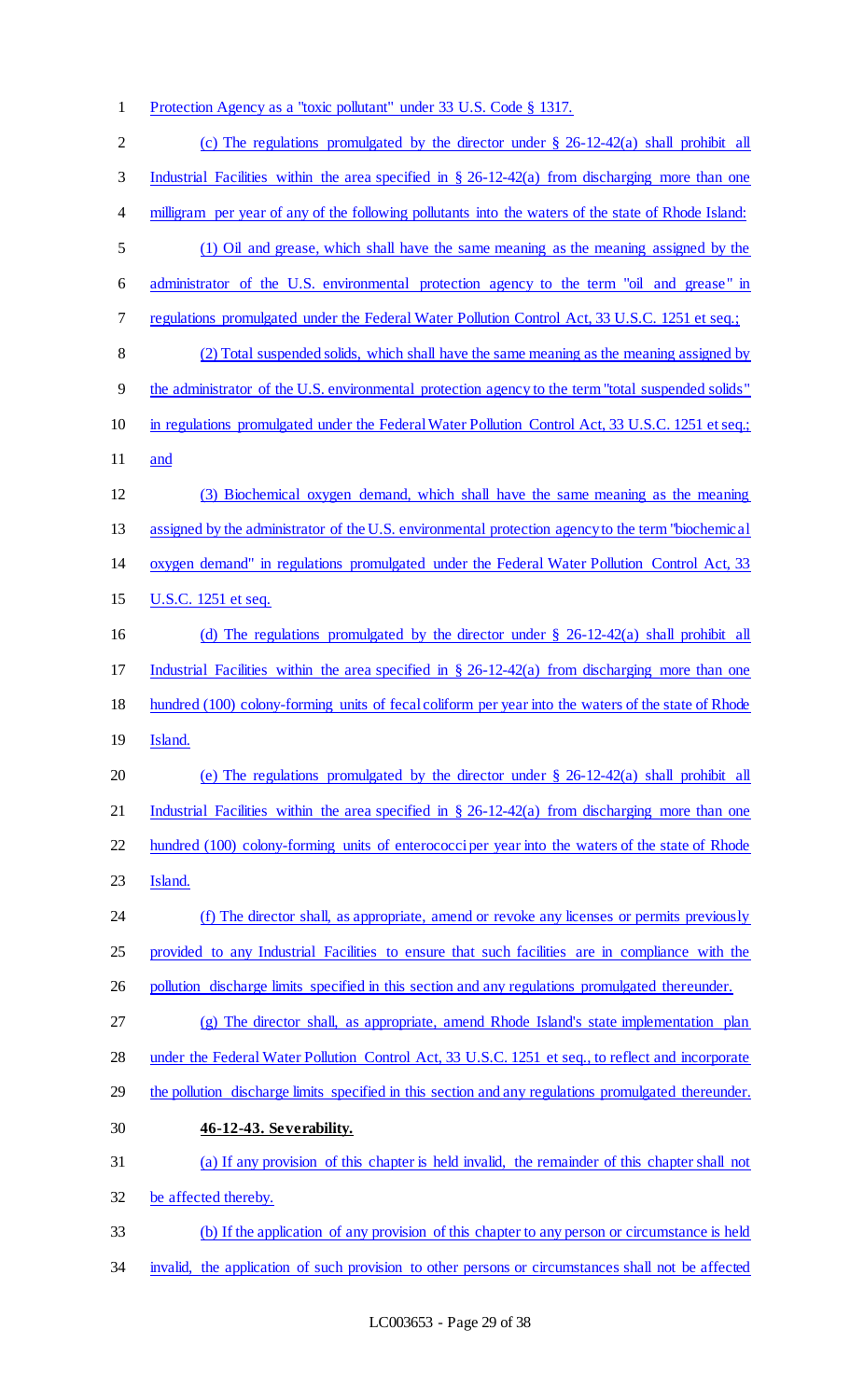thereby.

 SECTION 6. Section 42-16.1-2 of the General Laws in Chapter 42-16.1 entitled "Department of Labor and Training" is hereby amended to read as follows:

#### **42-16.1-2. Functions of director.**

The director of labor and training shall:

 (1) Have all the powers and duties formerly vested by law in the director of labor with regard to factory inspectors and steam boiler inspectors, and such other duties as may be by law conferred upon the department;

 (2) Administer the labor laws of this state concerning women and children and be responsible for satisfactory working conditions of women and children employed in industry in this state by a division in the department which shall be known as the division of labor standards;

(3) Administer the act relating to state wage payment and wage collection;

 (4) Have all of the powers and duties formerly vested in the director of the department of labor and administer those responsibilities set forth in chapters 29 -- 38, inclusive, of title 28;

 (5) Have all the powers and duties formerly vested by law in the director of employment and training and administer those responsibilities set forth in chapters 39 -- 44, inclusive, of title 28 and chapter 102 of title 42.

 (6) Provide to the department of administration any information, records or documents they certify as necessary to investigate suspected misclassification of employee status, wage and hour violations, or prevailing wage violations subject to their jurisdiction, even if deemed confidential under applicable law, provided that the confidentiality of such materials shall be maintained, to the extent required of the releasing department by any federal or state law or regulation, by all state departments to which the materials are released and no such information shall be publicly disclosed, except to the extent necessary for the requesting department or agency to adjudicate a violation of applicable law. The certification must include a representation that there is probable cause to believe that a violation has occurred. State departments sharing this information or materials may enter into written agreements via memorandums of understanding to ensure the safeguarding of such released information or materials.

# (7) Have the power to enter contracts, hire employees, hire contractors, promulgate rules

- and regulations, levy fines, adjudicate administrative cases, or take any other lawful action in order
- to administer the Just Transition Program, pursuant to § 42-16.1-21.
- SECTION 7. Chapter 42-16.1 of the General Laws entitled "Department of Labor and Training" is hereby amended by adding thereto the following sections:
- **42-16.1-20. Definitions.**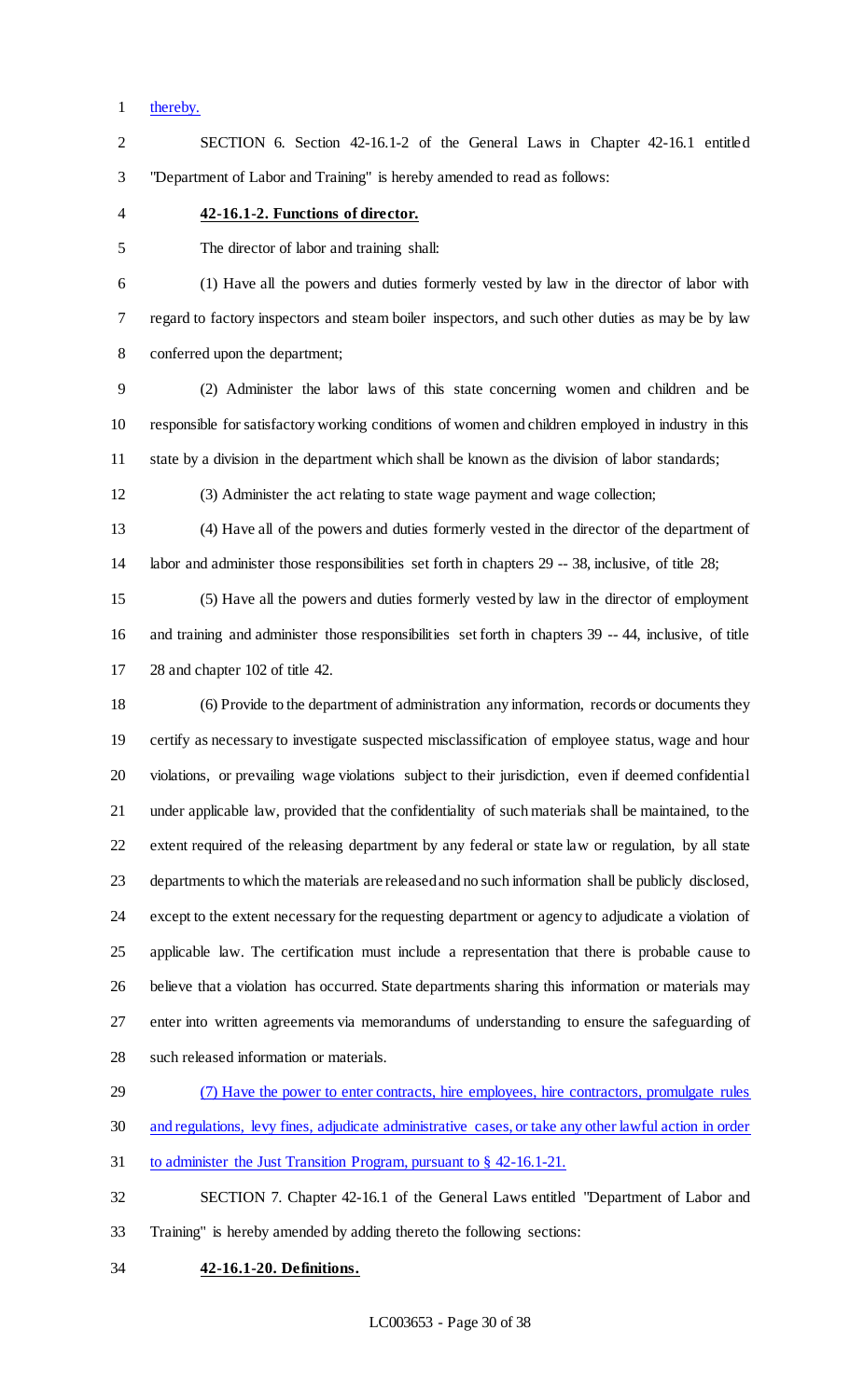| $\mathbf{1}$ | (a) For the purposes of § 42-16.1-21, "Just Transition Program Zone" shall mean the                    |
|--------------|--------------------------------------------------------------------------------------------------------|
| 2            | geographic area composed of the following census block groups from the 2010 census:                    |
| 3            | (1) Census Tract 1.01, Block Group 1, Providence County, Rhode Island;                                 |
| 4            | (2) Census Tract 1.01, Block Group 2, Providence County, Rhode Island;                                 |
| 5            | (3) Census Tract 1.01, Block Group 3, Providence County, Rhode Island;                                 |
| 6            | (4) Census Tract 1.01, Block Group 4, Providence County, Rhode Island;                                 |
| 7            | (5) Census Tract 1.02, Block Group 1, Providence County, Rhode Island;                                 |
| 8            | (6) Census Tract 1.02, Block Group 2, Providence County, Rhode Island;                                 |
| 9            | (7) Census Tract 1.02, Block Group 3, Providence County, Rhode Island;                                 |
| 10           | (8) Census Tract 4, Block Group 1, Providence County, Rhode Island;                                    |
| 11           | (9) Census Tract 4, Block Group 2, Providence County, Rhode Island;                                    |
| 12           | (10) Census Tract 4, Block Group 3, Providence County, Rhode Island;                                   |
| 13           | (11) Census Tract 4, Block Group 4, Providence County, Rhode Island;                                   |
| 14           | (12) Census Tract 5, Block Group 1, Providence County, Rhode Island;                                   |
| 15           | (13) Census Tract 5, Block Group 2, Providence County, Rhode Island;                                   |
| 16           | (14) Census Tract 5, Block Group 3, Providence County, Rhode Island;                                   |
| 17           | (15) Census Tract 6, Block Group 1, Providence County, Rhode Island;                                   |
| 18           | (16) Census Tract 6, Block Group 2, Providence County, Rhode Island;                                   |
| 19           | (17) Census Tract 7, Block Group 1, Providence County, Rhode Island;                                   |
| 20           | (18) Census Tract 7, Block Group 2, Providence County, Rhode Island; and                               |
| 21           | (19) Census Tract 7, Block Group 3, Providence County, Rhode Island.                                   |
| 22           | (b) For the purposes of $\S$ 42-16.1-21, "polluting facilities" shall mean:                            |
| 23           | (1) An electric power plant that produces electricity by combusting any fossil fuel;                   |
| 24           | (2) A waste storage facility;                                                                          |
| 25           | (3) A toxic material storage facility;                                                                 |
| 26           | (4) A fossil fuel storage facility, excluding gas stations which sell gas only at the retail           |
| 27           | level for use in automobiles and excluding sites that store fossil fuels that are used exclusively for |
| 28           | transporting goods or other items into the port of Providence or out of the port of Providence;        |
| 29           | (5) A fossil fuel production facility;                                                                 |
| 30           | (6) A fossil fuel refinery;                                                                            |
| 31           | (7) A chemical manufacturing plant;                                                                    |
| 32           | (8) A chemical storage facility;                                                                       |
| 33           | (9) A commercial manufacturing facility;                                                               |
| 34           | (10) A scrap metal storage facility;                                                                   |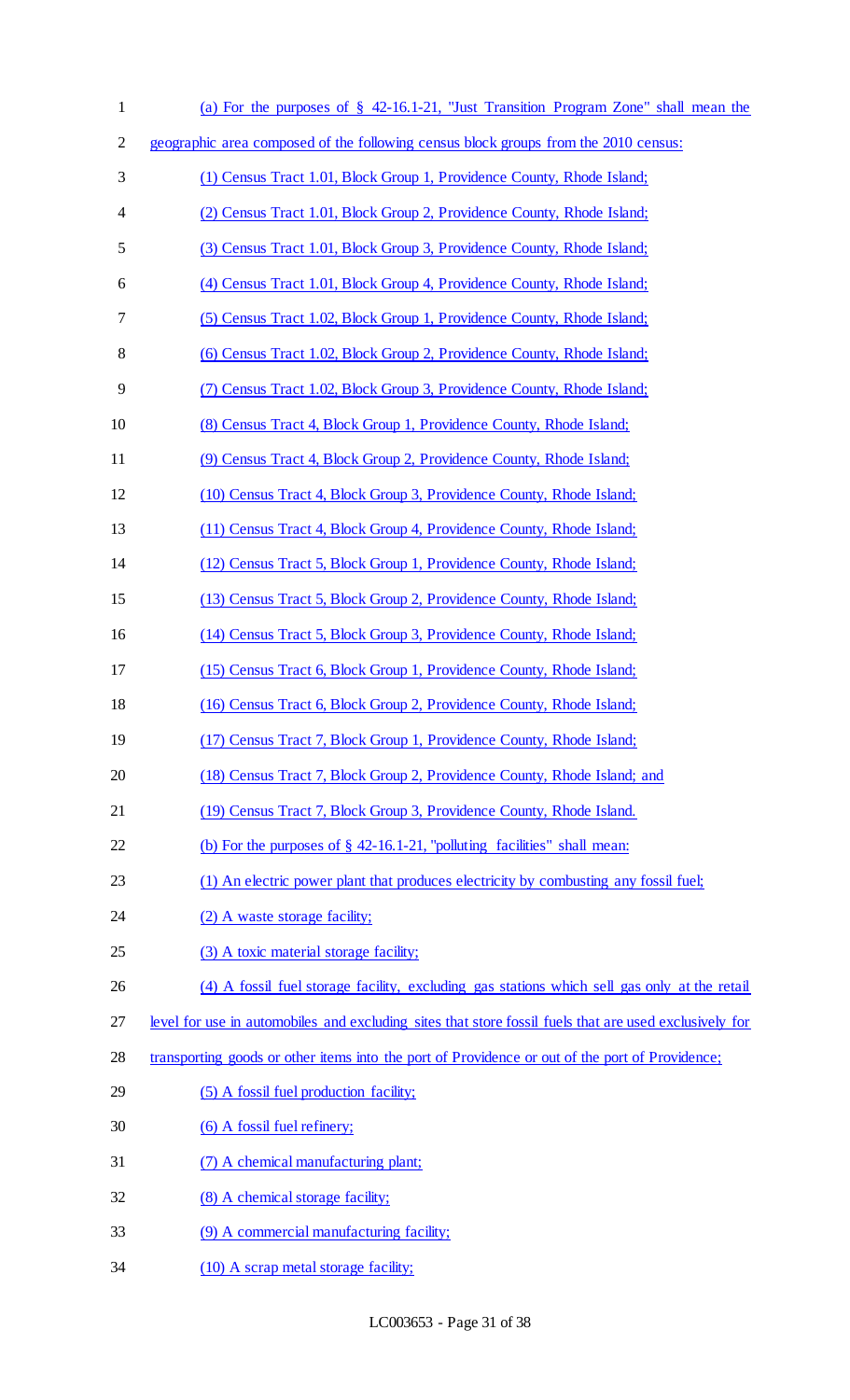| $\mathbf{1}$ | (11) A scrap metal processing facility;                                                             |
|--------------|-----------------------------------------------------------------------------------------------------|
| 2            | (12) A cement, concrete, or asphalt storage facility;                                               |
| 3            | (13) A cement, concrete, or asphalt processing facility;                                            |
| 4            | (14) A cement, concrete, or asphalt production facility;                                            |
| 5            | (15) An incinerator, including, but not limited to, a medical waste incinerator;                    |
| 6            | (16) A resource recovery facility;                                                                  |
| 7            | $(17)$ A combustor;                                                                                 |
| 8            | (18) A transfer station or other solid waste facility;                                              |
| 9            | (19) A landfill, including, but not limited to, a landfill that accepts ash, construction debris,   |
| 10           | demolition debris, or solid waste;                                                                  |
| 11           | (20) A scrap metal recycling facility capable of receiving five (5) tons or more of recyclable      |
| 12           | material per day; or                                                                                |
| 13           | (21) A wood recycling facility capable of receiving five (5) tons or more of recyclable             |
| 14           | material per day.                                                                                   |
| 15           | (c) For the purposes of $\S$ 42-16.1-21, "Just Transition Worker" shall mean:                       |
| 16           | (1) Any worker who is employed to work at, in, or with an industrial facility within the            |
| 17           | Just Transition program zone for at least eight (8) hours per week, as determined by the director;  |
| 18           | and                                                                                                 |
| 19           | (2) Any worker who was formerly employed to work at, in, or with an industrial facility             |
| 20           | within the Just Transition program zone for at least eight (8) hours per week, as determined by the |
| 21           | director, and who lost their job after the enactment of this section.                               |
| 22           | (d) For the purposes of $\S$ 42-16.1-21, "Enrollee" shall mean a Just Transition Worker who         |
| 23           | is enrolled in the Just Transition program.                                                         |
| 24           | (e) For the purposes of $\S$ 42-16.1-21, "Just Transition Salary" shall mean the Just Transition    |
| 25           | Salary received by enrollees, pursuant to $\S$ 42-16.1-21(i).                                       |
| 26           | (f) For the purposes of $\S$ 42-16.1-21, "chemical manufacturing plant" means a facility that       |
| 27           | produces or processes chemicals for wholesale or retail distribution.                               |
| 28           | (g) For the purposes of $\S 42$ -16.1-21, "chemical storage facility" means a facility that stores  |
| 29           | chemicals which are intended for wholesale or retail distribution.                                  |
| 30           | (h) For the purposes of $\S$ 42-16.1-21, "fossil fuel storage facility" means a facility that       |
| 31           | stores fossil fuel for wholesale distribution.                                                      |
| 32           | (i) For the purposes of $\S$ 42-16.1-21, "fossil fuel" means fuel composed of or derived from       |
| 33           | coal, petroleum, oil, natural gas, oil shales, bitumen, or tar sands.                               |
| 34           | 42-16.1-21. Just transition unit established.                                                       |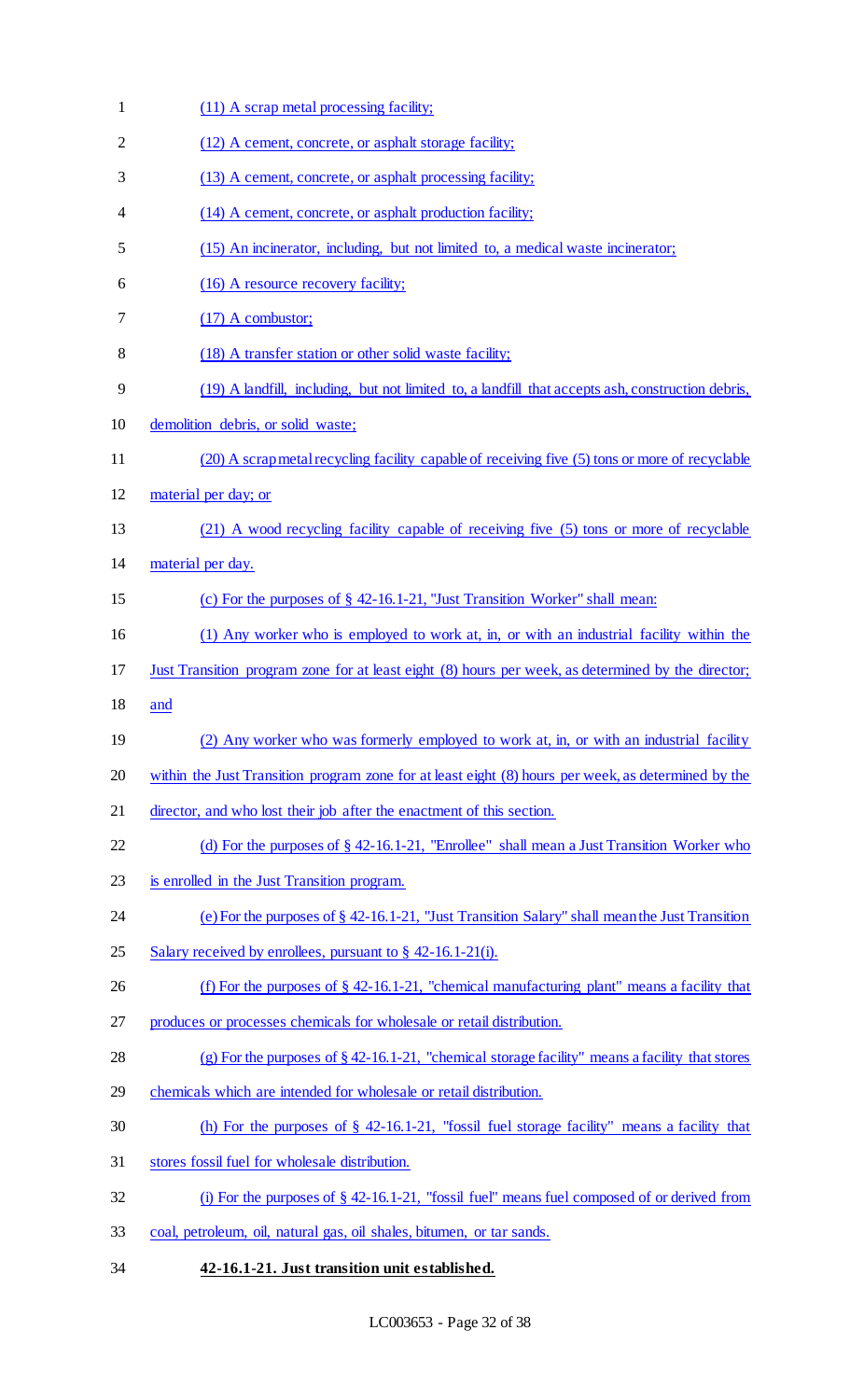| $\mathbf{1}$ | (a) There shall be within the department of labor and training a "just transition unit."                |
|--------------|---------------------------------------------------------------------------------------------------------|
| 2            | (b) The just transition unit shall establish the Just Transition Program.                               |
| 3            | (c) The purposes of the Just Transition Program shall be to:                                            |
| 4            | (1) Organize, coordinate, and finance job retraining for Just Transition workers in order to            |
| 5            | equip them with the skills necessary to obtain high-paying jobs in environmentally sustainable          |
| 6            | industries; and                                                                                         |
| 7            | (2) Compensate Just Transition workers for participating in job retraining programs and                 |
| 8            | provide them with a Just Transition salary while they search for a new job.                             |
| 9            | (d) All Just Transition workers shall be eligible to enroll in the Just Transition program.             |
| 10           | (e) All enrollees shall be offered job training. The department of labor and training shall             |
| 11           | pay for the full and complete cost of the job training they receive under the Just Transition program,  |
| 12           | and enrollees shall not be charged for any portion of the training.                                     |
| 13           | (f) All job training offered to a Just Transition worker under the Just Transition program              |
| 14           | shall be designed to:                                                                                   |
| 15           | (1) Qualify a Just Transition worker for a job that provides, at least, a comparable salary             |
| 16           | and comparable benefits to the job they previously held working at, in, or with an industrial facility  |
| 17           | within the Just Transition program zone, as determined by the director;                                 |
| 18           | (2) Qualify a Just Transition worker for employment in an environmentally sustainable                   |
| 19           | industry, as determined by the director; and                                                            |
| 20           | (3) Accommodate, to the greatest extent practical, the preferences of each Just Transition              |
| 21           | worker with regard to the types of jobs for which they would like to be trained.                        |
| 22           | (g) All enrollees shall be enrolled in the Just Transition program from the date on which               |
| 23           | they enroll in the program until exactly two (2) years from the date on which their employment at,      |
| 24           | in, or with an Industrial Facility in the Just Transition program zone terminates.                      |
| 25           | (h) The just transition unit shall provide a Just Transition salary to all enrollees from the           |
| 26           | date on which their employment at, in, or with an industrial facility in the Just Transition program    |
| 27           | zone terminates until exactly two (2) years from that date, or until the date on which they begin       |
| 28           | receiving another full-time salary from a job that is not at, in, or with an industrial facility in the |
| 29           | Just Transition program zone, whichever is earlier. The Just Transition salary shall consist of a       |
| 30           | monthly payment equal to one-twelfth (1/12) of the highest annual salary that the worker received       |
| 31           | from any job working at, in, or with an Industrial Facility in the Just Transition program zone within  |
|              |                                                                                                         |
| 32           | the period between the enactment of this chapter and when they lost that job, as determined by the      |
| 33           | director. Job apprenticeships shall not be considered "employment" under the terms of this              |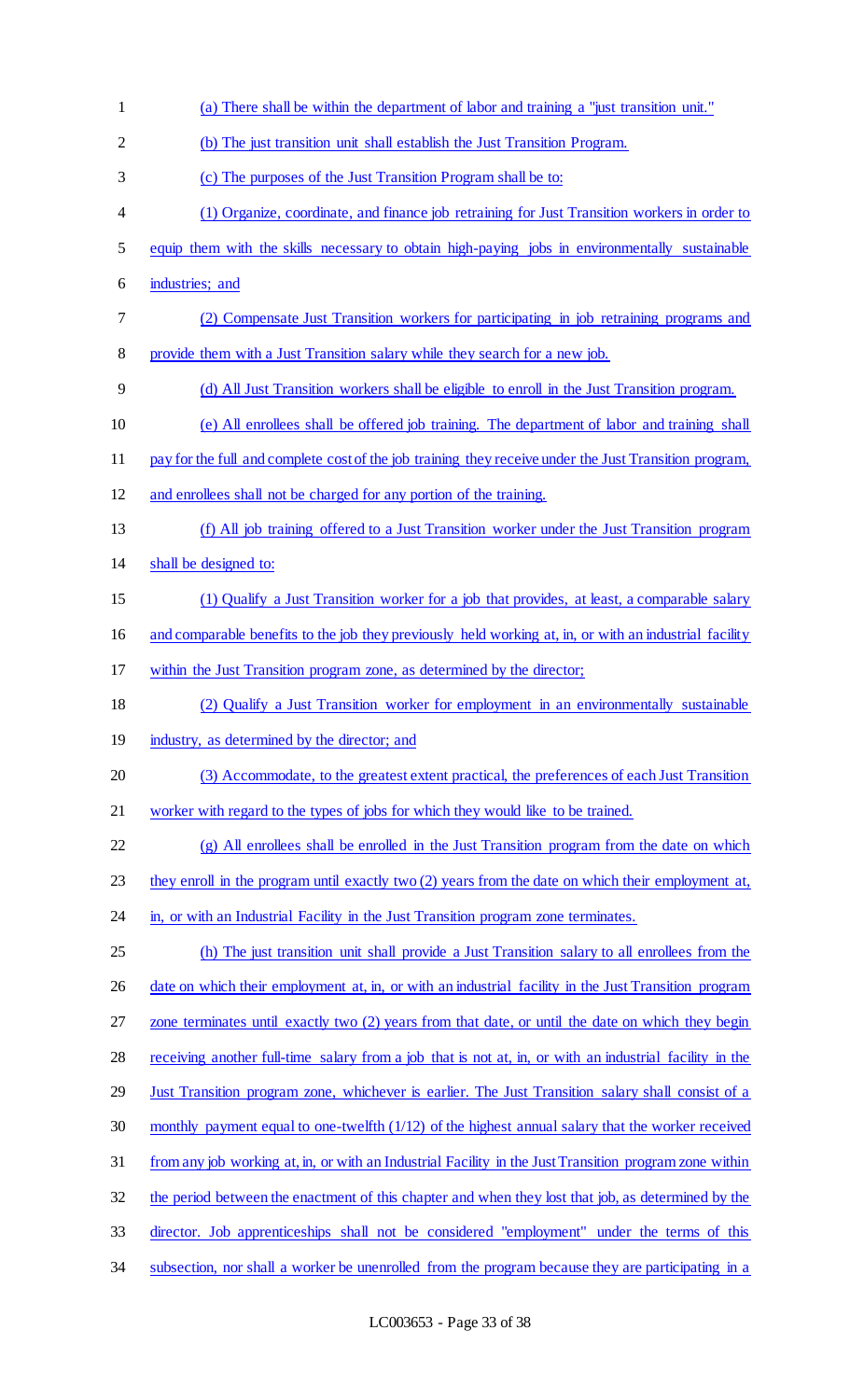| $\mathbf{1}$   | job apprenticeship program.                                                                        |
|----------------|----------------------------------------------------------------------------------------------------|
| $\overline{2}$ | 42-16.1-22. Severability.                                                                          |
| 3              | (a) If any provision of this chapter is held invalid, the remainder of this chapter shall not      |
| 4              | be affected thereby.                                                                               |
| 5              | (b) If the application of any provision of this chapter to any person or circumstance is held      |
| 6              | invalid, the application of such provision to other persons or circumstances shall not be affected |
| $\tau$         | thereby.                                                                                           |
| 8              | SECTION 8. Title 42 of the General Laws entitled "STATE AFFAIRS AND                                |
| 9              | GOVERNMENT" is hereby amended by adding thereto the following chapter:                             |
| 10             | <b>CHAPTER 17.12</b>                                                                               |
| 11             | ENVIRONMENTAL JUSTICE ACT                                                                          |
| 12             | 42-17.12-1. Short title.                                                                           |
| 13             | This act may be known and shall be cited as the "Environmental Justice Act."                       |
| 14             | 42-17.12-2. Legislative findings.                                                                  |
| 15             | (a) The state has an affirmative duty to ensure that every resident has access to clean air        |
| 16             | and clean water.                                                                                   |
| 17             | (b) Many communities in the state do not have clean air and clean water, creating a                |
| 18             | widespread and severe public health crisis.                                                        |
| 19             | 42-17.12-3. Definitions.                                                                           |
| 20             | As used in this chapter:                                                                           |
| 21             | (1) "Administrator" means the administrator of the department of environmental                     |
| 22             | management.                                                                                        |
| 23             | (2) "Air pollutant" means:                                                                         |
| 24             | (i) Anything that is considered an "air contaminant" under $\S$ 23-23-3; or                        |
| 25             | (ii) Anything that is considered an "air pollutant" under the federal Clean Air Act, pursuant      |
| 26             | to 42 U.S. Code § 7602 et seq.                                                                     |
| 27             | (3) "Census Tract" means a geographic region identified and referred to as a "Census Tract"        |
| 28             | by the U.S. Census Bureau in the 2010 census.                                                      |
| 29             | (4) "Chemical manufacturing plant" means a facility that produces or processes chemicals           |
| 30             | for wholesale or retail distribution.                                                              |
| 31             | (5) "Chemical storage facility" means a facility that stores chemicals which are intended          |
| 32             | for wholesale or retail distribution.                                                              |
| 33             | (6) "Cumulative impact permit" means the permit described in $\S$ 42-17.12-5.                      |
| 34             | "Cumulative impact permit applicant" means any corporation, business, firm,<br>(7)                 |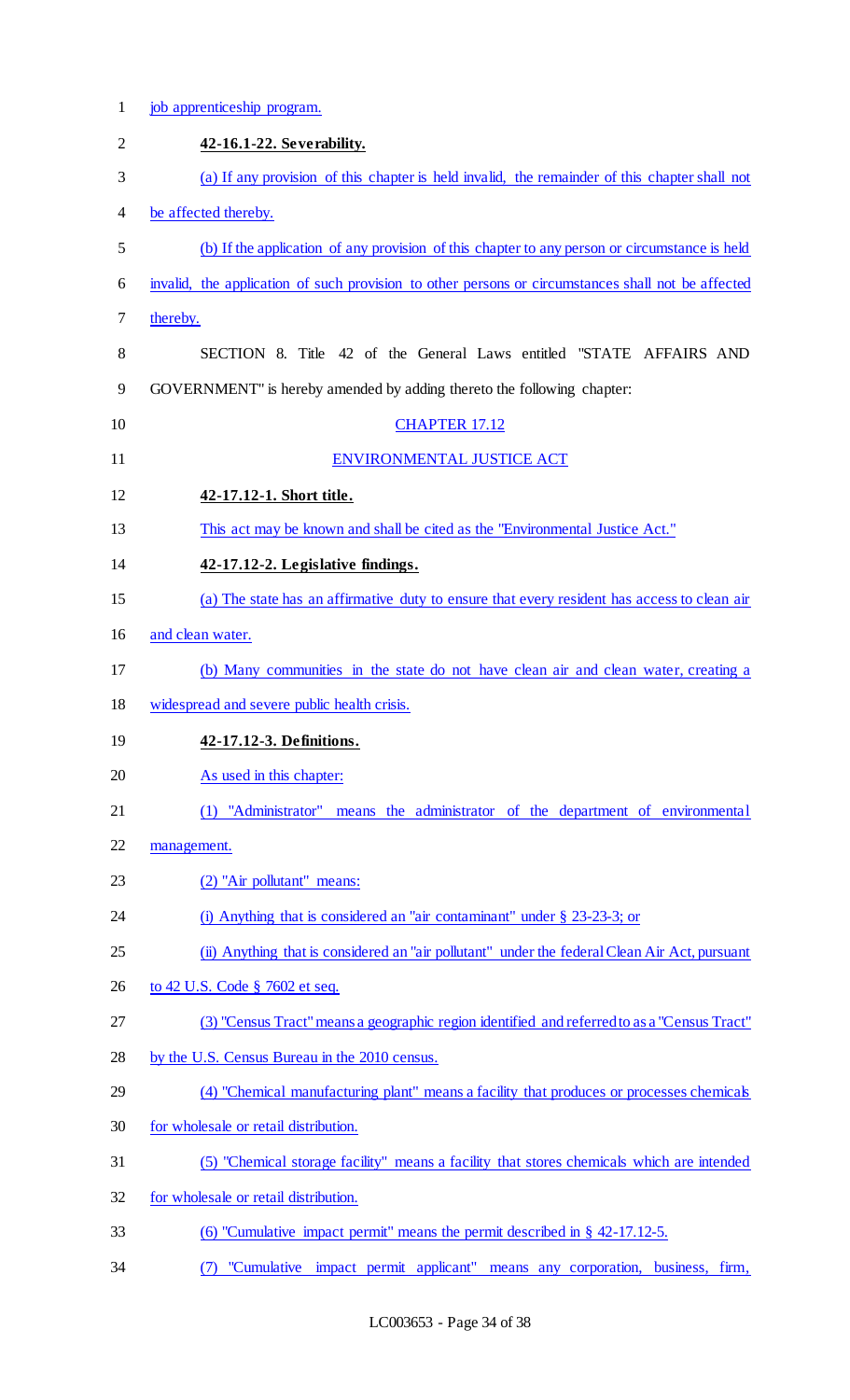1 partnership, or individual who has submitted an cumulative impact permit application 2 (8) "Overburdened community" means any census tract in Rhode Island that: 3 (i) Is at or above the seventy-fifth (75th) statewide percentile for at least three (3) of the 4 following Environmental Indicators on the most recent available United States environmental 5 protection agency's EJSCREEN assessment: 6  $(A) PM 2.5;$ 7 (B) Ozone; 8 (C) NATA diesel PM; 9 (D) NATA cancer risk; 10 (E) NATA respiratory hazard index; 11 (F) Traffic proximity; 12 (G) Lead paint indicator; 13 (H) Superfund proximity; 14 (I) Risk management plan facilities proximity; 15 (J) Hazardous waste proximity; and 16 (K) Wastewater discharge indicator; and 17 (ii) Has a median household income, as calculated by the U.S. Census Bureau that is no 18 greater than eighty percent (80%) of the statewide median household income, as calculated by the 19 U.S. Census Bureau. 20 (9) "Polluting facility" means any 21 (i) Major stationary source of air pollution, as defined by the federal Clean Air Act, 42 U.S. 22 Code § 7401 et seq.; 23 (ii) Resource recovery facility; 24 (iii) Incinerator; 25 (iv) Sludge processing facility; 26 (v) Combustor; 27 (vi) Incinerator; 28 (vii) Sewage treatment plant with a capacity of more than one million (1,000,000) gallons 29 per day; 30 (viii) Transfer station or other solid waste facility; 31 (ix) Recycling facility capable of receiving one hundred (100) tons or more of recyclable 32 material per day; 33 (x) Scrap metal facility; 34 (xi) Landfill; including a landfill that accepts ash, construction debris, demolition debris,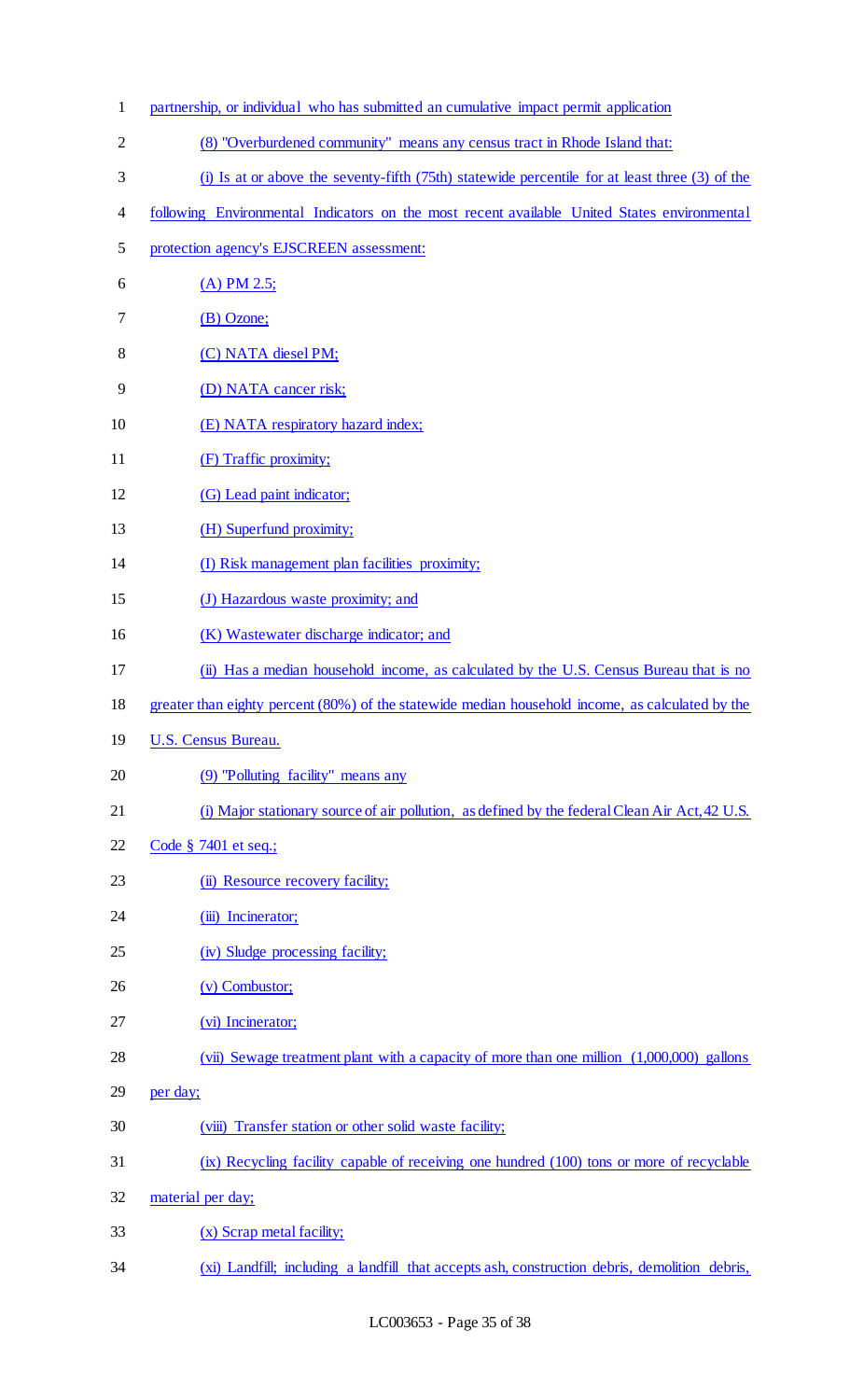- or solid waste;
- (xii) Medical waste incinerator; (xiii) Concentrated animal feeding operation; or (xiv) Chemical manufacturing plant. **42-17.12-4. Environmental burden list.**  (a) On or before January 31, 2023, the department of environmental management shall develop, post, and maintain a complete and comprehensive list, known as the environmental burden 8 list, on its website of all census tracts that are overburdened communities. (b) The department of environmental management shall update the environmental burden 10 list on its website at least once every year. **42-17.12-5. Creation of the cumulative impact permit.**  The department of environmental management shall create a new permit called a cumulative impact permit. **42-17.12-6. Requirement for a cumulative impact permit.**  (a) Any corporation, business, firm, partnership or individual must receive a cumulative 16 impact permit from the department of environmental management for: (1) The construction of any polluting facility; or (2) The expansion of any existing polluting facility. **42-17.12-7. Cumulative impact permit denial.**  The department of environmental management shall deny a cumulative impact permit for 21 the construction of a new polluting facility or the expansion of an existing polluting facility if that 22 polluting facility is located within an overburdened community or within one (1) mile of an overburdened community. **42-17.12-8. Cumulative impact permit denial override.**  (a) If no fewer than twenty-five percent (25%) of the registered voters of an overburdened 26 community sign a petition to the secretary of state asking them to organize a local referendum on whether to grant a cumulative impact permit to a proposed polluting facility within that overburdened community, the secretary of state shall organize such a referendum. Only registered 29 voters of any overburdened community which is located within one mile of the polluting facility shall be permitted to vote in the local referendum. All registered voters of any overburdened community which is within one mile of the polluting facility shall be permitted to vote in the referendum. Before the referendum, the department of environmental management shall prepare 33 and issue a public report on the environmental effects and public health effects of the proposed 34 polluting facility.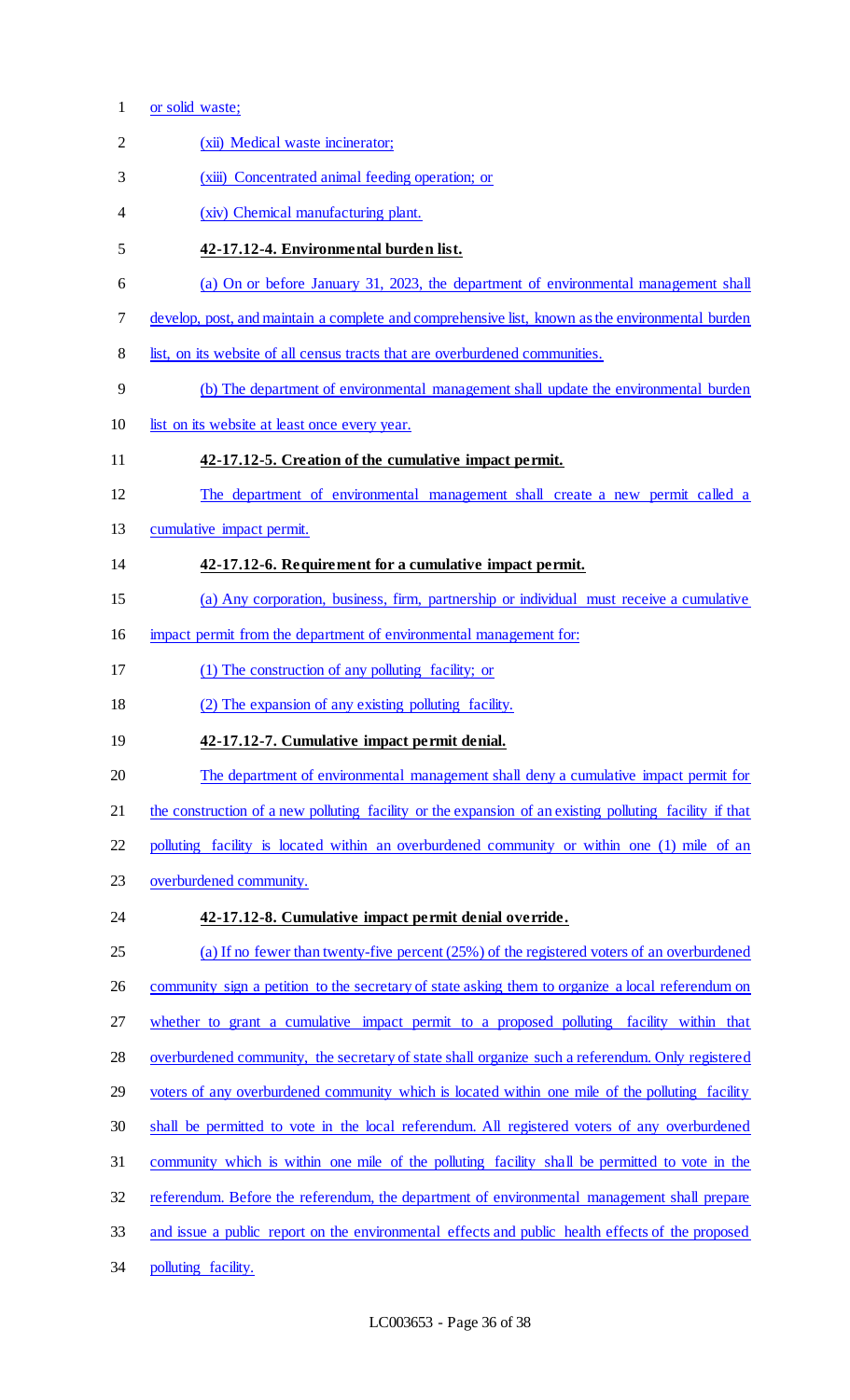- (b) Notwithstanding the requirement of § 42-17.12-7, the department of environmental 2 management may issue a cumulative impact permit for the construction of a new polluting facility or the expansion of an existing polluting facility that would be polluting facility located within an overburdened community or within one mile of an overburdened community, if no fewer than sixty- six percent (66%) of votes cast in a referendum support granting a cumulative impact permit to the polluting facility. **42-17.12-9. Additional conditions.**  As part of issuing a cumulative impact permit, the department of environmental management may impose conditions on the construction and operation of a polluting facility, if the administrator determines that those conditions will protect public health. **42-17.12-10. Cumulative Impact Permit fee.**  The department of environmental management shall charge each cumulative impact permit applicant a fee to cover the entirety of the costs associated with the implementation of this section. **42-17.12-11. Technical guidance and regulations.**  (a) The department of environmental management may issue and post on its website technical guidance for compliance with this chapter. (b) The department of environmental management shall adopt regulations to carry out this chapter. **42-17.12-12. Severability.**  (a) If any provision of this chapter is held invalid, the remainder of this chapter shall not be affected thereby. (b) If the application of any provision of this chapter to any person or circumstance is held invalid, the application of such provision to other persons or circumstances shall not be affected
- 24 thereby.
- SECTION 9. This act shall take effect upon passage.

======== LC003653 ========